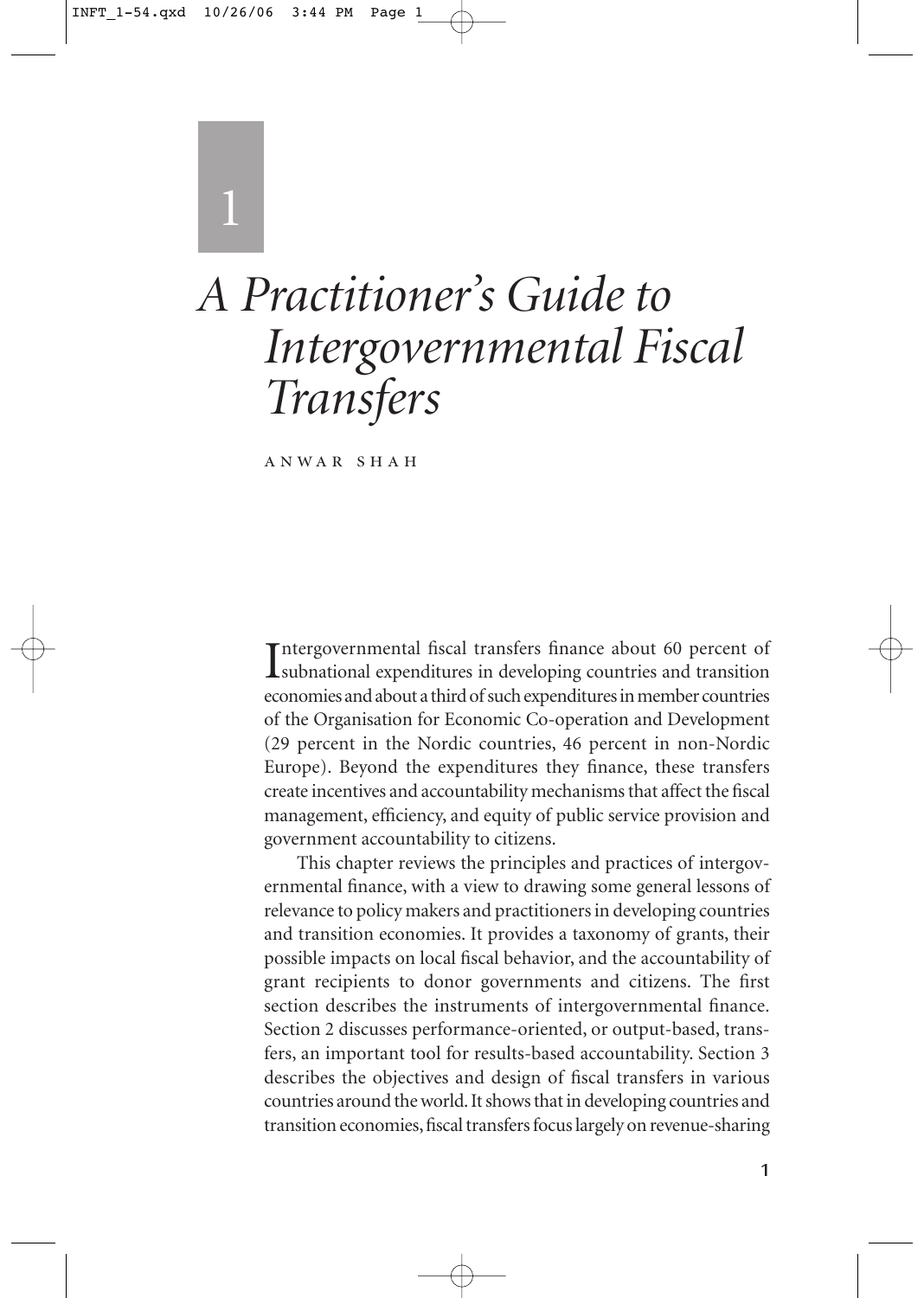transfers, with little attention paid to serving national objectives. It cites examples of simple but innovative grant designs that can satisfy grantors' objectives while preserving local autonomy and creating an enabling environment for responsive, responsible, equitable, and accountable public governance. Section 4 describes institutional arrangements for determining these transfers. The last section highlights some lessons of relevance to current policy debates in developing countries and transition economies. It lists practices to avoid as well as those to emulate in designing and implementing grant programs.

# **Instruments of Intergovernmental Finance**

Intergovernmental transfers or grants can be broadly classified into two categories: general-purpose (unconditional) and specific-purpose (conditional or earmarked) transfers.

## **General-Purpose Transfers**

General-purpose transfers are provided as general budget support, with no strings attached. These transfers are typically mandated by law, but occasionally they may be of an ad hoc or discretionary nature. Such transfers are intended to preserve local autonomy and enhance interjurisdictional equity. That is why Article 9 of the European Charter of Local Self-Government states that "as far as possible, grants to local authorities shall not be earmarked for the financing of specific projects. The provision of grants shall not remove the basic freedom of local authorities to exercise policy discretion within their own jurisdiction" (Barati and Szalai 2000, p. 21).

General-purpose transfers are termed block transfers when they are used to provide broad support in a general area of subnational expenditures (such as education) while allowing recipients discretion in allocating the funds among specific uses. Block grants are a vaguely defined concept. They fall in the gray area between general-purpose and specific-purpose transfers, as they provide budget support with no strings attached in a broad but specific area of subnational expenditures.

General-purpose transfers simply augment the recipient's resources. They have only an income effect, as indicated in figure 1.1 by the shift in the recipient's budget line (AB) upward and to the right by the amount of the grant  $(AC = BD)$ , creating the new budget line CD. Since the grant can be spent on any combination of public goods or services or used to provide tax relief to residents, general nonmatching assistance does not affect relative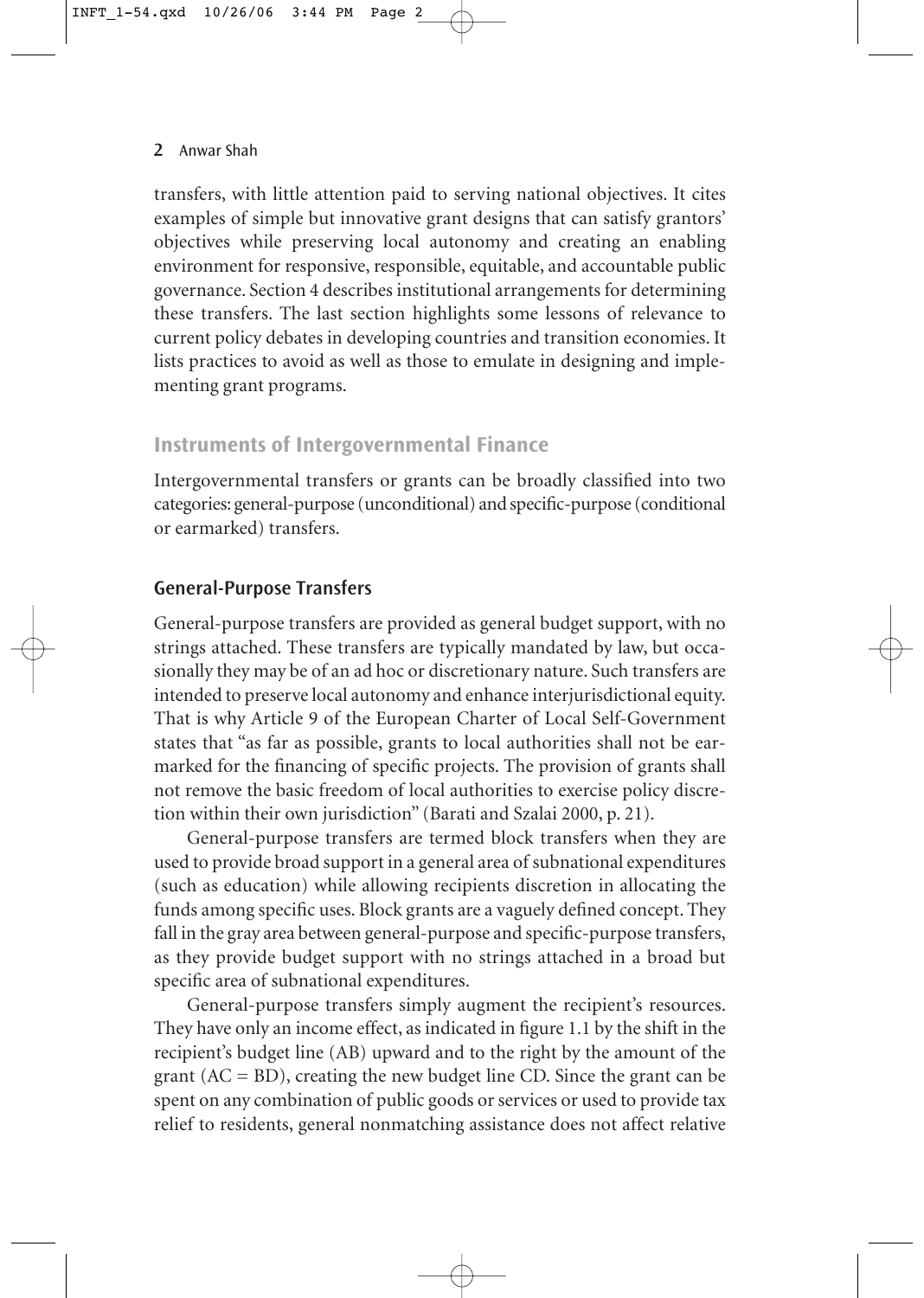

*Source:* Shah 1994b.

# **FIGURE 1.1** Effect of Unconditional Nonmatching Grant

prices (no substitution effect). It is also the least stimulative of local spending, typically increasing such spending by less than \$0.50 for each additional \$1 of unconditional assistance. The remaining funds are made available as tax relief to local residents to spend on private goods and services.

In theory, a \$1 increase in local residents' income should have exactly the same impact on local public spending as receipt of \$1 of a general-purpose transfer: both shift the budget line outward identically. In fact, all empirical studies show that \$1 received by the community in the form of a generalpurpose grant tends to increase local public spending by more than a \$1 increase in residents' income—that is, the portion of grants retained for local spending tends to exceed the effective tax rate imposed by local governments on resident's incomes (Rosen 2005; Oates 1999; Gramlich 1977; chapter 8 of this volume). Grant money tends to stick where it first lands, leaving a smaller than expected fraction available for tax relief, a phenomenon referred to as the "flypaper effect."The implication is that for political and bureaucratic reasons, grants to local governments tend to result in more local spending than they would have had the same transfers been made directly to local residents (McMillan, Shah, and Gillen 1980). An explanation for this impact is provided by the hypothesis that bureaucrats seek to maximize the size of their budgets, because doing do gives them greater power and influence in the community (Filimon, Romer, and Rosenthal 1982).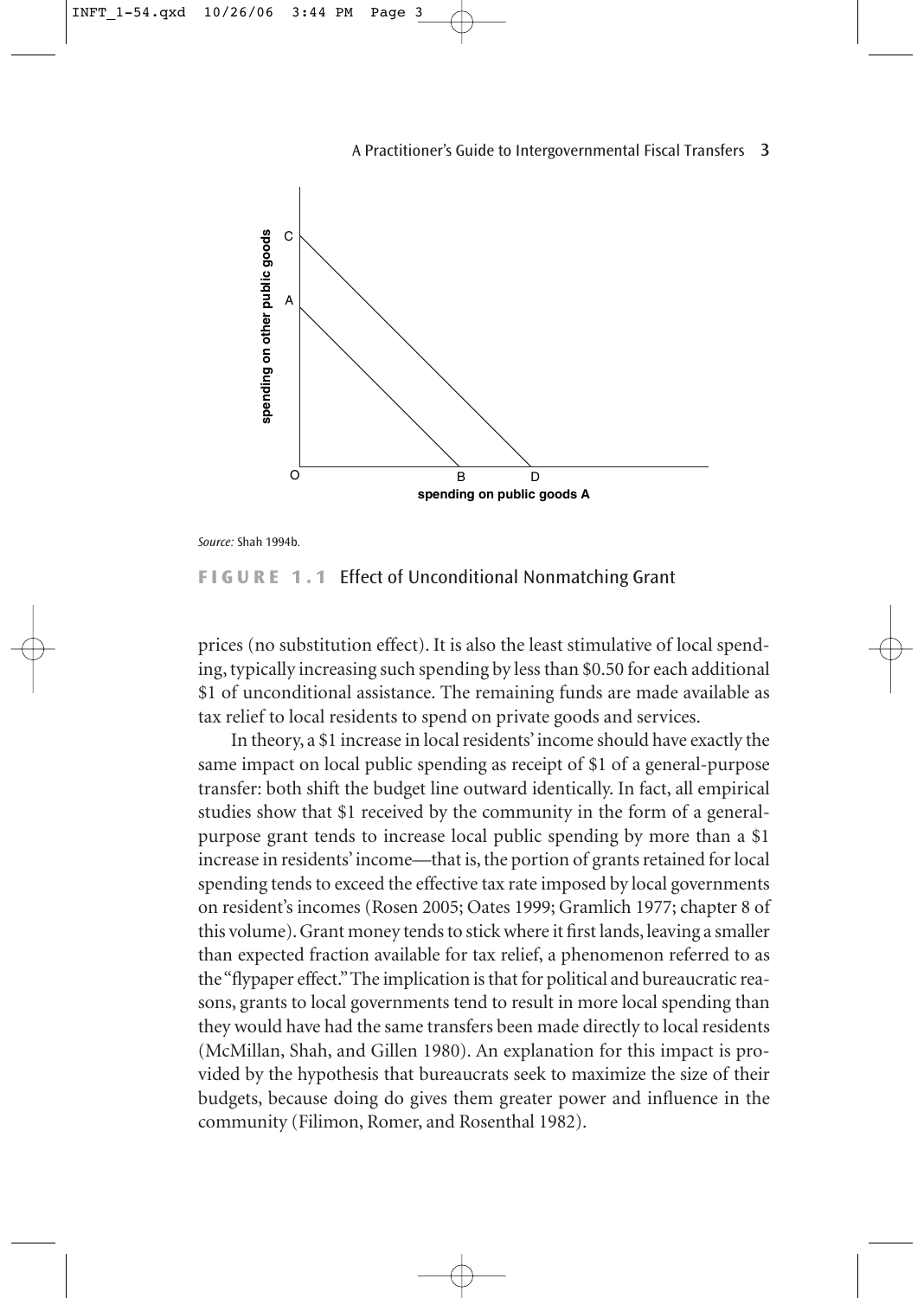Formula-based general-purpose transfers are very common. The federal and state transfers to municipalities in Brazil are examples of grants of this kind. Evidence suggests that such transfers induce municipalities to underutilize their own tax bases (Shah 1991).

# **Specific-Purpose Transfers**

Specific-purpose, or conditional, transfers are intended to provide incentives for governments to undertake specific programs or activities. These grants may be regular or mandatory in nature or discretionary or ad hoc.

Conditional transfers typically specify the type of expenditures that can be financed (input-based conditionality). These may be capital expenditures, operating expenditures, or both. Conditional transfers may also require attainment of certain results in service delivery (output-based conditionality). Input-based conditionality is often intrusive and unproductive, whereas output-based conditionality can advance grantors' objectives while preserving local autonomy.

Conditional transfers may incorporate matching provisions by requiring grant recipients to finance a specified percentage of expenditures using their own resources. Matching requirements can be either open ended, meaning that the grantor matches whatever level of resources the recipient provides, or closed ended, meaning that the grantor matches recipient funds only up to a prespecified limit.

Matching requirements encourage greater scrutiny and local ownership of grant-financed expenditures; closed-ended matching is helpful in ensuring that the grantor has some control over the costs of the transfer program. Matching requirements, however, represent a greater burden for a recipient jurisdiction with limited fiscal capacity. In view of this, it may be desirable to set matching rates in inverse proportion to the per capita fiscal capacity of the jurisdiction in order to allow poorer jurisdictions to participate in grant-financed programs.

# *Nonmatching Transfers*

Conditional nonmatching transfers provide a given level of funds without local matching, as long the funds are spent for a particular purpose. Following the grant (AC), the budget line in figure 1.2 shifts from AB to ACD, where at least  $OE (= AC)$  of the assisted public good will be acquired.

Conditional nonmatching grants are best suited for subsidizing activities considered high priority by a higher-level government but low priority by local governments. This may be the case if a program generates a high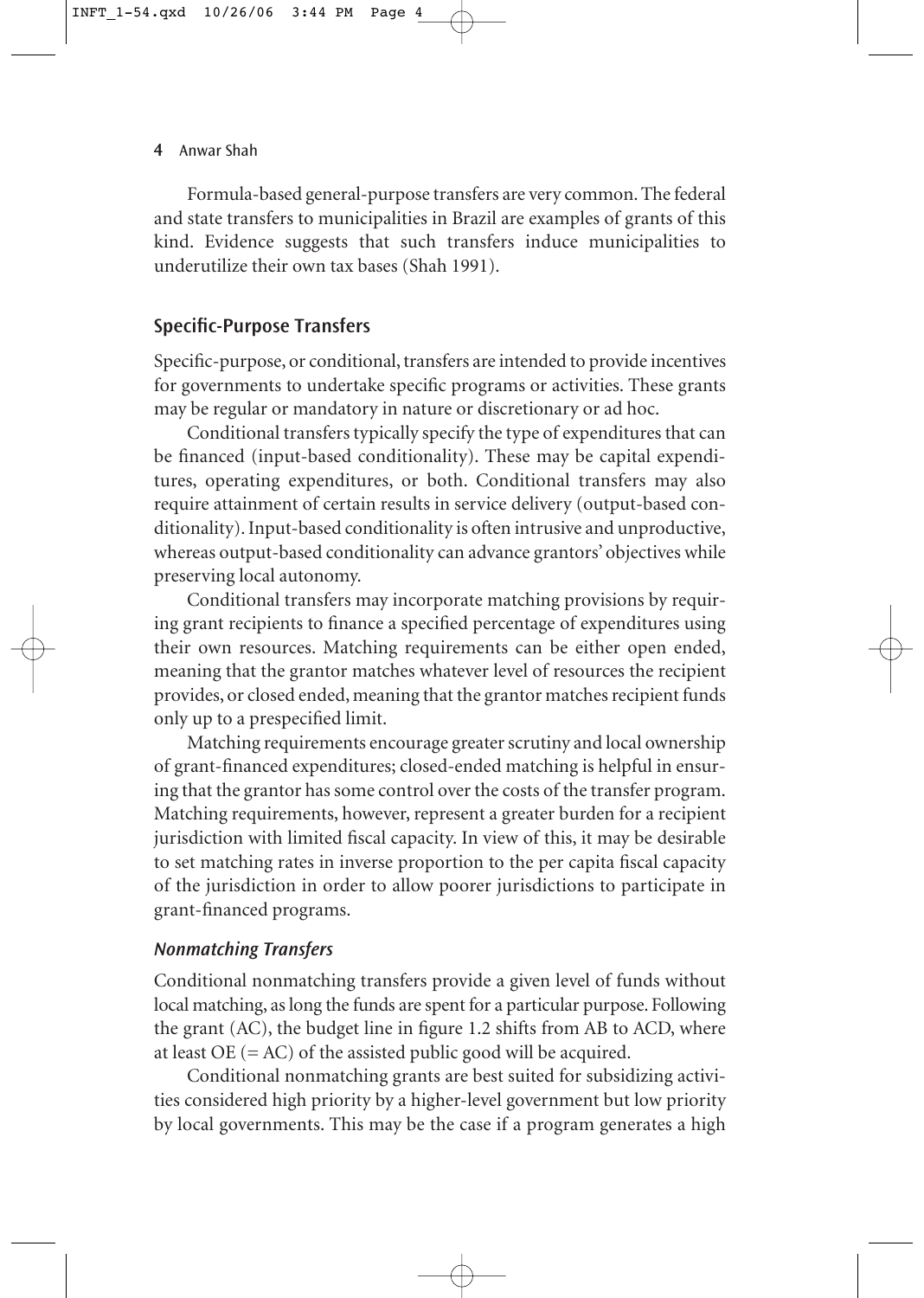

*Source:* Shah 1994b.

## **FIGURE 1.2** Effect of Conditional Nonmatching Grant

degree of spillovers up to a given level of provision (OE), after which the external benefits terminate abruptly.

For a given level of available assistance, grant recipients prefer unconditional nonmatching transfers, which provide them with maximum flexibility to pursue their own objectives. Because such grants augment resources without influencing spending patterns, they allow recipients to maximize their own welfare. Grantors, however, may be prepared to sacrifice some recipient satisfaction to ensure that the funds are directed toward expenditures on which they place a priority. This is particularly so when federal objectives are implemented by line agencies or departments rather than through a central agency, such as the Ministry of Finance, with a broader mandate. Federal departments do not want local governments to shift their program funds toward other areas. In this situation, conditional (selective) nonmatching (block) grants can ensure that the funds are spent in a department's area of interest (for example, health care) without distorting local priorities among alternative activities or inducing inefficient allocations in the targeted expenditure area.

# *Matching Transfers*

Conditional matching grants, or cost-sharing programs, require that funds be spent for specific purposes and that the recipient match the funds to some degree. Figure 1.3 shows the effect on a local government budget of a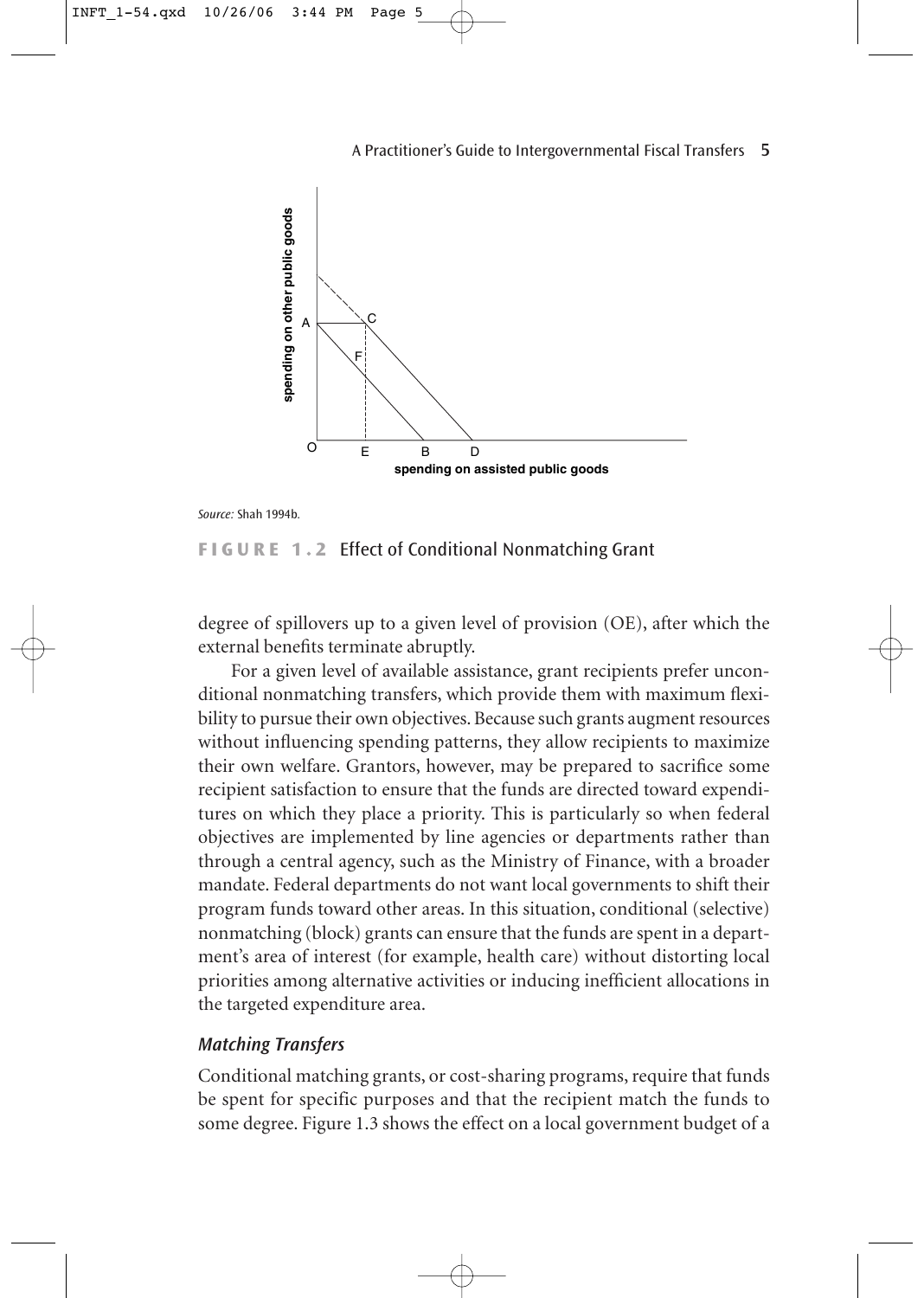



*Source:* Shah 1994b; McMillan, Shah, and Gillen 1980.

# **FIGURE 1.3** Effect of Open-Ended Matching Grant

25 percent subsidy program for transportation. AB indicates the no subsidy line—the combination of transportation and other public goods and services a city can acquire with a budget of OA = OB. A federal subsidy of 25 percent of transportation expenditures (that is, a grant of \$1 for every \$3 of local funds spent on transportation) shifts the budget line of attainable combinations to AC. At any level of other goods and services, the community can obtain one-third more transportation services. If the community chooses combination M before the grant, it will likely select a combination such as N afterward. At N more transportation is acquired.

The subsidy has two effects, an income effect and a substitution effect. The subsidy gives the community more resources, some of which go to acquiring more transportation services (the income effect). Since the subsidy reduces the relative price of transportation services, the community acquires more transportation services from a given budget (the substitution effect). Both effects stimulate higher spending on transportation.

Although the grant is for transportation, more other public goods and services may also be acquired, even though they become relatively more expensive, as a result of the substitution effect. If the income effect is sufficiently large, it will dominate and the grant will increase consumption of other goods and services. Most studies find that for grants of this kind,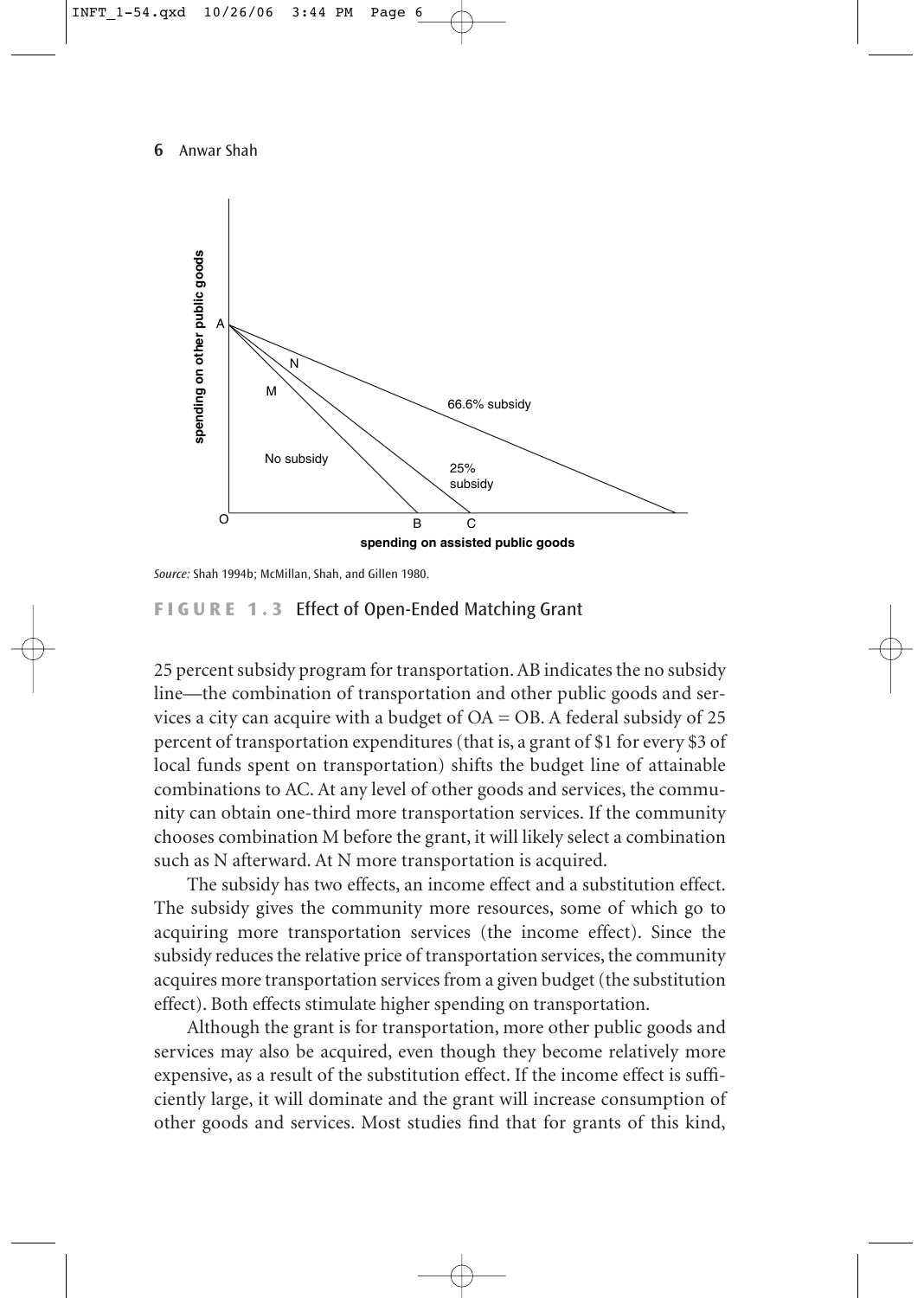#### $10/26/06$  3:44

#### A Practitioner's Guide to Intergovernmental Fiscal Transfers **7**

spending in the specified area increases by less than the amount of the grant, with the remainder going toward other public goods and services and tax relief (see chapter 8 of this volume). This is the so-called *fungibility effect* of grants. The fungibility of conditional grants depends on both the level of spending on the assisted public service and the relative priority of such spending. For example, if the recipient's own-financed expenditure on the assisted category exceeds the amount of the conditional grant, the conditionality of the grant may or may not have any impact on the recipient's spending behavior: all, some, or none of the grant funds could go to the assisted function. Shah (1985, 1988b, 1989) finds that while provincial assistance to cities in Alberta for public transit was partially diverted to finance other services, similar assistance for road transportation improvement was not.

Open-ended matching grants, in which no limit is placed on available assistance through matching provisions, are well suited for correcting inefficiencies in the provision of public goods arising from benefit spillovers, or externalities. Benefit spillovers occur when services provided and financed by a local government also benefit members of other local governments that do not contribute to their provision. Because the providing government bears all the costs but obtains only a portion of the benefits, it tends to underprovide the goods. If the affected communities cannot negotiate compensation, the situation can be corrected by a higher government subsidizing provision of the service, with the extent of the spillover determining the degree of subsidy or the matching ratio.

Matching grants can correct inefficiencies from spillovers, but they do not address uneven or inadequate fiscal capacities across state and local governments. Local governments with ample resources can afford to meet matching requirements and acquire a substantial amount of assistance. States with limited fiscal capacities may be unable to match federal funds and therefore fail to obtain as much assistance, even though their expenditure needs may be equal to or greater than those of wealthier states (Shah 1991). Other forms of assistance are needed to equalize fiscal capacities in such cases.

Grantors usually prefer closed-ended matching transfers, in which funds are provided to a certain limit, since such transfers permit them to retain control over their budgets. Figure 1.4 shows the effect of closed-ended matching grants on the local budget. AB is the original budget line. When \$1 of assistance is available for every \$3 of local funds spent up to a prespecified limit, the budget line becomes ACD. Initially, costs are shared on a one-third:twothirds basis up to the level at which the subsidy limit of  $CG (= CE)$  is reached. Expenditures beyond OF receive no subsidy, so the slope of the budget line reverts back to 1:1 rather than 1:3 along the subsidized segment, AC.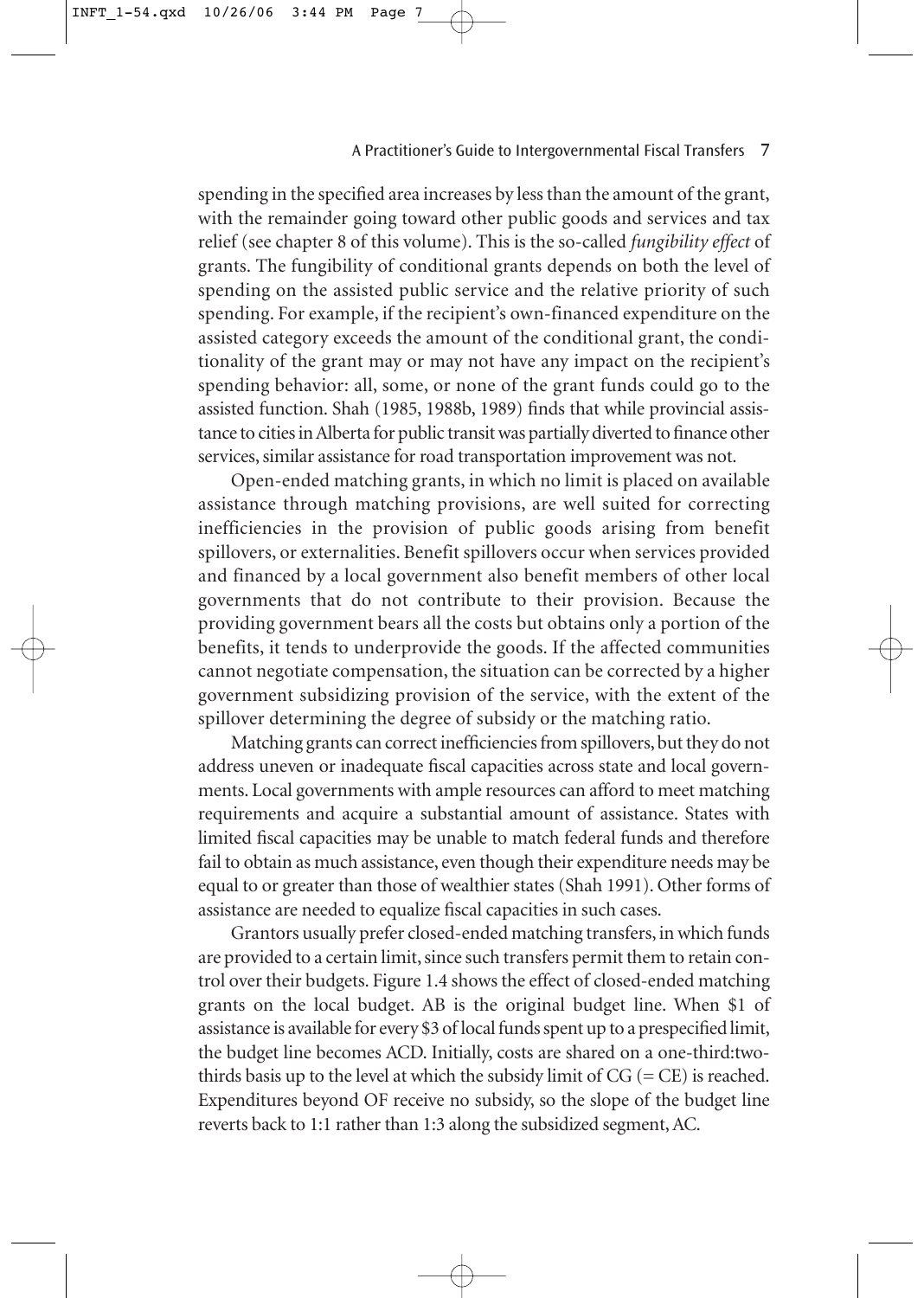



*Source:* Shah 1994b.

# **FIGURE 1.4** Effect of Closed-Ended Matching Grant

Empirical studies typically find that closed-ended grants stimulate expenditures on the subsidized activity more than open-ended grants (Gramlich 1977; Shah 1994b; chapter 8 of this volume). The estimated response to an additional \$1.00 of this kind of grant is typically \$1.50. Institutional factors may explain this surprisingly large response.

Why are conditional closed-ended matching grants common in industrial countries when they seem ill designed to solve problems and inefficiencies in the provision of public goods? The answer seems to be that correcting for inefficiencies is not the sole or perhaps even the primary objective. Instead, grants are employed to help local governments financially while promoting spending on activities given priority by the grantor. The conditional (selective) aspects of or conditions on the spending are expected to ensure that the funds are directed toward an activity the grantor views as desirable. This, however, may be false comfort in view of the potential for fungibility of funds. The local matching or cost-sharing component affords the grantor a degree of control, requires a degree of financial accountability by the recipient, and makes the cost known to the granting government.

Conditional closed-ended matching grants have advantages and disadvantages from the grantor's perspective. While such grants may result in a significant transfer of resources, they may distort output and cause inefficiencies, since the aid is often available only for a few activities, causing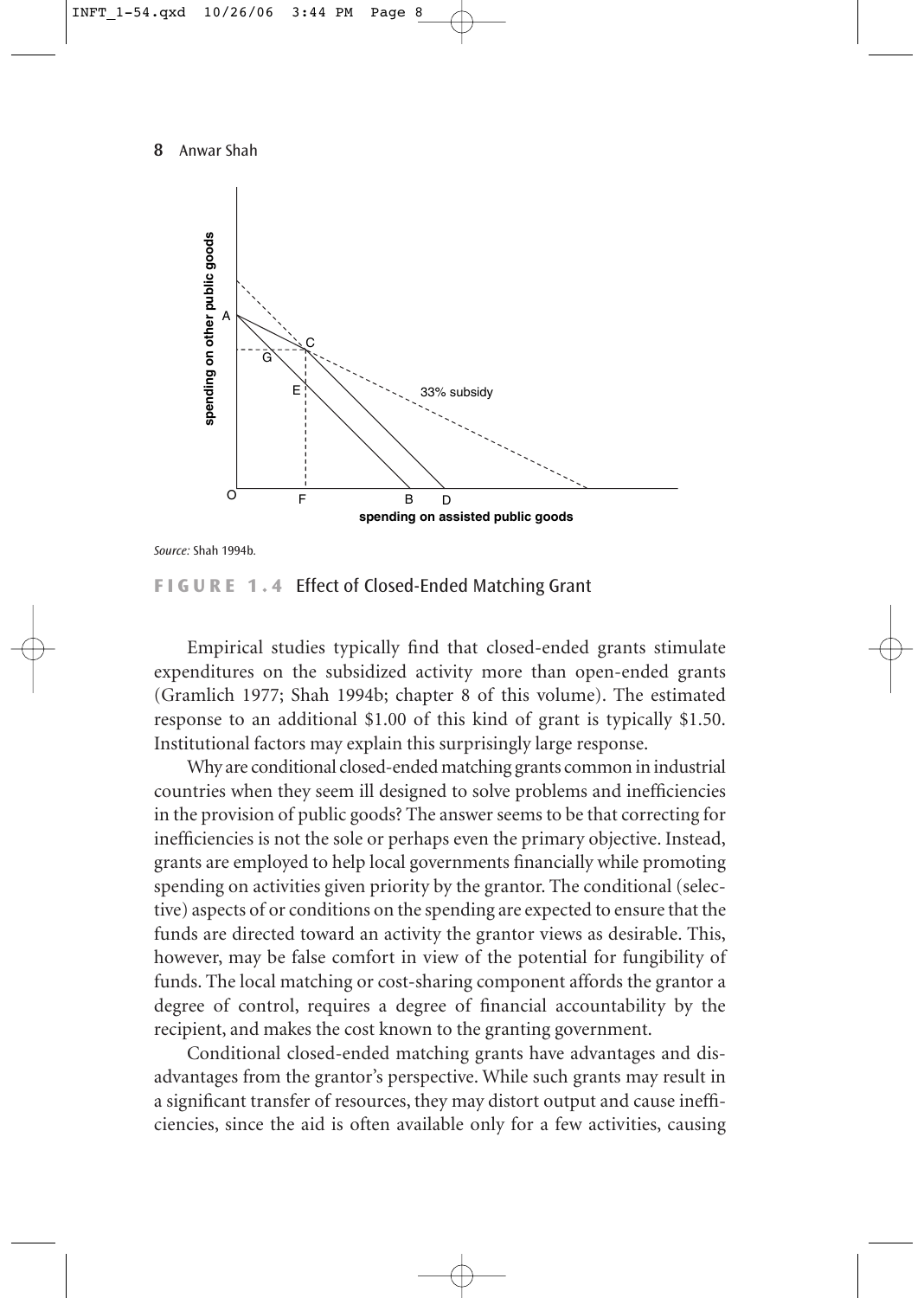overspending on these functions while other functions are underfinanced. If capital outlays are subsidized while operating costs are not, grants may induce spending on capital-intensive alternatives.

Conditional open-ended matching grants are the most suitable vehicles to induce lower-level governments to increase spending on the assisted function (table 1.1). If the objective is simply to enhance the welfare of local residents, general-purpose nonmatching transfers are preferable, as they preserve local autonomy.

To ensure accountability for results, conditional nonmatching outputbased transfers are preferable to other types of transfers. Output-based transfers respect local autonomy and budgetary flexibility while providing incentives and accountability mechanisms to improve service delivery performance. The design of such transfers is discussed in the next section.

# **Achieving Results-Based Accountability through Performance-Oriented Transfers**

Economic rationales for output-based grants (used interchangeably with performance-oriented transfers in this chapter) stem from the emphasis on contract-based management under the new public management framework and strengthening demand for good governance by lowering the transaction costs for citizens in obtaining public services under the new institutional economics approach. The new public management framework seeks to strengthen accountability for results by changing the management paradigm in the public sector from permanent appointments to contractual appointment and continuation of employment subject to fulfillment of service delivery contracts. It seeks to create a competitive service delivery environment by making financing available on similar conditions to all providers, government and nongovernment.

The new institutional economics approach argues that dysfunctional governance in the public sector results from opportunistic behavior by public officials, as citizens are not empowered to hold public officials accountable for their noncompliance with their mandates or for corrupt acts or face high transaction costs in doing so. In this framework, citizens are treated as the principals and public officials the agents. The principals have bounded rationality—they act rationally based on the incomplete information they have. Acquiring and processing information about public sector operations is costly. Agents (public officials) are better informed than principals. Their self-interest motivates them to withhold information from the public domain, as releasing such information helps principals hold them accountable. This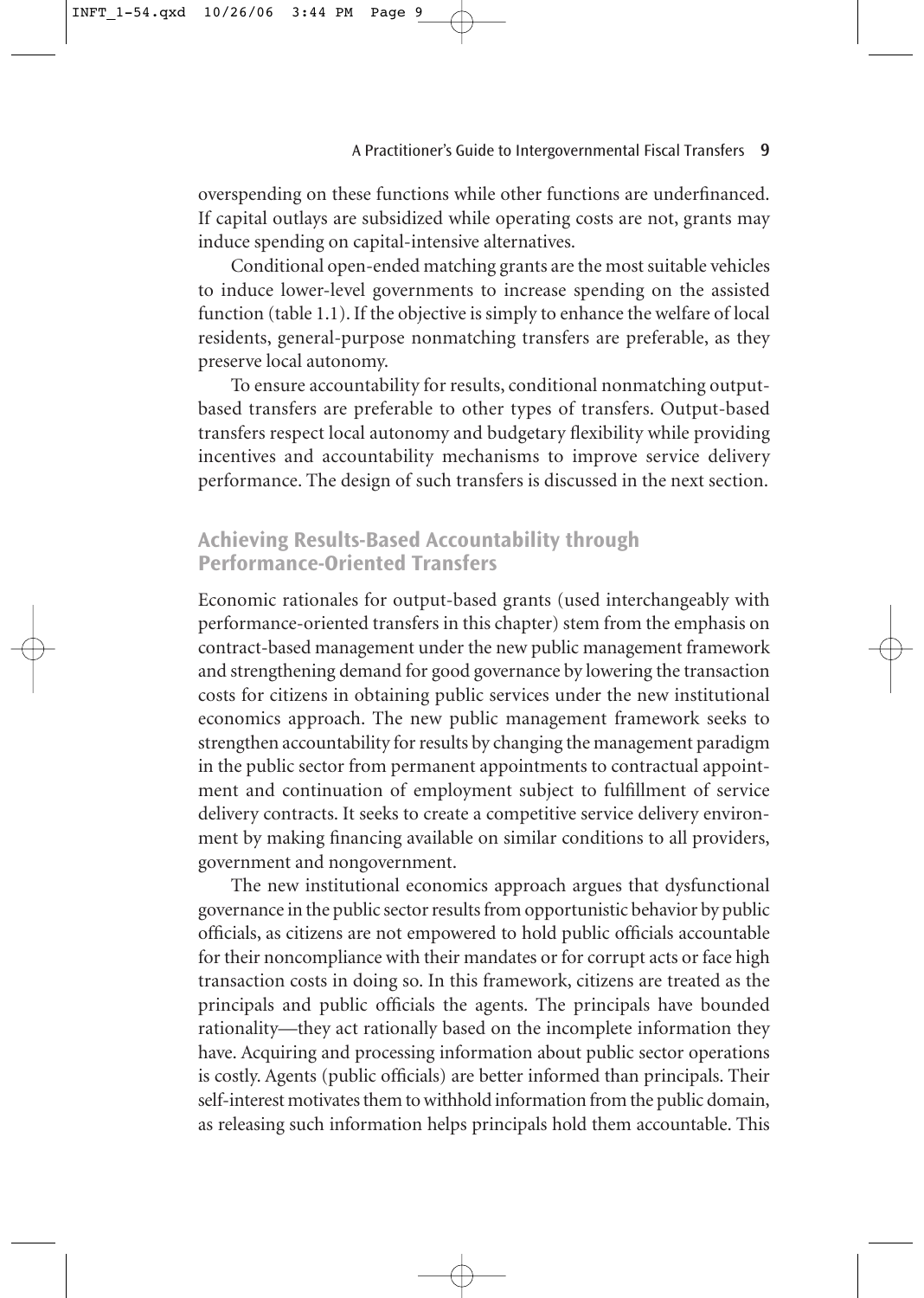|                                    |      | Income effect |      | (substitution)<br>effect<br>Price |      |     | <b>Total effect</b>                     |                |                      |            | Rank by objective function                            |         |
|------------------------------------|------|---------------|------|-----------------------------------|------|-----|-----------------------------------------|----------------|----------------------|------------|-------------------------------------------------------|---------|
|                                    |      |               |      |                                   |      |     |                                         |                |                      |            |                                                       |         |
| Type of grant                      |      |               |      |                                   |      |     |                                         | $\overline{a}$ | 36/N                 |            | expenditure for results<br>ncreases in Accountability | Welfare |
| Conditional (input-based) matching |      |               |      |                                   |      |     |                                         |                |                      |            |                                                       |         |
| Open-ended                         |      |               |      |                                   |      |     | $\uparrow \uparrow$ $\uparrow \uparrow$ |                |                      |            | 3 (none)                                              |         |
| Closed-ended                       |      |               |      |                                   |      |     |                                         |                |                      |            |                                                       |         |
| Binding constraint                 |      |               |      |                                   |      |     |                                         |                | $\overline{\lambda}$ | $2$ or $3$ | 3 (none)                                              |         |
| Nonbinding constraint              |      |               | n.a. | 1.વં                              | n.a. |     |                                         |                | $\overline{V}$       |            | 3 (none)<br>3 (none)                                  |         |
| Conditional nonmatching            |      |               | n.a. | n.a.                              | ņ.   |     |                                         |                |                      |            |                                                       |         |
| Conditional nonmatching            |      |               |      |                                   |      |     |                                         |                |                      |            |                                                       |         |
| output-based                       |      |               | n.a. | n.a.                              | n.a. |     |                                         |                |                      |            |                                                       |         |
| General nonmatching                | n.a. |               | n.a. | n.a.                              | n.a. | n.a |                                         |                |                      |            | 1 (high)<br>3 (none)                                  |         |

Source: Adapted from Shah 1994b. *Source:* Adapted from Shah 1994b.

 $\color{red} \bigoplus$ 

*Note:* a1 = assisted subfunction; A = assisted function; U = unassisted function; G = grant; ↑ = positive impact; ↓ = negative impact; 1 = highest score, 4 = lowest score; n.a. = not Note:  $a_1$  = assisted subfunction; A = assisted function; U = unassisted function; G = grant; 1 = positive impact;  $\downarrow$  = negative impact; 1 = highest score, 4 = lowest score; n.a. = not<br>applicable.

 $\begin{array}{c} \hline \end{array}$ 

**TABLE 1.1** Taxonomy of Grants and Their Conceptual Impacts

TABLE 1.1 Taxonomy of Grants and Their Conceptual Impacts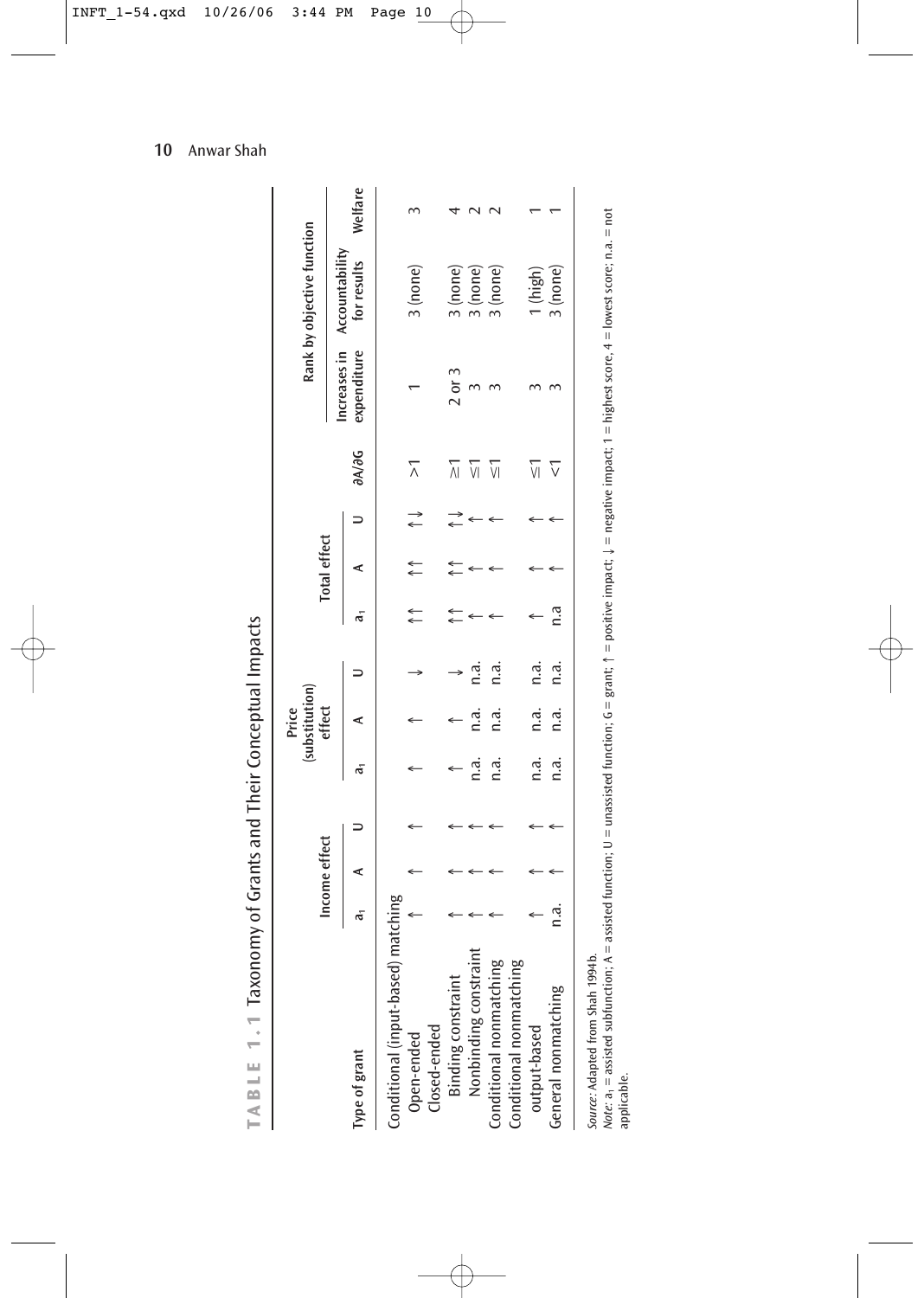asymmetry of information allows agents to indulge in opportunistic behavior, which goes unchecked due to the high transaction costs faced by principals and the lack of or inadequacy of countervailing institutions to enforce accountable governance. Results-based accountability through output-based grants empowers citizens by increasing their information base and lowering their transaction costs in demanding action.

Output-based transfers link grant finance with service delivery performance. These transfers place conditions on the results to be achieved while providing full flexibility in the design of programs and associated spending levels to achieve those objectives. Such transfers help restore recipients' focus on the results-based chain (figure 1.5) and the alternate service delivery framework (competitive framework for public service delivery) to achieve those results. In order to achieve grant objectives, a public manager in the recipient government would examine the results-based chain to determine whether or not program activities are expected to yield the desired results. To do so, he or she needs to monitor program activities and inputs, including intermediate inputs (resources used to produce outputs), outputs (quantity and quality of public goods and services produced and access to such goods and services), outcomes (intermediate- to long-run consequences for consumers/taxpayers of public service provision or progress in achieving program objectives), impact (program goals or very long-term

| Program objectives -                                                 | Inputs                                                                                                                                         | Intermediate inputs                               |
|----------------------------------------------------------------------|------------------------------------------------------------------------------------------------------------------------------------------------|---------------------------------------------------|
| Improve quantity,<br>quality, and access<br>to education<br>services | Educational spending by<br>age, gender, urban/rural;<br>spending by grade level, and<br>number of teachers, staff,<br>facilities, tools, books | Enrollment, student-<br>teacher ratio, class size |

| Outputs                                                          | Outcomes-                                             | Impact                                                                                      | Reach                                                |
|------------------------------------------------------------------|-------------------------------------------------------|---------------------------------------------------------------------------------------------|------------------------------------------------------|
| Achievement<br>scores,<br>graduation<br>rates, drop-out<br>rates | Literacy rates,<br>supply of skilled<br>professionals | Informed<br>citizenry, civic<br>engagement,<br>enhanced<br>international<br>competitiveness | Winners and<br>losers from<br>government<br>programs |

## **FIGURE 1.5** Applying a Results-Based Chain to Education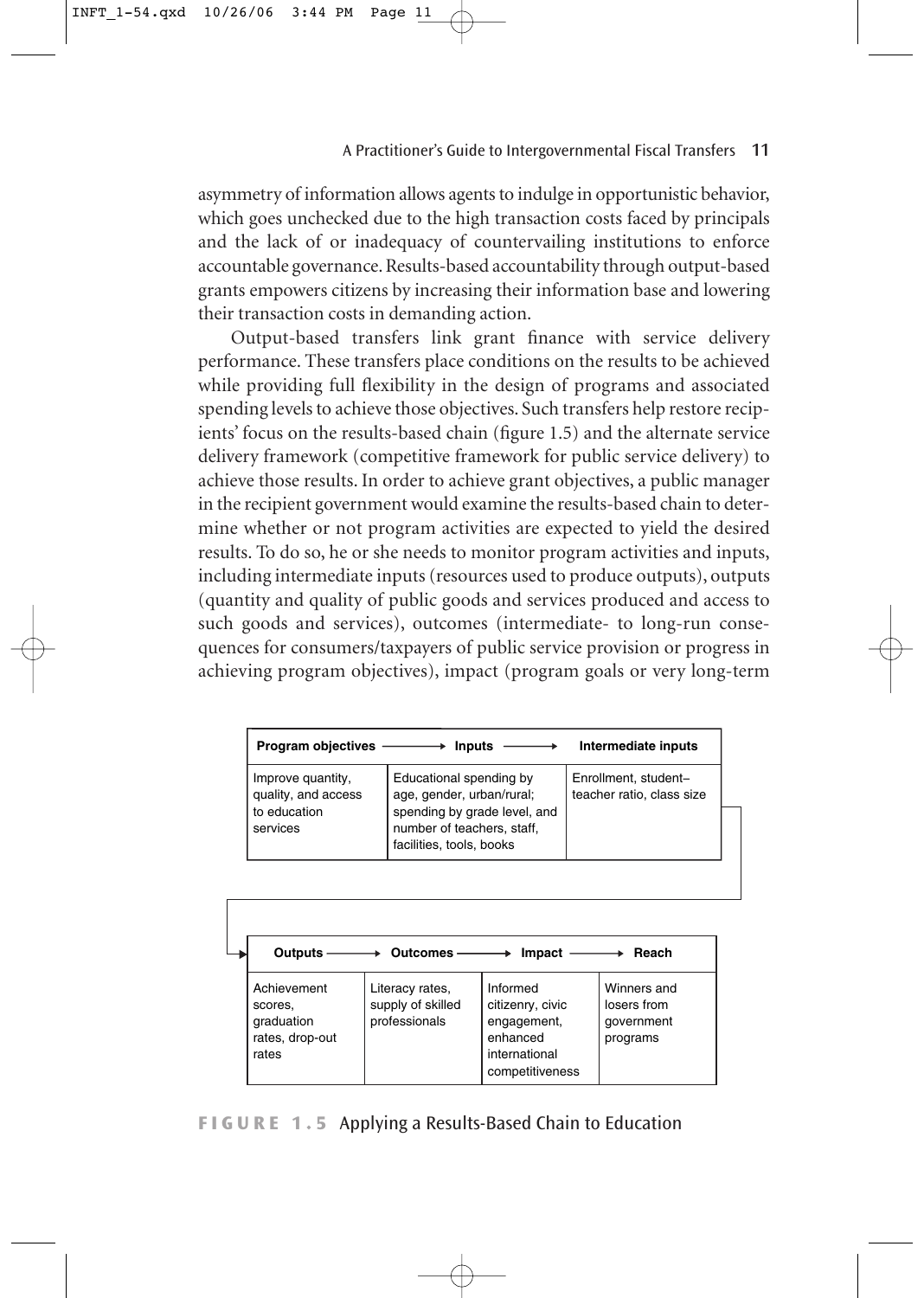consequences of public service provision), and reach (people who benefit from or are hurt by a program). Such a managerial focus reinforces joint ownership and accountability of the principal and the agent in achieving shared goals by highlighting terms of mutual trust. Thus internal and external reporting shifts from the traditional focus on inputs to a focus on outputs, reach, and outcomes—in particular, outputs that lead to results. Flexibility in project definition and implementation is achieved by shifting emphasis from strict monitoring of inputs to monitoring performance results and their measurements. Tracking progress toward expected results is done through indicators, which are negotiated between the provider and the financing agency. This joint goal setting and reporting helps ensure client satisfaction on an ongoing basis while building partnership and ownership into projects (Shah 2005b).

Output-based grants must have conditions on outputs as opposed to outcomes, as outcomes are subject to influence by factors beyond the control of a public manager. Public managers should be held accountable only for factors under their control. Outcome-based conditions diffuse enforcement of accountability for results. Since the grant conditions are concerned with service delivery performance in terms of quality of output and access, the manager is free to choose the program and inputs to deliver results. To achieve those results, he or she faces positive incentives by grant conditions that encourage alternate service delivery mechanisms by contracting out, outsourcing, or simply encouraging competition among government and nongovernment providers. This can be done by establishing a level playing field through at par financing, by offering franchises through competitive bidding, or by providing rewards for performance through benchmarking or yardstick competition. Such an incentive environment is expected to yield a management paradigm that emphasizes results-based accountability to clients with the following common elements:

- Contracts or work program agreements based on prespecified outputs and performance targets and budgetary allocations
- Replacement of lifelong rotating employment with contractual appointments with task specialization
- $\blacksquare$  Managerial flexibility but accountability for results
- Redefinition of public sector role as purchaser but not necessarily provider of public services
- Adoption of the subsidiarity principle—that is, public sector decisions made at the level of government closest to the people, unless a convincing case can be made not to do so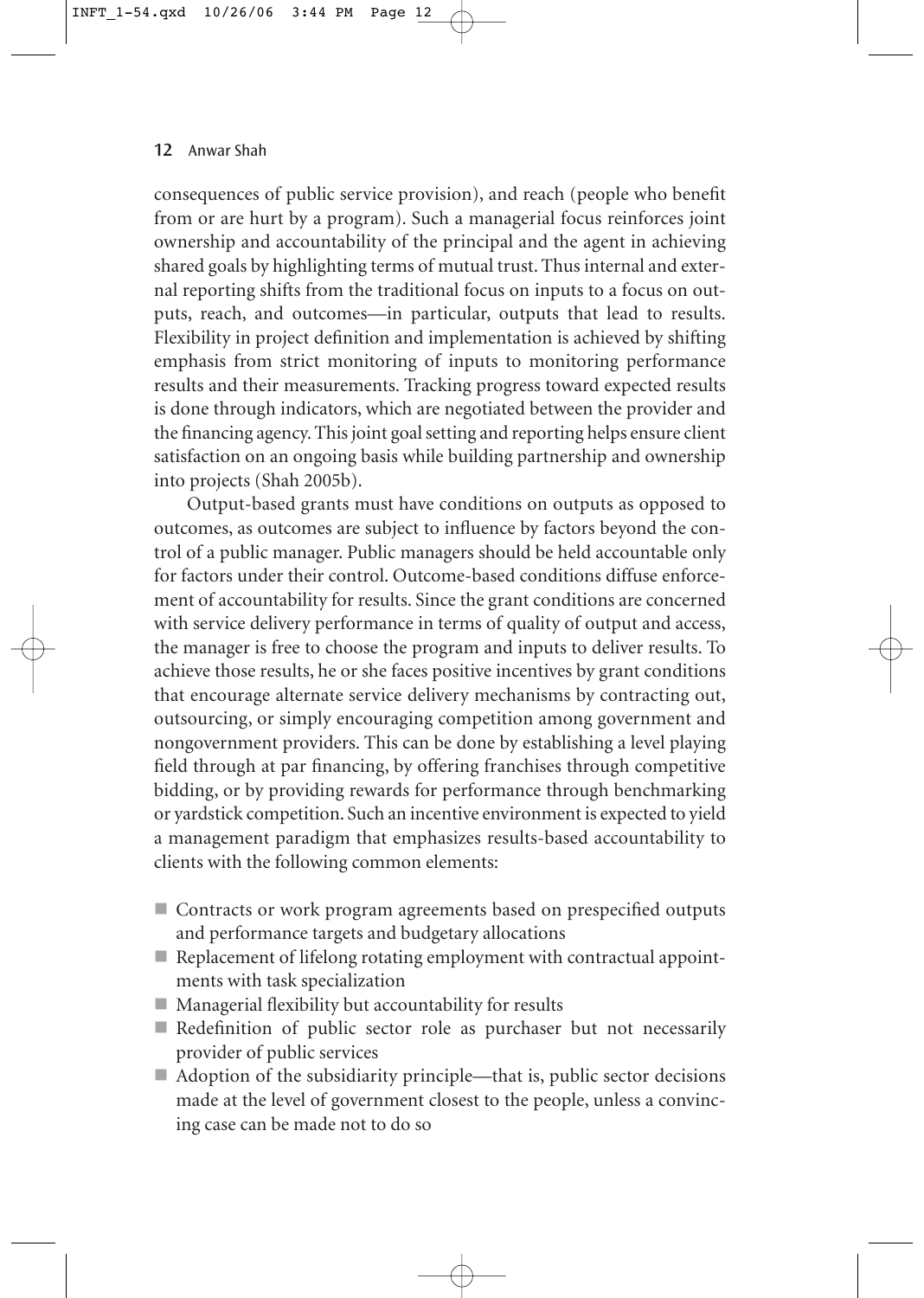- **Incentives for cost efficiency**
- $\blacksquare$  Incentives for transparency and competitive service provision
- **Accountability to taxpayers.**

Under such an accountable governance framework, grant-financed budget allocations support contracts and work program agreements, which are based on prespecified outputs and performance targets. The grant recipient's flexibility in input selection—including hiring and firing of personnel and implementation of programs—is fully respected, but there is strict accountability for achieving results. The incentive and accountability regime created by output-based transfers is expected to create responsive, responsible, and accountable governance without undermining local autonomy. In contrast, traditional conditional grants with input conditionality undermine local autonomy and budgetary flexibility while reinforcing a culture of opportunism and rent seeking (table 1.2).

Output-based grants create incentive regimes that promote a results-based accountability culture. Consider the case in which the national government aims to improve access to education by the poor and to enhance the quality of such education. A common approach is to provide grants to government schools through conditional grants. These grants specify the type of expenditures eligible for grant financing (books, computers, teacher aids, and so forth) as well as financial reporting and audit requirements. Such input conditionality undermines budgetary autonomy and flexibility without providing any assurance about the achievement of results. Moreover, in practice it is difficult to enforce, as there may be significant opportunities for fungibility of funds. Experience has shown that there is no one-to-one link between increases in public spending and improvements in service delivery performance (see Huther, Roberts, and Shah 1997).

Output-based design of such grants can help achieve accountability for results. Under this approach, the national government allocates funds to local governments based on the size of the school-age population. Local governments in turn pass these funds on to both government and nongovernment providers based on school enrollments. Nongovernment providers are eligible to receive grant funds if they admit students based on merit and provide a tuition subsidy to students whose parents cannot afford the tuition. All providers are expected to improve or at the minimum maintain baseline achievement scores on standardized tests, increase graduation rates, and reduce dropout rates. Failure to do so will invite public censure and in the extreme case cause grant funds to be discontinued. In the meantime, reputation risks associated with poor performance may reduce enrollments,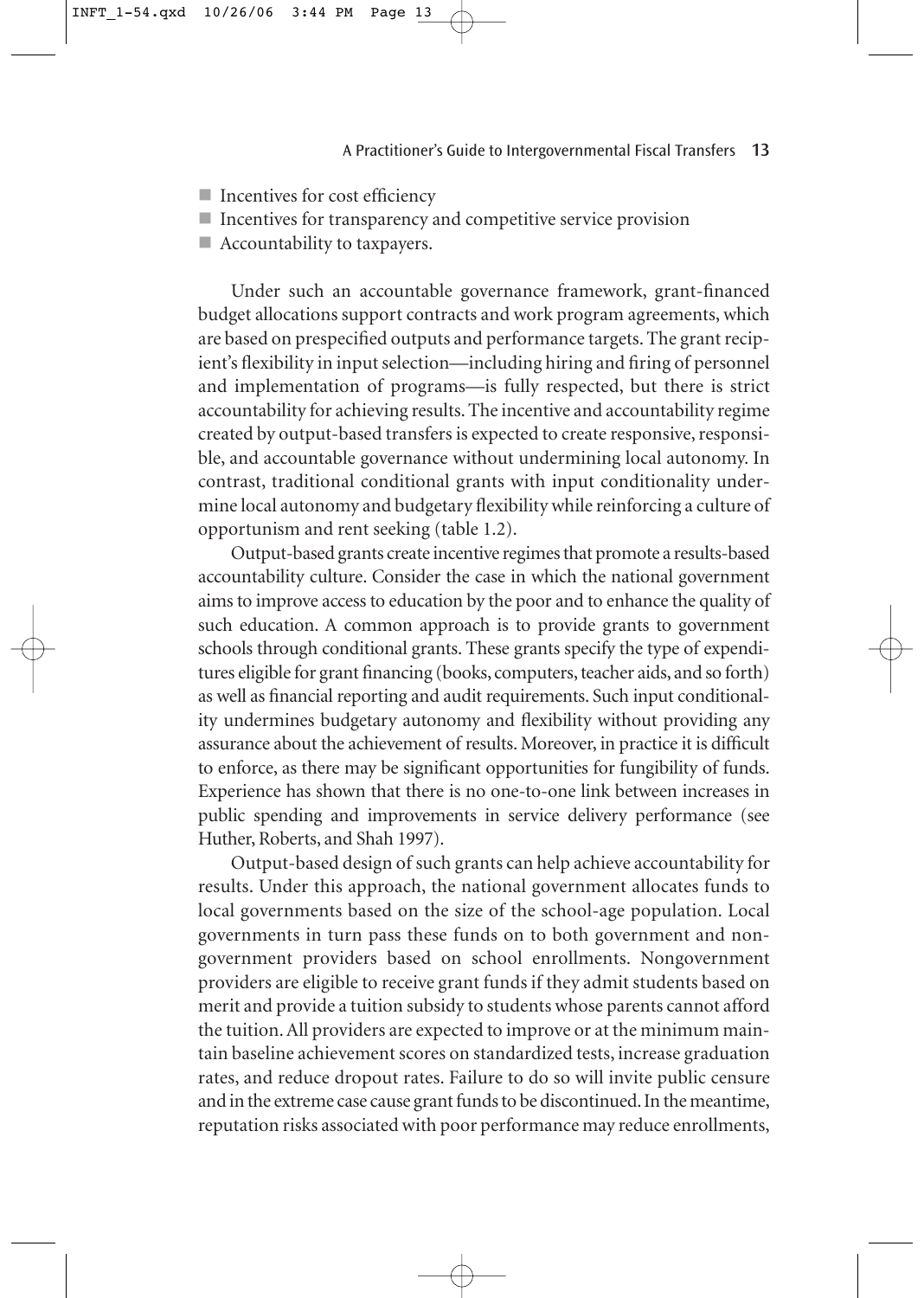# **TABLE 1.2** Features of Traditional and Output-Based Conditional Grants

| <b>Feature</b>                                            | <b>Traditional grant</b>                                                                                               | Output-based grant                                                                                    |
|-----------------------------------------------------------|------------------------------------------------------------------------------------------------------------------------|-------------------------------------------------------------------------------------------------------|
| <b>Grant objectives</b>                                   | Spending levels                                                                                                        | Quality and access to public<br>services                                                              |
| Grant design and<br>administration                        | Complex                                                                                                                | Simple and transparent                                                                                |
| Eligibility                                               | Recipient government<br>departments/agencies                                                                           | Recipient government<br>provides funds to all<br>government and<br>nongovernment providers            |
| Conditions                                                | Expenditures on authorized<br>functions and objects                                                                    | Outputs-service delivery<br>results                                                                   |
| Allocation criteria                                       | Program or project<br>proposal approvals<br>with expenditure details                                                   | Demographic data on<br>potential clients                                                              |
| Compliance<br>verification                                | Higher level inspections and<br>audits                                                                                 | Client feedback and redress,<br>comparison of baseline and<br>postgrant data on quality<br>and access |
| <b>Penalties</b>                                          | Audit observations on<br>financial compliance                                                                          | Public censure, competitive<br>pressures, voice and exit<br>options for clients                       |
| Managerial flexibility                                    | Little or none. No tolerance<br>for risk and no<br>accountability for failure                                          | Absolute, Rewards for risks<br>but penalties for persistent<br>failure                                |
| Local government<br>autonomy and<br>budgetary flexibility | I ittle                                                                                                                | Absolute                                                                                              |
| Transparency                                              | Little                                                                                                                 | Absolute                                                                                              |
| <b>Focus</b>                                              | Internal                                                                                                               | External, competition,<br>innovation, and<br>benchmarking                                             |
| Accountability                                            | Hierarchical to higher-level<br>government, controls on<br>inputs and process with little<br>or no concern for results | Results based, bottom-up,<br>client driven                                                            |

*Source:* Author.

thereby reducing the grant funds received. Schools have full autonomy in the use of grant funds and are able to retain unused funds.

This kind of grant financing would create an incentive environment for both government and nongovernment schools to compete and excel to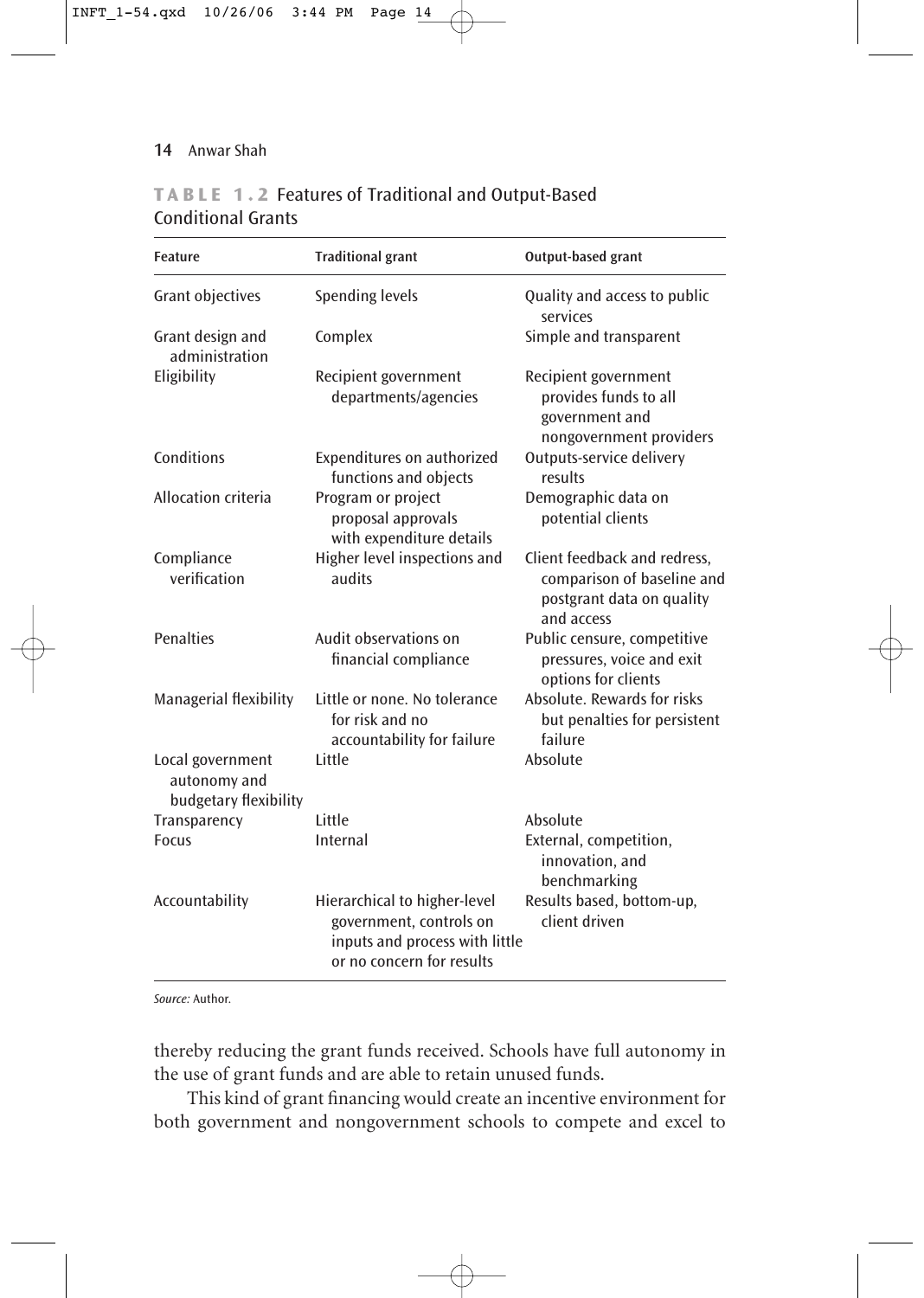retain students and establish reputations for quality education, as parental choice determines grant financing to each school. Such an environment is particularly important for government schools, where staff have lifelong appointments and financing is ensured regardless of performance. Budgetary flexibility and retention of savings would encourage innovation to deliver quality education.

Output-based grants thus preserve autonomy, encourage competition and innovation, and bring strict accountability for results to residents. This accountability regime is self-enforcing through consumer (parental choice in the current example) choice.

# **Designing Fiscal Transfers: Dividing the Spoils or Creating a Framework for Accountable and Equitable Governance?**

The design of fiscal transfers is critical to ensuring the efficiency and equity of local service provision and the fiscal health of subnational governments (for a comprehensive treatment of the economic rationale of intergovernmental fiscal transfers, see Boadway and Shah forthcoming). A few simple guidelines can be helpful in designing these transfers:

- 1. *Clarity in grant objectives.* Grant objectives should be clearly and precisely specified to guide grant design.
- 2. *Autonomy.* Subnational governments should have complete independence and flexibility in setting priorities. They should not be constrained by the categorical structure of programs and uncertainty associated with decision making at the center. Tax-base sharing—allowing subnational governments to introduce their own tax rates on central bases, formula-based revenue sharing, or block grants—is consistent with this objective.
- 3. *Revenue adequacy.* Subnational governments should have adequate revenues to discharge designated responsibilities.
- 4. *Responsiveness.* The grant program should be flexible enough to accommodate unforeseen changes in the fiscal situation of the recipients.
- 5. *Equity (fairness).* Allocated funds should vary directly with fiscal need factors and inversely with the tax capacity of each jurisdiction.
- 6. *Predictability.* The grant mechanism should ensure predictability of subnational governments' shares by publishing five-year projections of funding availability. The grant formula should specify ceilings and floors for yearly fluctuations. Any major changes in the formula should be accompanied by hold harmless or grandfathering provisions.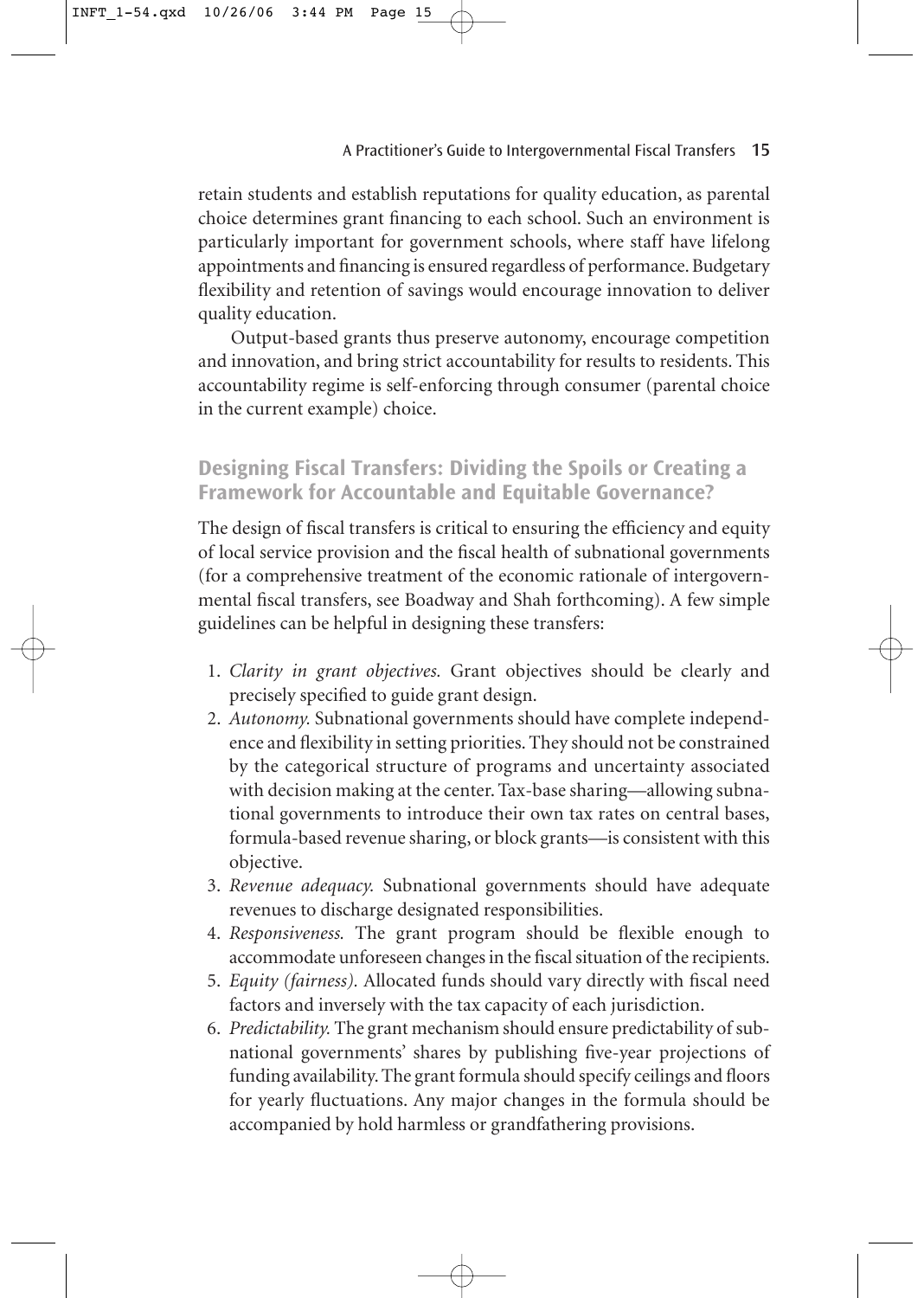- 7. *Transparency.* Both the formula and the allocations should be disseminated widely, in order to achieve as broad a consensus as possible on the objectives and operation of the program.
- 8. *Efficiency.* The grant design should be neutral with respect to subnational governments' choices of resource allocation to different sectors or types of activity.
- 9. *Simplicity.* Grant allocation should be based on objective factors over which individual units have little control. The formula should be easy to understand, in order not to reward grantsmanship.
- 10. *Incentive.* The design should provide incentives for sound fiscal management and discourage inefficient practices. Specific transfers to finance subnational government deficits should not be made.
- 11. *Reach.* All grant-financed programs create winners and losers. Consideration must be given to identifying beneficiaries and those who will be adversely affected to determine the overall usefulness and sustainability of the program.
- 12. *Safeguarding of grantor's objectives.*Grantor's objectives are best safeguarded by having grant conditions specify the results to be achieved (output-based grants) and by giving the recipient flexibility in the use of funds.
- 13. *Affordability.* The grant program must recognize donors' budget constraints. This suggests that matching programs should be closed-ended.
- 14. *Singular focus.* Each grant program should focus on a single objective.
- 15. *Accountability for results.* The grantor must be accountable for the design and operation of the program. The recipient must be accountable to the grantor and its citizens for financial integrity and results—that is,improvements in service delivery performance. Citizens' voice and exit options in grant design can help advance bottom-up accountability objectives.

Some of these criteria may be in conflict with others. Grantors may therefore have to assign priorities to various factors in comparing design alternatives (Shah 1994b; Canada 2006).

For enhancing government accountability to voters, it is desirable to match revenue means (the ability to raise revenues from own sources) as closely as possible with expenditure needs at all levels of government. However, higher-level governments must be allowed greater access to revenues than needed to fulfill their own direct service responsibilities, so that they are able to use their spending power through fiscal transfers to fulfill national and regional efficiency and equity objectives.

Six broad objectives for national fiscal transfers can be identified. Each of these objectives may apply to varying degrees in different countries; each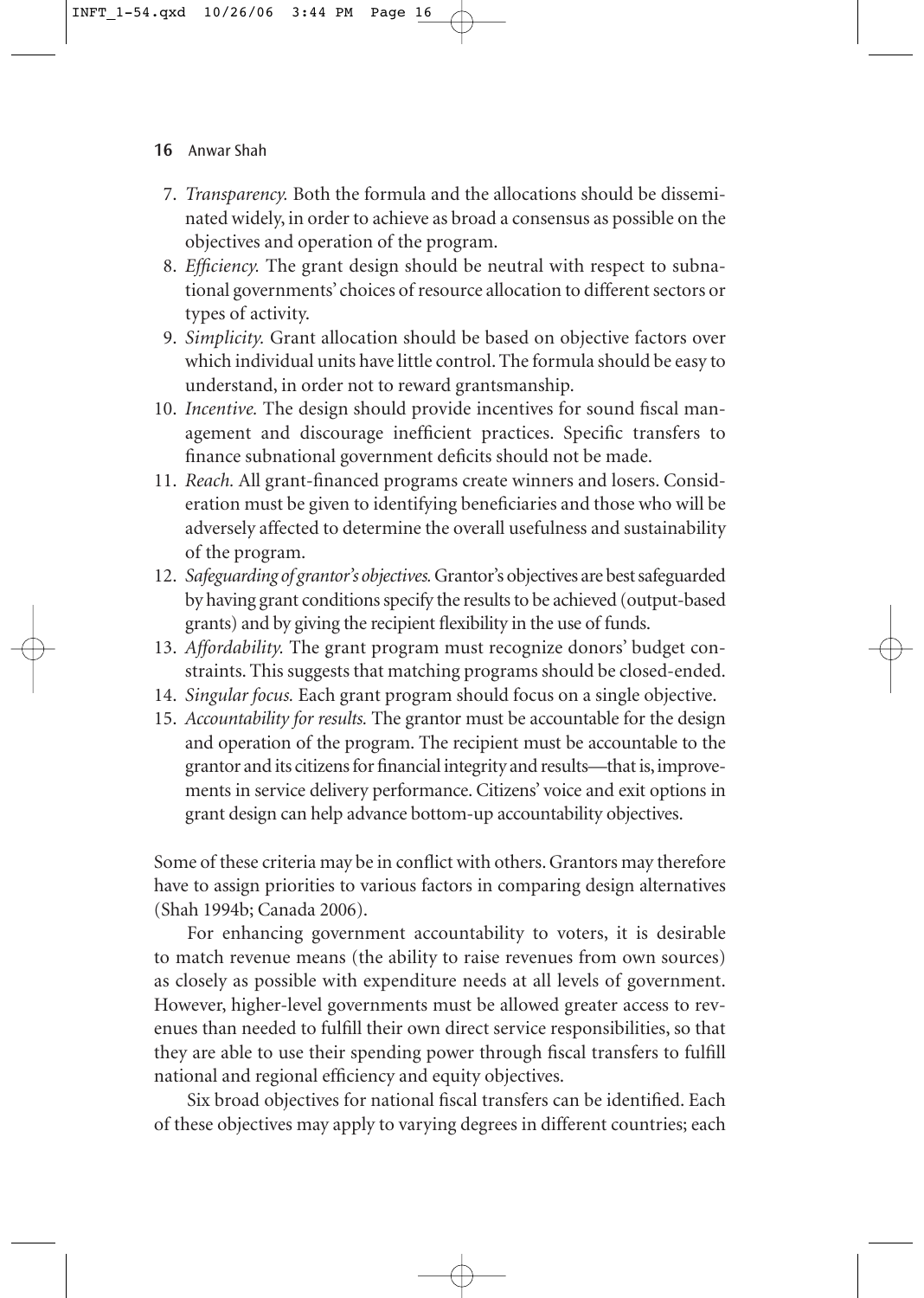# **Bridging Vertical Fiscal Gaps**

The terms *vertical fiscal gap* and *vertical fiscal imbalance* have been mistakenly used interchangeably in recent literature on fiscal decentralization. A vertical fiscal gap is defined as the revenue deficiency arising from a mismatch between revenue means and expenditure needs, typically of lower orders of government. A national government may have more revenues than warranted by its direct and indirect spending responsibilities; regional and local governments may have fewer revenues than their expenditure responsibilities.

A vertical fiscal imbalance occurs when the vertical fiscal gap is not adequately addressed by the reassignment of responsibilities or by fiscal transfers and other means. Boadway (2002b) argues that vertical fiscal imbalance incorporates an ideal or optimum view of expenditures by different orders of government and is therefore hard to measure.

Four causes give rise to vertical fiscal gaps: inappropriate assignment of responsibilities, centralization of taxing powers, pursuit of beggarthy-neighbor tax policies (wasteful tax competition) by subnational governments, and lack of tax room at subnational levels due to heavier tax burdens imposed by the central government. To deal with the vertical fiscal gap, it is important to deal with its sources through a combination of policies such as the reassignment of responsibilities, tax decentralization or tax abatement by the center, and tax-base sharing (by allowing subnational governments to levy supplementary rates on a national tax base). Only as a last resort should revenue sharing, or unconditional formula-based transfers, all of which weaken accountability to local taxpayers, be considered to deal with this gap. Taxation by tax sharing, as practiced in China and India, is particularly undesirable, as it creates incentives for donors to exert less effort in collecting taxes that are shared than they would in collecting taxes that are fully retained. In industrial countries the fiscal gap is usually dealt with by tax decentralization or tax-base sharing. Canada and the Nordic countries have achieved harmonized personal and corporate income tax systems by allowing the central government to provide tax abatement and subnational governments to impose supplementary rates on the national tax base. In developing countries and transition economies, tax by both tax sharing and general revenue sharing are typically used to deal with the fiscal gap.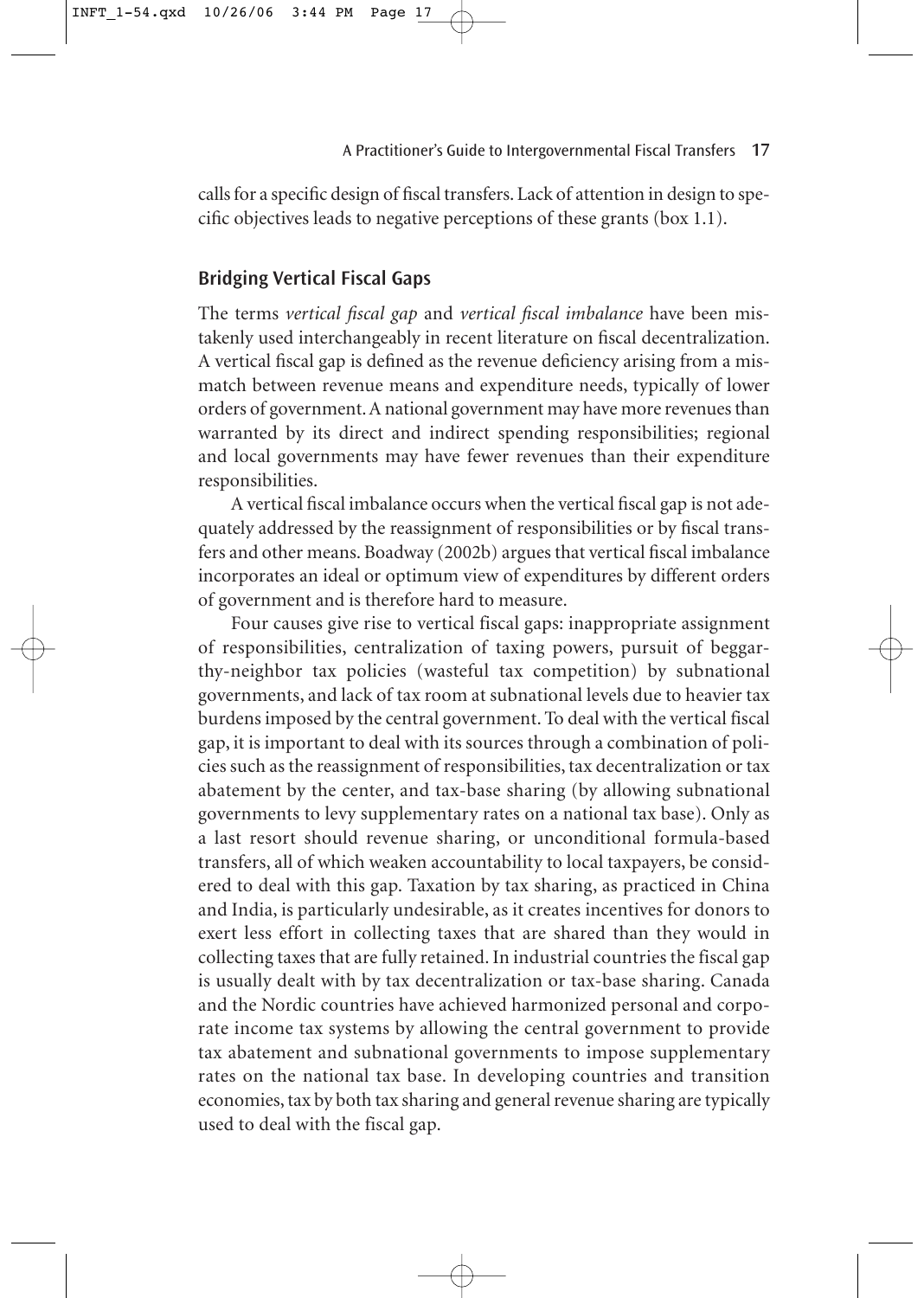**BOX 1.1** Well-Founded Negative Perceptions of Intergovernmental Finance

Perceptions of intergovernmental finance are generally negative. Many federal officials believe that giving money and power to subnational governments is like giving whiskey and car keys to teenagers. They believe that grant monies enable these governments to go on spending binges, leaving the national government to face the consequences of their reckless spending behavior. Past spending behavior of provincial and local officials also demonstrates that "grant money does not buy anything," that it is treated as a windfall gain and wastefully expended with little to show for in service delivery improvements. Citizens perceive the granting of intergovernmental fiscal transfers as the magical art of passing money from one government to another and seeing it vanish into thin air.

These perceptions are well grounded in reality in developing countries, where the primary focus of fiscal transfers is on dividing the spoils. In developing (and nondeveloping) countries, four types of transfers are common:

- *Passing-the-buck transfers*. These are general revenue–sharing programs that employ multiple factors that work at cross-purposes. Argentina, Brazil, India, the Philippines, and many other countries have such ongoing programs.
- *Asking-for-more-trouble grants.* These are grants that finance subnational deficits, in the process encouraging higher and higher deficits. China, Hungary, and India provide this type of grant.
- **Pork barrel transfers.** In the past politically opportunistic grants were common in Brazil and Pakistan. They are currently in vogue in India and Western countries, especially the United States.
- **Command-and-control transfers.** These are grants with conditions on inputs. They are used to micromanage and interfere in local decision making. They are widely practiced in most industrial and developing countries.

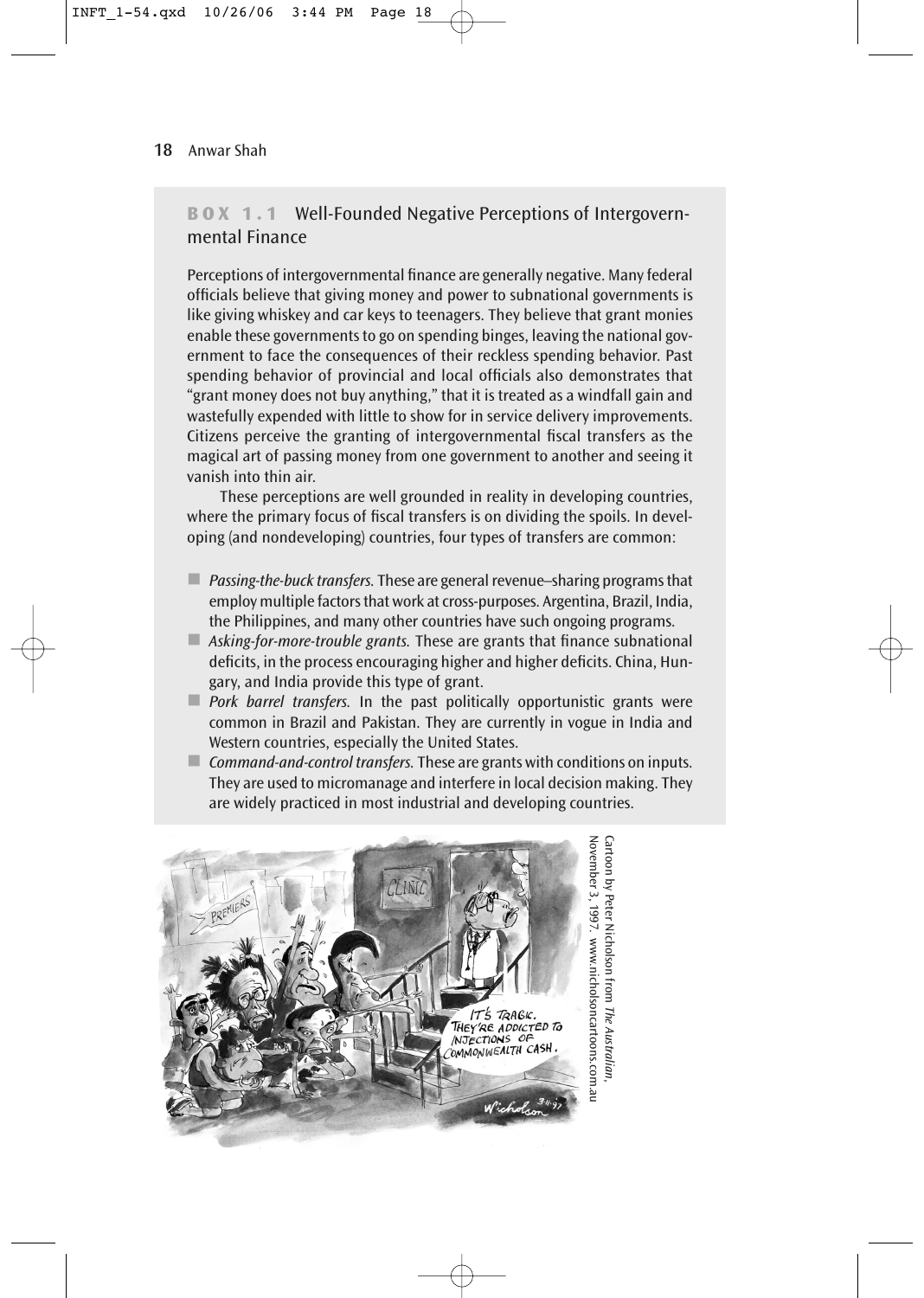A number of countries, including China, India, Malaysia, Pakistan, South Africa, and Sri Lanka, have in the past provided deficit grants to fill fiscal gaps at subnational levels—with unwelcome results in terms of mushrooming of subnational deficits. These grants are still in vogue in China, Hungary, and South Africa.

# **Bridging the Fiscal Divide through Fiscal Equalization Transfers**

10/26/06 3:44 PM

Fiscal equalization transfers are advocated to deal with regional fiscal equity concerns. These transfers are justified on political and economic considerations.

Large regional fiscal disparities can be politically divisive and may even create threats of secession (Shankar and Shah 2003). This threat is quite real: since 1975 about 40 new countries have been created by the break-up of existing political unions. Fiscal equalization transfers could forestall such threats and create a sense of political participation, as demonstrated by the impact of such transfers on the separatist movement in Quebec, Canada.

Decentralized decision making results in differential net fiscal benefits (imputed benefits from public spending minus tax burden) for citizens depending on the fiscal capacities of their place of residence. This leads to both fiscal inequity and fiscal inefficiency in resource allocation. Fiscal inequity arises as citizens with identical incomes are treated differently depending on their place of residence. Fiscal inefficiency in resource allocation results from people in their relocation decisions comparing gross income (private income plus net public sector benefits minus cost of moving) at new locations; economic efficiency considerations warrant comparing only private income minus moving costs, without any regard to public sector benefits. A nation that values horizontal equity (the equal treatment of all citizens nationwide) and fiscal efficiency needs to correct the fiscal inequity and inefficiency that naturally arise in a decentralized government. Grants from the central government to state or local governments can eliminate these differences in net fiscal benefits if the transfers depend on the tax capacity of each state relative to others and on the relative need for and cost of providing public services. The more decentralized the tax system is, the greater the need for equalizing transfers.

The elimination of net fiscal benefits requires a comprehensive fiscal equalization program that equalizes fiscal capacity (the ability to raise revenues from own basis using national average tax rates) to a national average standard and provides compensation for differential expenditure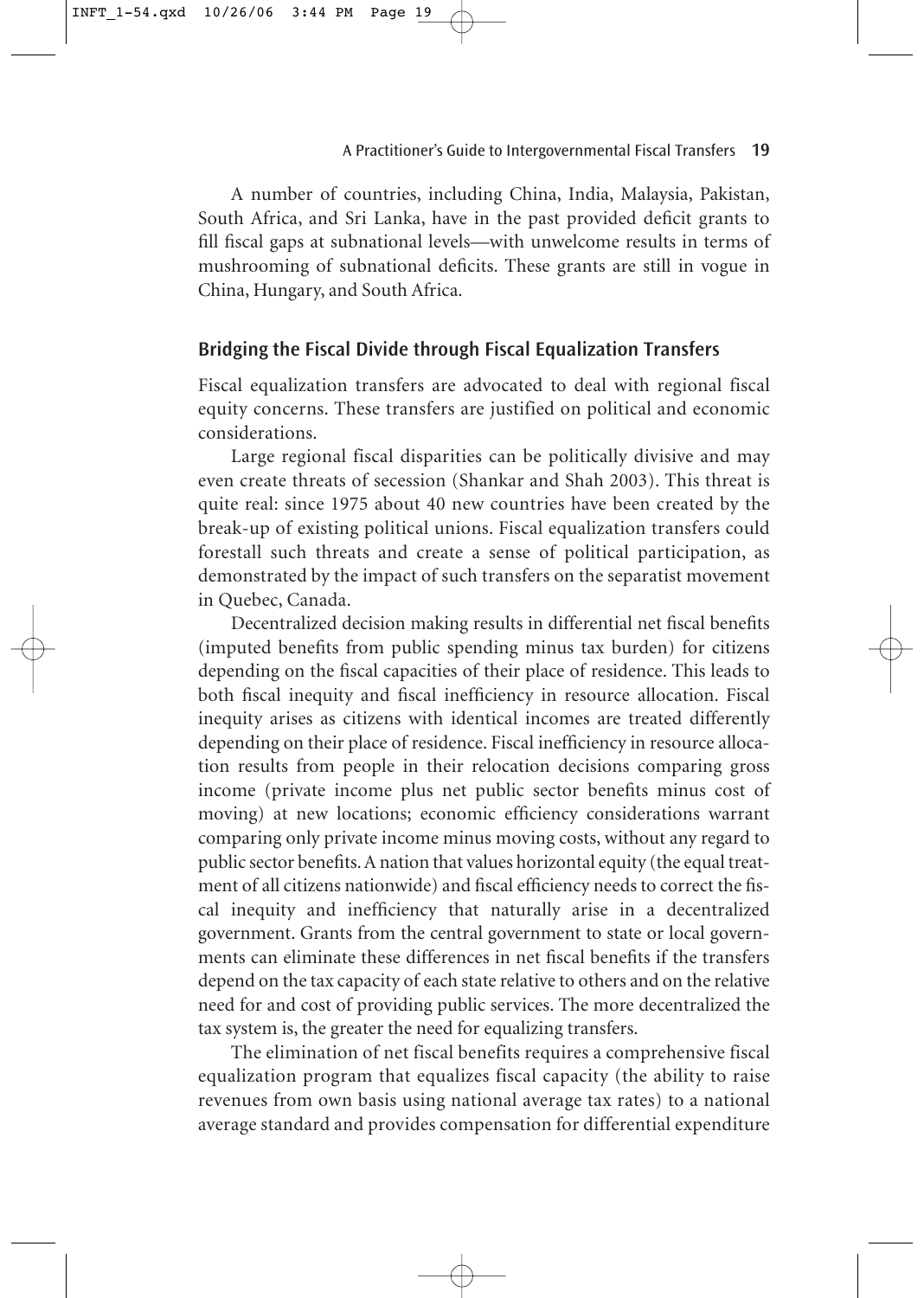needs and costs due to inherent cost disabilities rather than differences that reflect different policies. Some economists argue that if public sector tax burdens and service benefits are fully capitalized in property values, the case for fiscal equalization transfers is weaker, as residents in rich states pay more for private services and less for public services and vice versa in poorer states. According to this view, fiscal equalization is a matter of political taste. This view has gained currency at the federal level in the United States and explains why there is no federal fiscal equalization program there. In contrast, local fiscal equalization drives most state assistance to local governments in the United States, especially school finance (box 1.2).

Conceptually, full capitalization requires a small open area with costless mobility. Most federations and even states in large countries do not fulfill this condition. As a result, criticism of fiscal equalization using the capitalization argument may have only weak empirical support (Shah 1988a).

In principle, a properly designed fiscal equalization transfers program corrects distortions that may cause fiscally induced migration by equalizing net fiscal benefits across states. A reasonable estimate of the costs and benefits of providing public services in various states is essential to measure net fiscal benefits. Measures of differential revenue-raising abilities and the needs and costs of providing public services in different states must be developed. Equalization of net fiscal benefits could then be attempted by adopting a standard of equalization and establishing the means of financing the needed transfers.

# *Measuring Fiscal Capacity*

Estimating fiscal capacity—the ability of governmental units to raise revenues from their own sources—is conceptually and empirically difficult. The two most common ways of doing so are with macroeconomic indicators and the representative tax system.

Various measures of income and output serve as indicators of the ability of residents of a state to bear tax burdens. Among the better known measures are the following:

■ *State gross domestic product (GDP)*. State GDP represents the total value of goods and services produced within a state. It is an imperfect guide to the ability of a state government to raise taxes, since a significant portion of income may accrue to nonresident owners of factors of production. For example, the Northern Territory has the highest per capita income in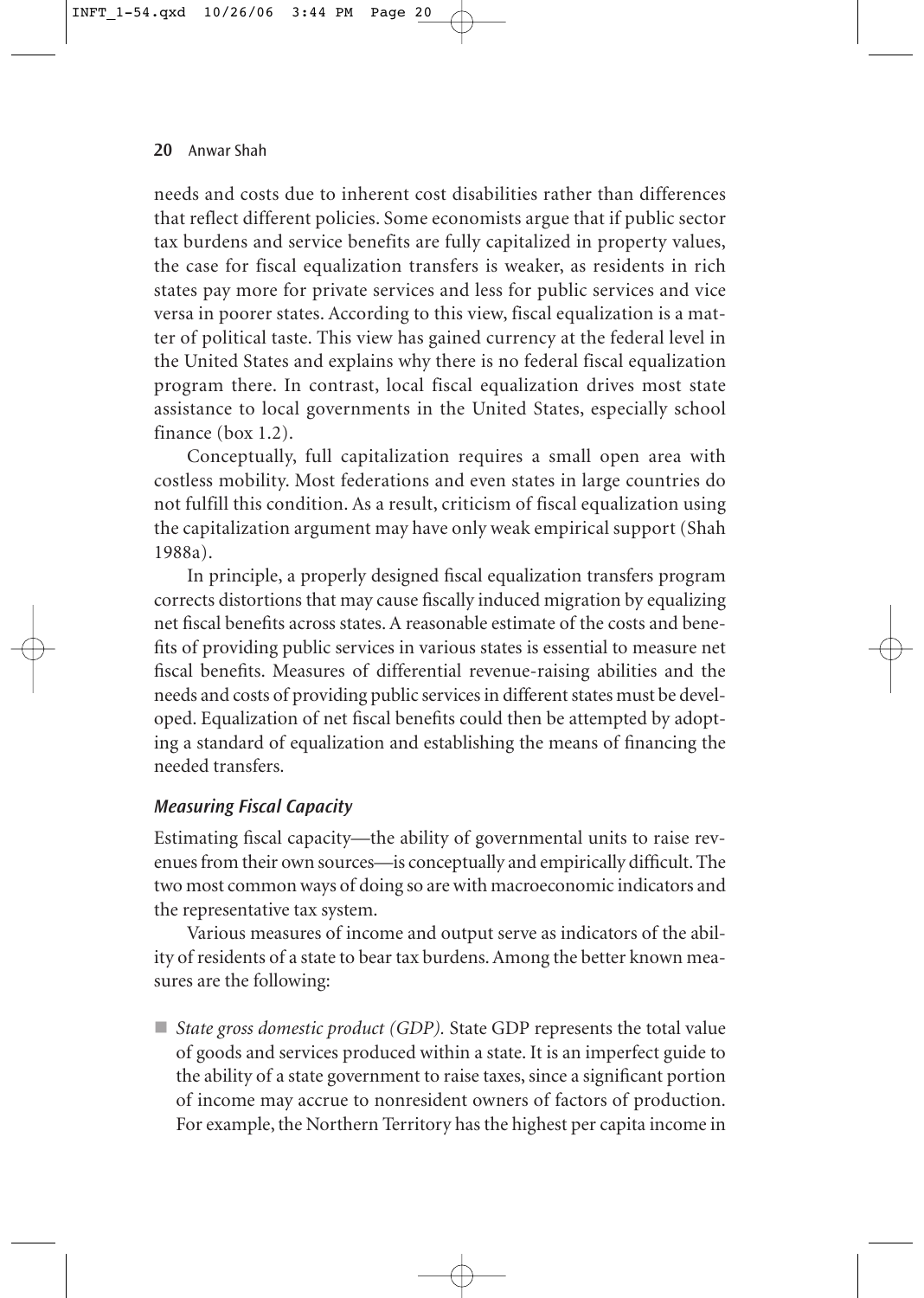#### **BOX 1.2 Financing Schools in the United States**

U.S. states have taken various approaches to school finance. The states of Hawaii, Idaho, and Washington fully finance primary and secondary education. In contrast, New Hampshire covers only 9 percent of school finance.

Delaware and North Carolina finance education through block grants that are indexed to population, GDP, and inflation growth rates. The grants are derived by calculating equal amounts per unit based on the number of students, teachers, classrooms, courses, classes, and other factors. The units can be standardized using various yardsticks, such as class size and teacher:pupil ratios. Various measures of students, including enrollment, average daily attendance, enrollment weighted by grades, types of programs, and number of students with special needs, are used.

Other states use equalization grants, including foundation grants, percentage equalization grants, and district power equalization grants.

*Foundation grants* vary inversely with the fiscal capacity of a school board. The grant allocation is based on an application of the representative tax system approach to fiscal capacity equalization per student across school districts. The following formula is used:

foundation grant = (maximum per student grant – own school district contribution per student based on mandated minimum tax rate applied to per student tax base)  $\times$  enrollment

Forty-two states have adopted variants of this approach, with 22 states specifying the minimum mandated tax rate. Various measures are used to determine enrollment, including the number of students on the rolls on a specified date, average daily attendance, and average attendance over a period. Most states (36) use a scheme that weights enrollment by grade, program, and student disabilities.

Rhode Island uses a *percentage equalization* grant—a matching cum equalization grant for school spending based on the following formula:

grant per student =  $[1-$  matching rate  $\times$  (per capita tax capacity in the district/ state average district tax capacity per capita) $\vert \times$  district spending per capita

*District power equalization grants*, used in Indiana and Washington, include incentives for increased tax effort in an equalizing grant. The formula used is:

 $grant = (per capita average fiscal capacity - per capita fiscal capacity of the$ district)  $\times$  district tax rate

*Source:* Vaillancourt 1998.

Australia, but it is treated as the poorest jurisdiction in federal-state fiscal relations.

■ *State factor income*. State factor income includes all income—capital and labor—earned in the state. It makes no distinction between income earned and income retained by residents.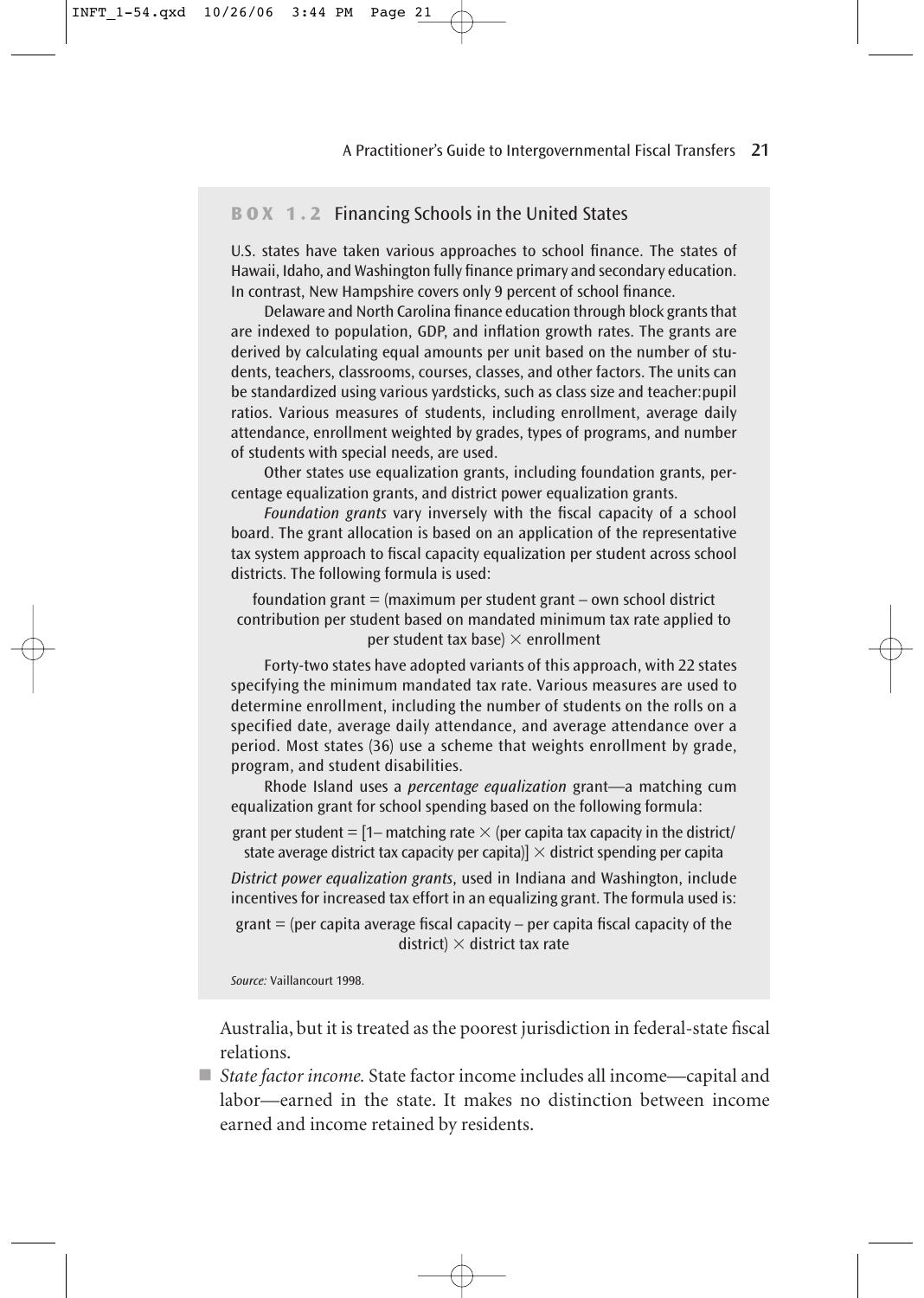- *State factor income accruing to residents only.* This measure represents a more useful measure, provided states are able to tax factor income.
- *State personal income.* The sum of all income received by residents of a state is a reasonable measure of the state's ability to bear tax burdens. It is an imperfect and partial measure of the ability to impose tax burdens, however, and therefore not a satisfactory measure of overall fiscal capacity.
- Personal disposable income. Personal disposable income equals personal income minus direct and indirect taxes plus transfers. This concept is subject to the same limitations affecting personal income.

In general, macro measures do not reflect the ability of subnational governments to raise revenues from own sources. Boadway argues against the use of macro indicators in an equalization formula on the grounds that a macro formula "ignores the fact that fiscal inefficiency and fiscal inequity are the products of the actual mix of taxes chosen by provincial governments" (Boadway 2002a, p. 12). This neglect runs the risk of violating the principles of equalization itself. A second major difficulty in the use of macro indicators is the availability of accurate and timely data at subnational levels. Such data become available only with significant lags, and the accuracy of such data may be questionable. Use of these data may therefore invite controversy (see Aubut and Vaillancourt 2001 for a Canadian illustration of this point). Despite these problems, both Brazil and India use macro indicators in their federal-state revenue-sharing programs.

The *representative tax system approach* measures the fiscal capacity of a state by the revenue that could be raised if the government employed all of the standard sources at the nationwide average intensity of use. Estimating equalization entitlements using the representative tax system requires information on the tax bases and tax revenues for each state. Fiscal capacity of the have-not states is brought up to the median, mean, or other norm. Using the mean of all states as a standard, the state equalization entitlement for a revenue source is determined by the formula:

$$
E_x^i = (POP)_x \{ [(PCTB)_{na}^i \times t_{na}^i] - [(PCTB)_x^i \times t_{na}^i] \},
$$

where *Ei* is the equalization entitlement of state *x* from revenue source *i, POP* is population, *PCTBi* is the per capita tax base of revenue source *i, ti* is the national average tax rate of revenue source *i,* subscript *na* is the national average, and subscript *x* is state *x.* The equalization entitlement for a state from a particular revenue source can be negative, positive, or zero. The total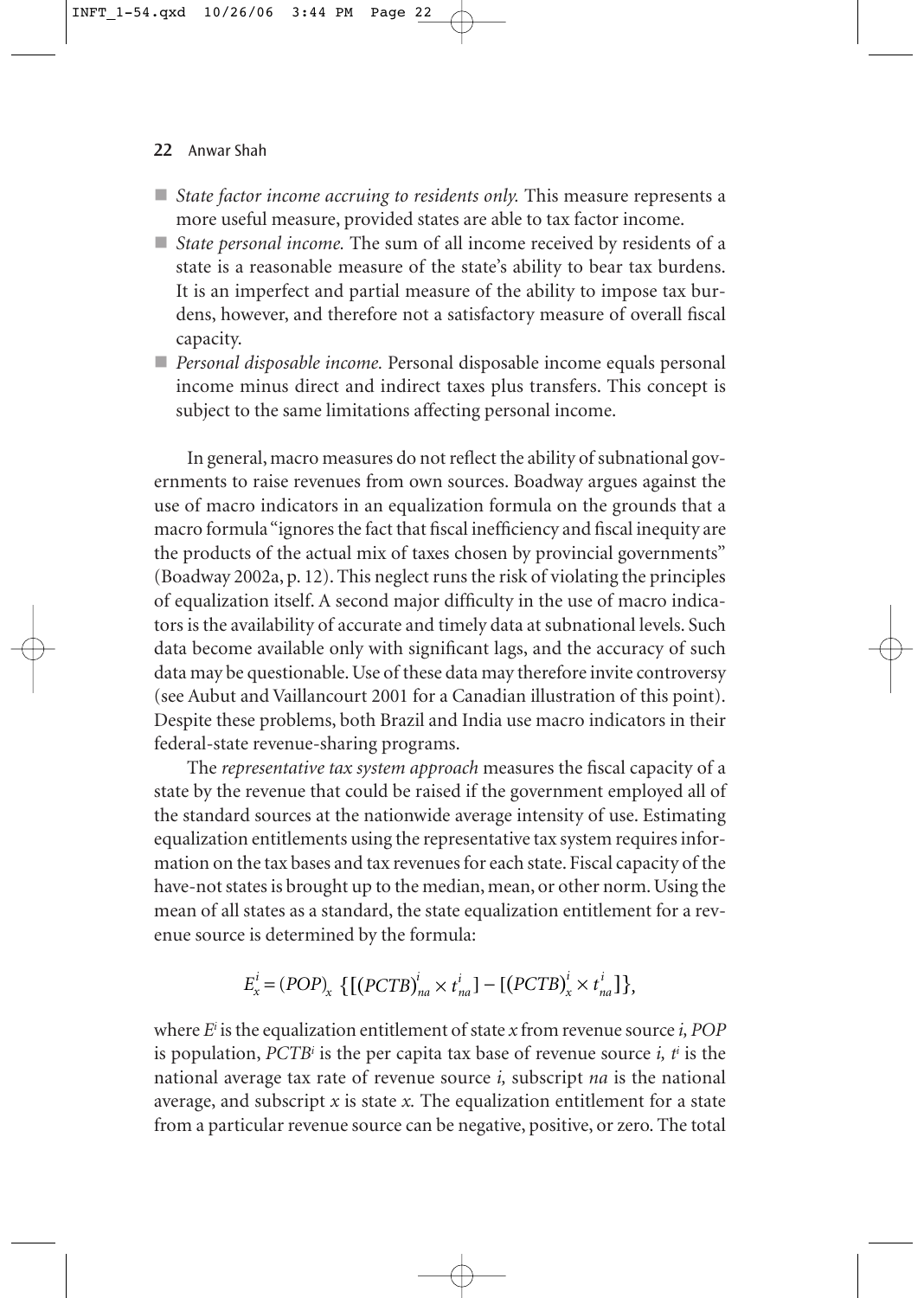of these values indicates whether a state receives a positive or negative entitlement from the interstate revenue-sharing pool. Since data on major tax bases and tax collections required to implement a representative tax system are usually published regularly by various levels of government, the representative tax system does not impose new data requirements and can be readily implemented in countries that have decentralized taxing responsibility to subnational levels, as most transition economies do. Of course, implementing such a system will not be feasible in countries with limited tax decentralization (very large vertical fiscal gaps) or poor tax administration.

# *Measuring Expenditure Needs*

The case for fiscal equalization rests on eliminating different net fiscal benefits across states that give rise to fiscally induced migration. Such differential net fiscal benefits can arise as a result of decentralization of taxing authority and decentralized public expenditures. Differences in the demographic composition of the population across jurisdictions will result in differential needs for decentralized public services, such as education, health, and social welfare. Differences in age distribution affect the need for schools, hospitals, and recreational facilities. Differences in the incidence of poverty and disease may affect the need for education, training, health, social services, and transfer payments (table 1.3). Jurisdictions with higher need factors would have greater need for revenues to provide comparable levels of public services at comparable levels of taxation. These need differentials are likely to cause substantial variations across jurisdictions in the level and mix of public goods provided, resulting in different net fiscal benefits. A strong case for equalization can be established on grounds of efficiency and equity to compensate for need differentials that give rise to different net fiscal benefits.

The fiscal federalism literature treats differential costs as synonymous with differential needs, but some cost differences may arise from deliberate policy decisions by subnational governments rather than differences in need. Boadway (2004) argues that even for inherent cost disadvantages, such as differences between urban and rural areas, the equity advantage of more equal provision must be weighed against the efficiency costs. If it is more costly to deliver public services in rural areas than urban areas, it is inefficient for an equalization program to neutralize these cost differences. Even in unitary states, the level of public services in remote, rural, or mountainous areas is usually lower than in more densely populated urban areas. Under a decentralized fiscal system, a policy choice must be made about minimum standards, but there is no justification for providing the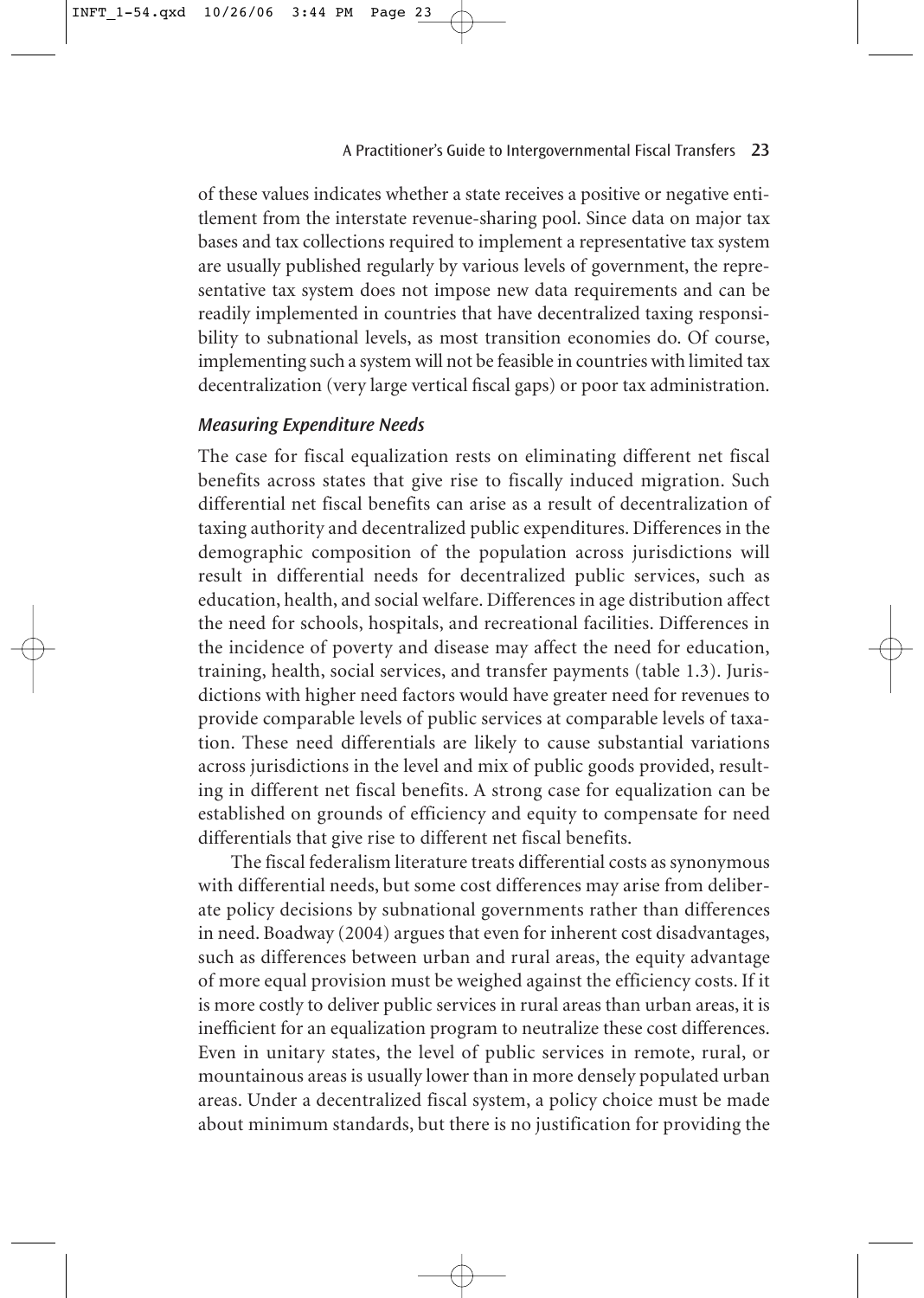same level of services in remote and urban areas, as the Australian fiscal need equalization program does. Instead, as Boadway suggests, one could stratify locations in all regions by their costs and equalize across regions within comparable strata. Equalization grants should partially offset only inherent disabilities, disregarding cost differences that reflect deliberate policy decisions or differences in the efficiency with which resources are used.

In practice, expenditure need is more difficult to define and derive than fiscal capacity. The difficulties include defining an equalization standard; understanding differences in demographics, service areas, populations, local needs, and policies; and understanding strategic behavior of recipient states. Despite these formidable difficulties, numerous attempts have been made to measure expenditure need. The approaches can be broadly classified into three main categories: ad hoc determination of expenditure needs, the representative expenditure system using direct imputation methods, and the theory-based representative expenditure system.

*Ad hoc determination of expenditure needs* uses simple measures of expenditure needs in general-purpose transfers. The factors used and their relative weights are arbitrarily determined. Germany uses population size and population density adjustments, China uses the number of public employees, and India uses measures of backwardness.

The Canadian provinces use simple measures of expenditure need in their general-purpose transfers to municipalities. These include population size, population density, population growth factors, road length, number of dwelling units, location factors (such as northern location), urbanization factors (primary urban population and urban/rural class), and social assistance payments (see Shah 1994b). The most sophisticated of these approaches is the one taken by Saskatchewan, where the standard municipal expenditure of a class of municipalities is assumed to be a function of the total population of the class. Regression analysis is used to derive a graduated standard per capita expenditure table for municipal governments by population class.

An interesting example of the application of this approach is South Africa's use of it in its equitable share transfers to the provinces (South Africa 2006). The equitable share formula applicable for 2006–08 focuses almost entirely on need factors, with only a 1 percent weight given to negative needs (per capita GDP). The formula uses the following shares:

A basic share (14 percent weight) is derived from each province's share of the national population.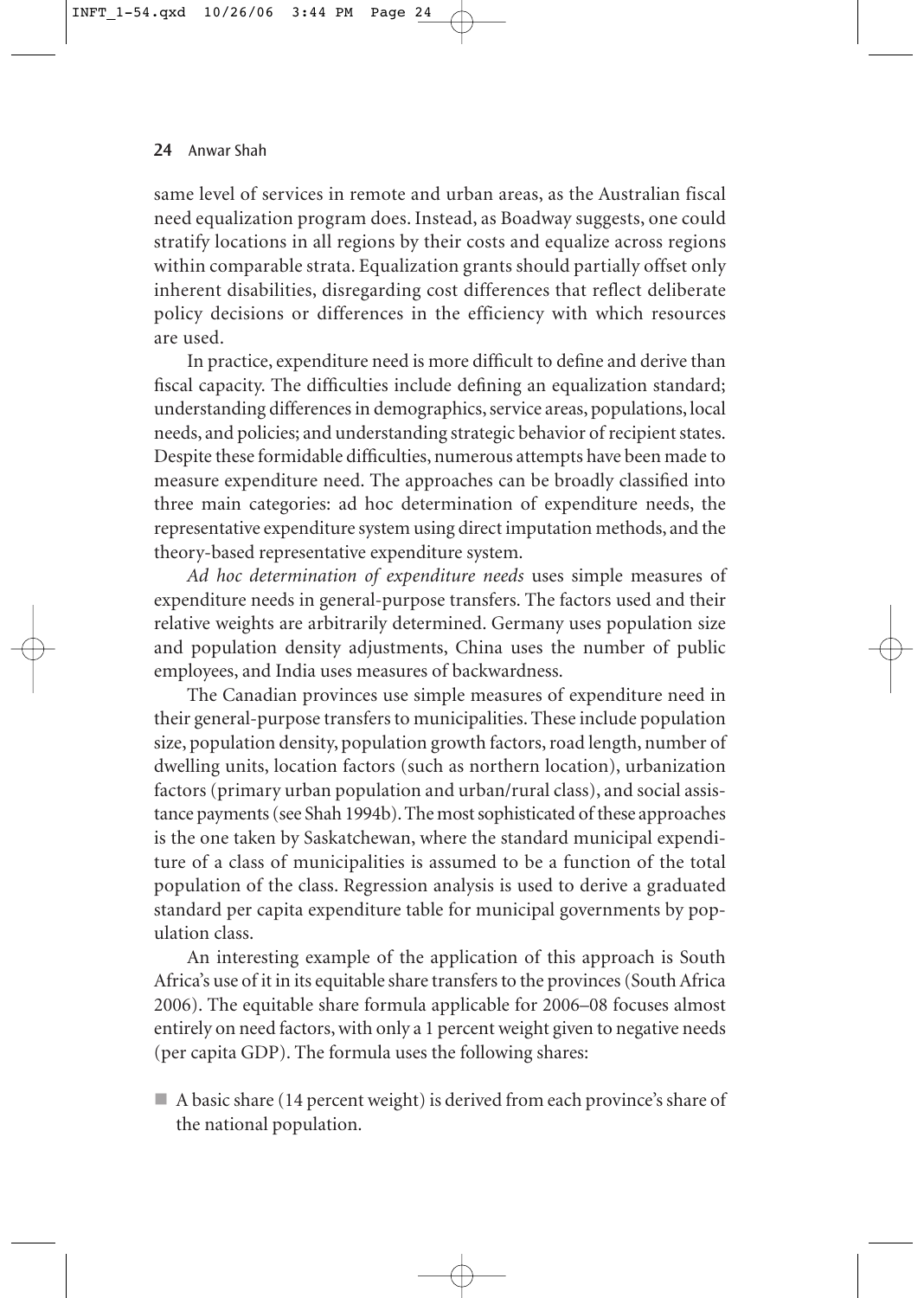- An education share (51 percent) is based on the size of the school-age population (5–17) and the average number of learners (grades R–12) enrolled in public ordinary schools over the past three years.
- A health share (26 percent) is based on the proportion of the population with and without access to medical aid.
- An institutional component (5 percent) is divided equally among the provinces.
- A poverty component (3 percent) is based on incidence of poverty.
- An economic output component (1 percent) is based on data on GDP by region.

The *representative expenditure system using direct imputation methods* seeks to create a parallel system to the representative tax system on the expenditure side. This is done by dividing subnational expenditures into various functions, determining total expenditures by each jurisdiction for each function, identifying relative need/cost factors, assigning relative weights using direct imputation methods or regression analysis, and allocating total expenditures of all jurisdictions on each function across jurisdictions on the basis of their relative costs and needs for each function (see table 1.3 for a compilation of need factors used in grant formulas in industrial countries).

The advantage of this approach is that it obviates the need for the very elaborate calculations and assumptions to quantify the provision of services at some defined level. It does so by using the sum of actual total expenditures as the point of departure for measuring expenditure needs, thus reducing the problem to one of allocating total need among subnational governments on the basis of selected indicators of need, including proxies for need if desired. The disadvantage of this approach is that it does not necessarily exclude expenses incurred by any of the provinces that go beyond the concept of a "reasonable level of public service." However, the approach can be adjusted to exclude identifiable excesses from total expenditures (for example, gold standards for some services or relatively unaffordable benefits provided by some rich states) in respect of which needs are to be allocated.

A sophisticated variant of this methodology is used by the Commonwealth Grants Commission of Australia, which defines expenditure as the cost of supplying average performance levels for the existing mix of state-local programs. Relative expenditure needs are then determined empirically using direct imputation methods for 41 state-local expenditures. The following hypothetical example illustrates the treatment of welfare expenditures using a crude approach similar to that used by the Commonwealth Grants Commission for establishing expenditure needs under a representative expenditure system.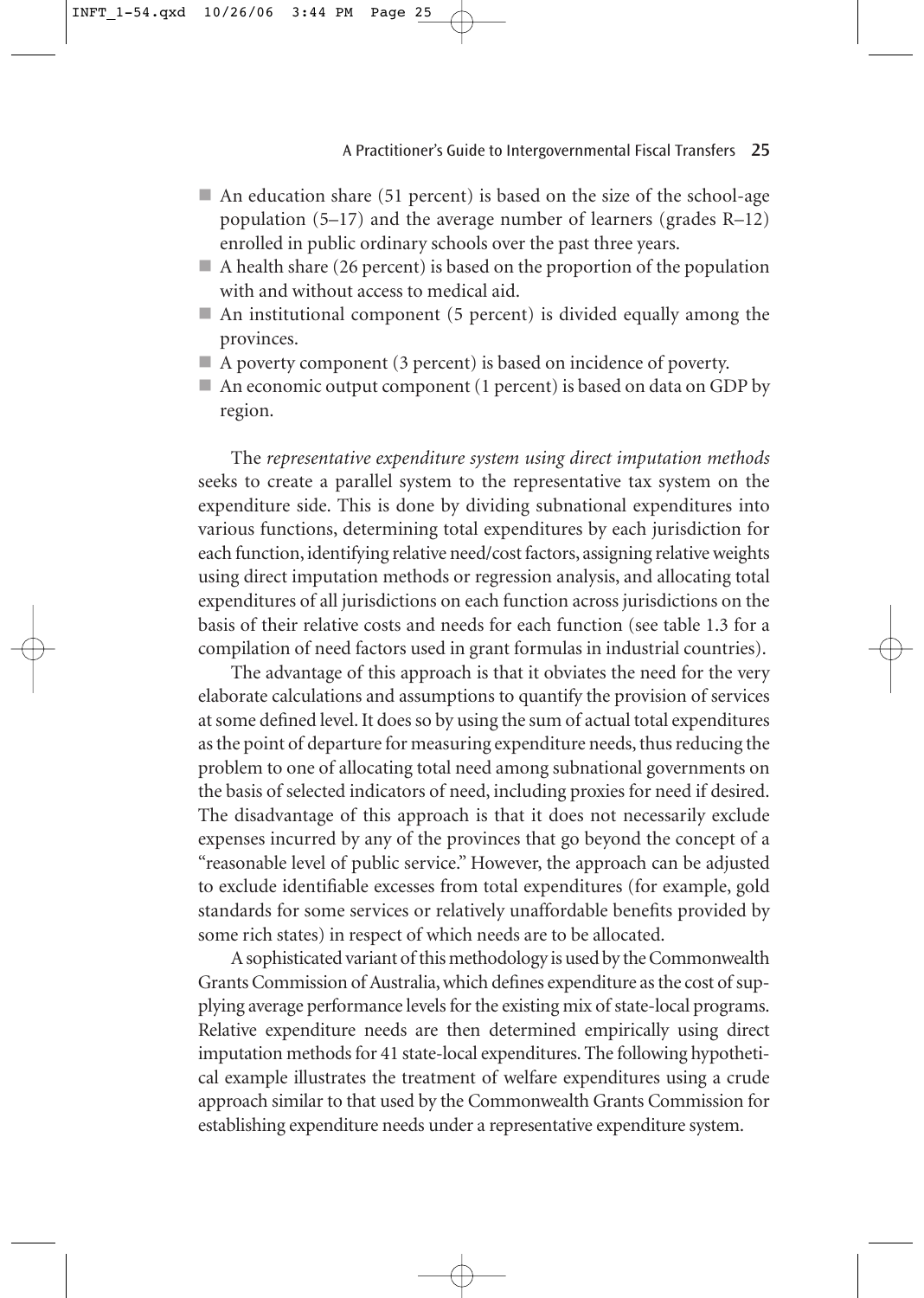|                                        |                                                | TABLE 1.3 Measurement of Fiscal Needs, by Service Category                         |                                                                                                                                                                                                                                                                                                                                                                                                                        |
|----------------------------------------|------------------------------------------------|------------------------------------------------------------------------------------|------------------------------------------------------------------------------------------------------------------------------------------------------------------------------------------------------------------------------------------------------------------------------------------------------------------------------------------------------------------------------------------------------------------------|
| Category                               | Fiscal need indicator                          | Per unit cost                                                                      | Components of adjustment index                                                                                                                                                                                                                                                                                                                                                                                         |
| primary and<br>secondary<br>Education, | ages (e.g., ages 7-18)<br>Population of school | primary and secondary<br>public expenditure on<br>National per capita<br>education | disabilities to the national average; poor family index = the ratio of the<br>Wage index = ratio of wage level in sector to national average; rental cost<br>student disability index = ratio of percentage of students with physical<br>index = ratio of per square rental cost to national average;                                                                                                                  |
| Health                                 | Total population                               | National per capita public<br>expenditure on<br>health care                        | infant mortality index = ratio of infant mortality rate to national average;<br>inverse life expectancy index $=$ ratio of national average life expectancy<br>to life expectancy in region; inverse population density index = ratio of<br>Health price index = ratio of health care cost to national average; infant<br>percentage students from low-income families to national average                             |
| Police and fire                        | Total population in region                     | National per capita public<br>expenditure on police<br>and fire protection         | Wage index = ratio of wage level to national average; crime index = ratio of<br>capita number of fires to national average; urbanization index = ratio of<br>proportion of population in urban areas in region of municipality to<br>per capita crime rate to national average; fire index = ratio of per<br>national average population density to density in region                                                  |
| Social welfare                         | Total population in region                     | National per capita public<br>expenditure on social<br>weltare                     | average; old age index = ratio of percentage of old population (e.g., age 60 or<br>above) to national average; unemployment index $=$ ratio of unemployment<br>rate to national average; disability index = ratio of percentage of physically<br>Minimum wage index = ratio of minimum wage level to national average;<br>poverty index = ratio of percentage of low-income population to national<br>national average |
| Transportation                         | Total length of roads<br>in region             | National per capita public<br>expenditure on<br>transportation                     | annual snowfall to national average; inverse population density index =<br>Wage index = ratio of wage level to national average; grade index = ratio<br>of average road grade to national average; snow index = ratio of<br>ratio of national average population density to density in region<br>disabled people to national average                                                                                   |
| Other services                         | Total population in region                     | National per capita public<br>expenditure on other<br>services                     | Wage index = ratio of wage level to national average; real cost index = ratio of<br>of region = ratio of proportion of population in urban areas in region<br>per square rental cost to national average; urbanization index<br>of municipality to national average                                                                                                                                                    |

Source: Barati and Szalai 2000, p. 42. *Source:* Barati and Szalai 2000, p. 42.

 $\overline{\phantom{a}}$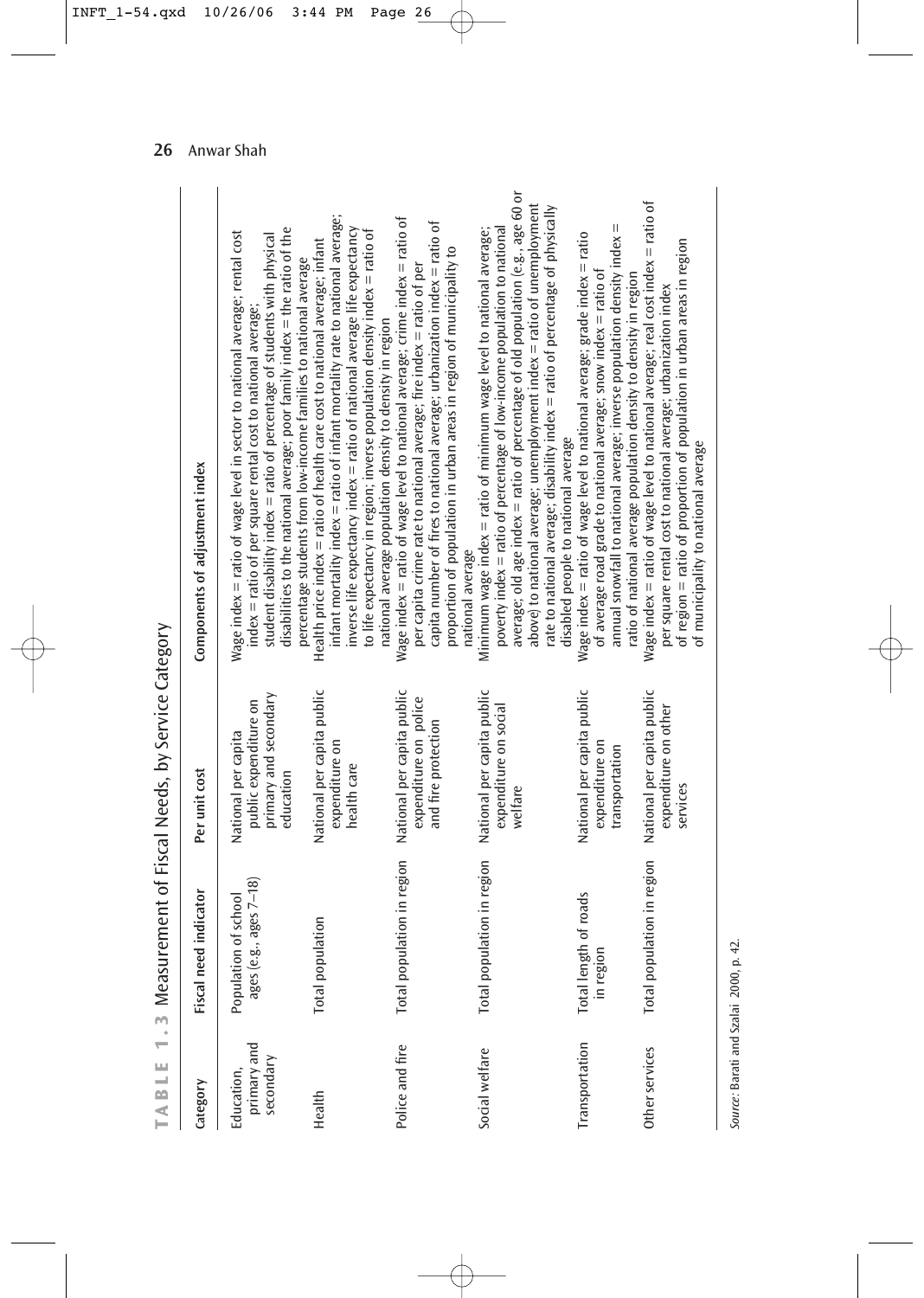Assume that there are 10 states in Grantland, that the unit costs of welfare are equal in all states, and that needs for welfare vary based on the percentage of the working-age population that is unemployed, the percentage of the population that is not of working age, and the percentage of families with a single parent. The independent grants commission assigns a 40 percent weight to the percentage of the working-age population that is unemployed, a 35 percent weight to the percentage of the population that is not of working age, and a 25 percent weight to the percentage of families with a single parent. Assume that expenditures by all states for welfare total \$5 billion and that state *A* accounts for 4.8 percent of the 10-state total for the first factor, 3.0 percent of the total for the second factor, and 2.2 percent of the total for the third factor. State *A*'s estimated need for a standard level of welfare expenditure would then equal:

> \$5 billion  $\times (0.048 \times 0.40) + (0.03 \times 0.35)$  $+(0.022 \times 0.25) = $176$  million,

or 3.2 percent of all state expenditures.

Shah (1994a) provides an application of the approach using provinciallocal expenditure functions for Canada that uses quantitative analysis in selecting and assigning weights to factors for various expenditure functions (table 1.4).

This approach is highly subjective and therefore potentially controversial. Recent experience in Australia vividly demonstrates the problems that arise if such an approach is followed in practice, as discussed in the following section. Some subjectivity and imprecision can be alleviated by using quantitative analysis in choosing factors and weights, as Shah suggests (1994a).

The *theory-based representative expenditure system* provides a way of improving upon the representative expenditure system. It uses a conceptual framework that embodies an appropriately defined concept of fiscal need and properly specified expenditure functions, estimated using objective quantitative analysis, as proposed by Shah (1996) for Canada. Under this refined approach, the equalization entitlement from expenditure category *i* equals the per capita potential expenditure of state *A* for category *i* based on own need factors if it had national average fiscal capacity minus per capita potential expenditure of state *A* on expenditure category *i* if it had national average need factors and national average fiscal capacity.

This approach is even more difficult to implement than the less refined approach, but it has the advantage of objectivity and it enables the analyst to derive measures based on actual observed behavior rather than ad hoc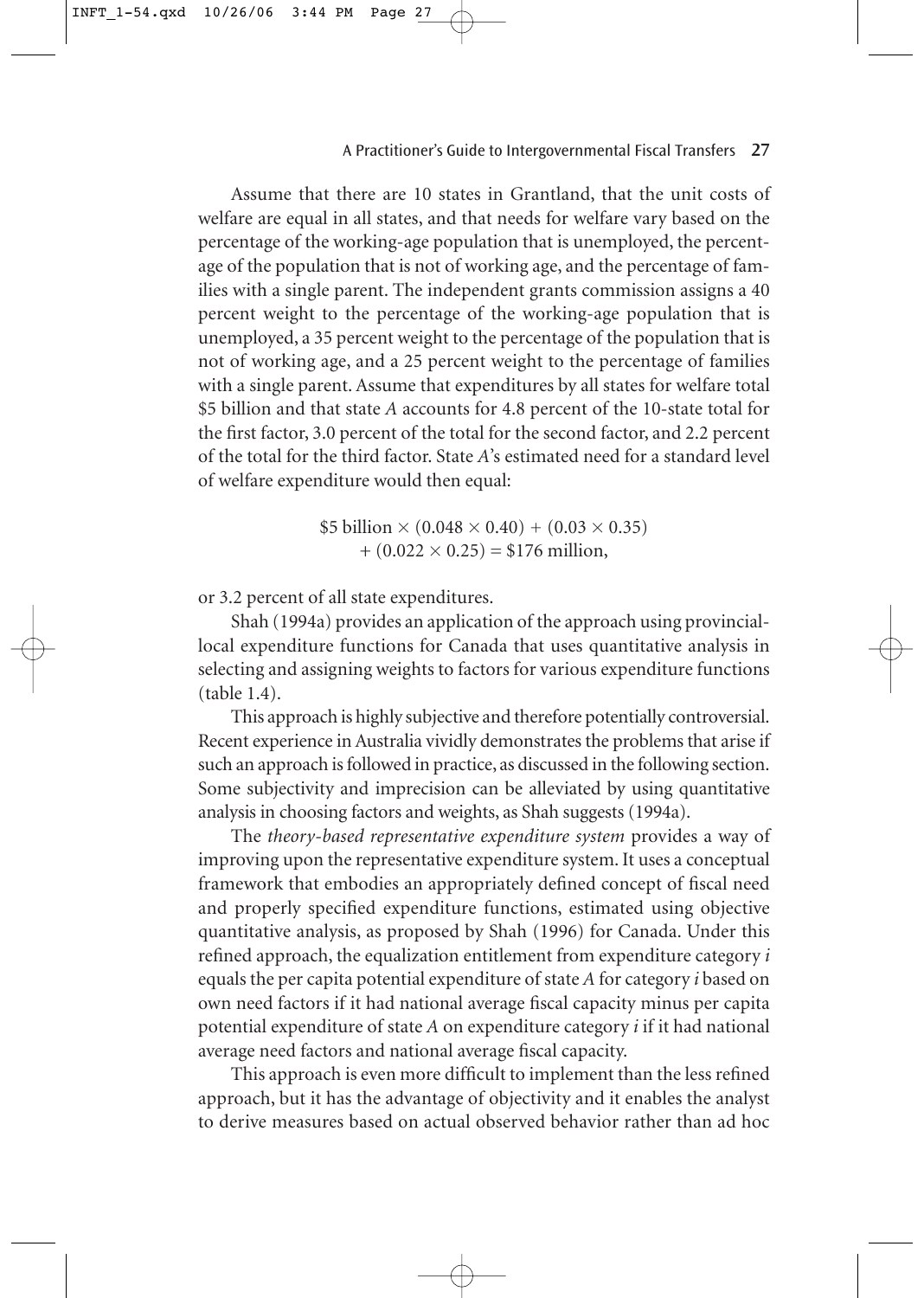# **TABLE 1.4** Weighting of Factors for Provincial-Local Expenditure Functions in Canada

| <b>Expenditure category</b> | Need/cost factor                                                                                                   | <b>Relative weight</b> |
|-----------------------------|--------------------------------------------------------------------------------------------------------------------|------------------------|
| Transportation and          | Snowfall (annual, in centimeters) (SNOW)                                                                           | 0.1020                 |
| communications              | Highway construction price index (HCPI)                                                                            | 0.6580                 |
|                             | Paved roads and streets per square                                                                                 |                        |
|                             | kilometer of area (RSPR)                                                                                           | 0.0005                 |
|                             | Noncultivatable area as proportion of total area (NCAR)                                                            | 0.2357                 |
|                             | Total                                                                                                              | 1.0000                 |
|                             | Index = $(0.10 \times$ ISNOW +0.66 $\times$ IHCPI +                                                                |                        |
|                             | $0.0005 \times$ IRSPR + 0.24 $\times$ INCAR) $\times$ ISRP                                                         |                        |
| Postsecondary               | Full-time enrollment in grade 13+(000)(PSS)                                                                        | 0.048                  |
| education                   | Percentage of population speaking a                                                                                |                        |
|                             | minority language as mother tongue (ML)                                                                            | 0.190                  |
|                             | Provincial unemployment rate (UR)                                                                                  | 0.018                  |
|                             | Education price index (EPI)                                                                                        | 0.717                  |
|                             | Help wanted index (HWI)                                                                                            | 0.010                  |
|                             | Foreign postsecondary students (FPS)                                                                               | 0.017                  |
|                             | Total                                                                                                              | 1.000                  |
|                             | Index = $(0.18 \times$ IPSS + 0.70 $\times$ IML +0.08 $\times$<br>$IUR + 0.04 \times IFPS \times IHWI \times IEPI$ |                        |
| Elementary and              | Population under 18 (PO17)                                                                                         | 0.014                  |
| secondary                   | Population density (PD)                                                                                            | 0.017                  |
| education                   | Education price index (EPI)                                                                                        | 0.969                  |
|                             | Total                                                                                                              | 1.000                  |
|                             | $Index = (0.02 \times IPD + 0.98 \times IEPI) \times IP017$                                                        |                        |
| Health                      | Alcoholism (hospitalizations for                                                                                   |                        |
|                             | alcohol-related cases) (ALCO)                                                                                      | 0.123                  |
|                             | Urban population (PU)                                                                                              | 0.877                  |
|                             | Total                                                                                                              | 1.000                  |
|                             |                                                                                                                    |                        |
|                             | $Index = (0.123 \times IALCO + 0.877 \times IPU)$                                                                  |                        |
| Social services             | Single-parent families (SPF)                                                                                       | 1.000                  |
| Police protection           | Criminal code offenses (CCO)                                                                                       | 0.390                  |
|                             | Proportion of population in metropolitan areas (PMAR)                                                              | 0.610                  |
|                             | Total                                                                                                              | 1.000                  |
|                             | $Index = (0.39 \times ICCO + 0.61 \times IPMAR)$                                                                   |                        |
| <b>General services</b>     | Private sector wages (industrial composite) (AMW)                                                                  | 0.7690                 |
|                             | Percentage of population having a minority                                                                         |                        |
|                             | language as mother tongue (ML)                                                                                     | 0.0010                 |
|                             | Population density (PD)                                                                                            | 0.0230                 |
|                             | Population (POPF)                                                                                                  | 0.0390                 |
|                             | Snowfall (annual, in centimeters) (SNOW)                                                                           | 0.1680                 |
|                             | Total                                                                                                              | 1.0000                 |
|                             |                                                                                                                    |                        |
|                             | $Index = (0.001 \times ML + 0.175 \times ISNOW +$<br>$0.80 \times$ IAMW + 0.024 $\times$ IPD) $\times$ IPOPF       |                        |

*Source:* Shah 1994a.

*Note:* Calculations based on regression coefficients. Variables prefixed by I indicate that a relative index of the variable is used.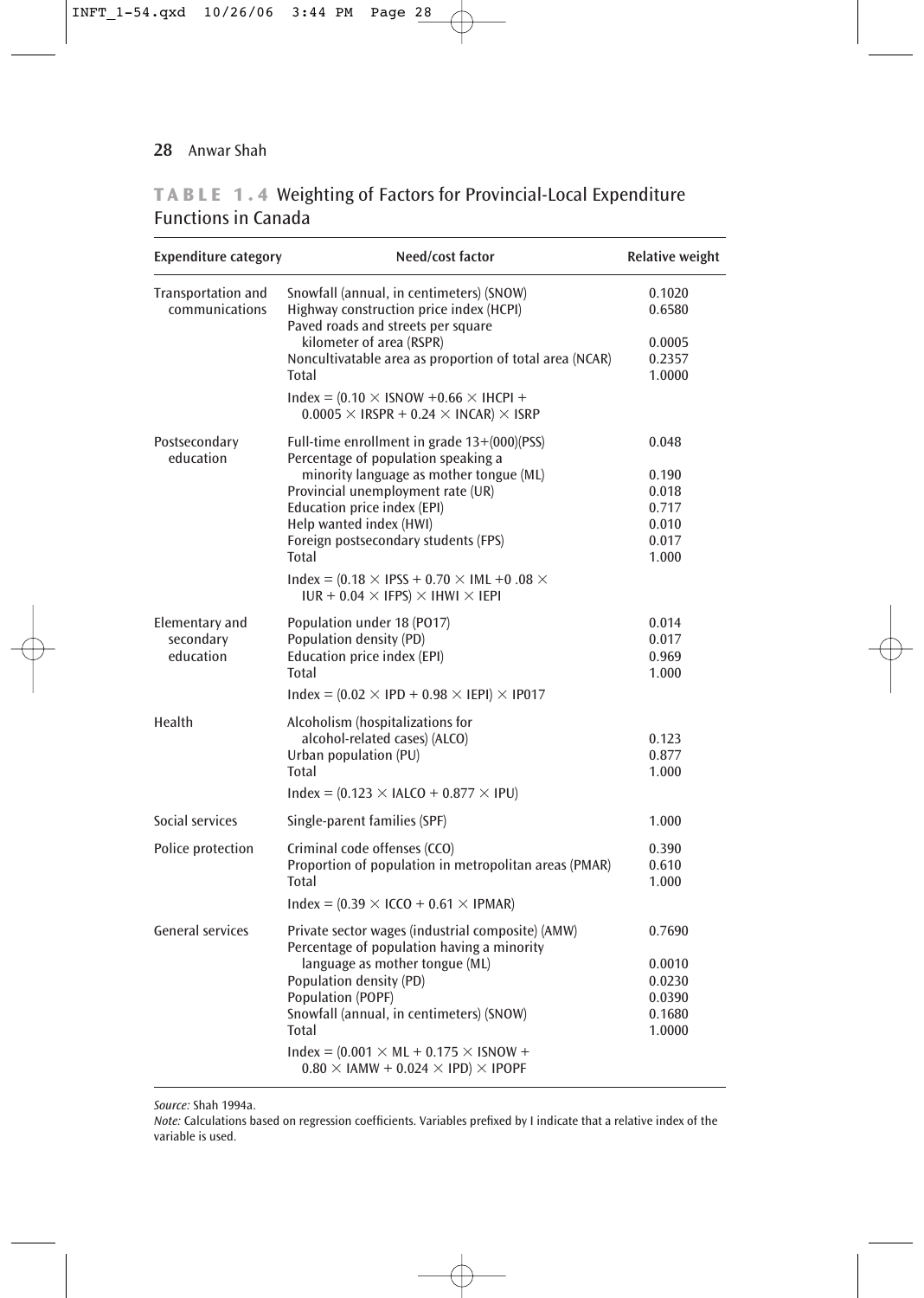value judgments. The relative weights assigned to various need factors and their impact on allocation of grant funds are determined by econometric analysis. Furthermore, this approach yields both the total pool and the allocation of fiscal need equalization grants among recipient units. This method requires specifying determinants for each service category, including relevant fiscal capacity and public service need variables. A properly specified regression equation yields quantitative estimates of the influence each factor has in determining spending levels of a category of public service. This information can be analyzed to determine what each state would actually have spent if it had national average fiscal capacity but actual need factors. This can then be compared with the standard expenditure for each service based on an evaluation of the same equation for determining what each state would have spent if it had had national average fiscal capacity and national average need factors. The sum of differences of these two expressions for all expenditure categories determines whether or not the state had above average (if sum is positive) or below average (if sum is negative) needs (see Shah 1996 for a Canadian application of this approach).

The formula for equalization entitlement based on expenditure classification *i* for state *x* could be stated as follows:

$$
EE_x^i = (POP)_x [(PCSE)_x^i - (PCSE)_{na}^i],
$$

where *EEi <sup>x</sup>* is the equalization entitlement for expenditure classification *i* for state *x*,  $POP_x$  is the population of state *x*,  $PCSE^i_x$  is the per capita standardized expenditure by state *x* on expenditure classification *i* (or the estimated amount the state would have spent to meet actual needs if it had national average fiscal capacity), and *PCSE<sup>i</sup>na* is the national average per capita standardized expenditure for classification *i*. This is the estimated expenditure for all states, based on national average values of fiscal capacity and need. The equalization entitlement for a particular expenditure classification could be positive, negative, or zero. The total of these entitlements in all expenditure categories is considered for equalization.

A comprehensive system of equalization determines the overall entitlement of a state by considering its separate entitlements from the representative tax system and the representative expenditure system. Only states with positive net entitlements are eligible for transfers of all or some fraction of the total amount, with the fraction determined by the central government based on the availability of funds.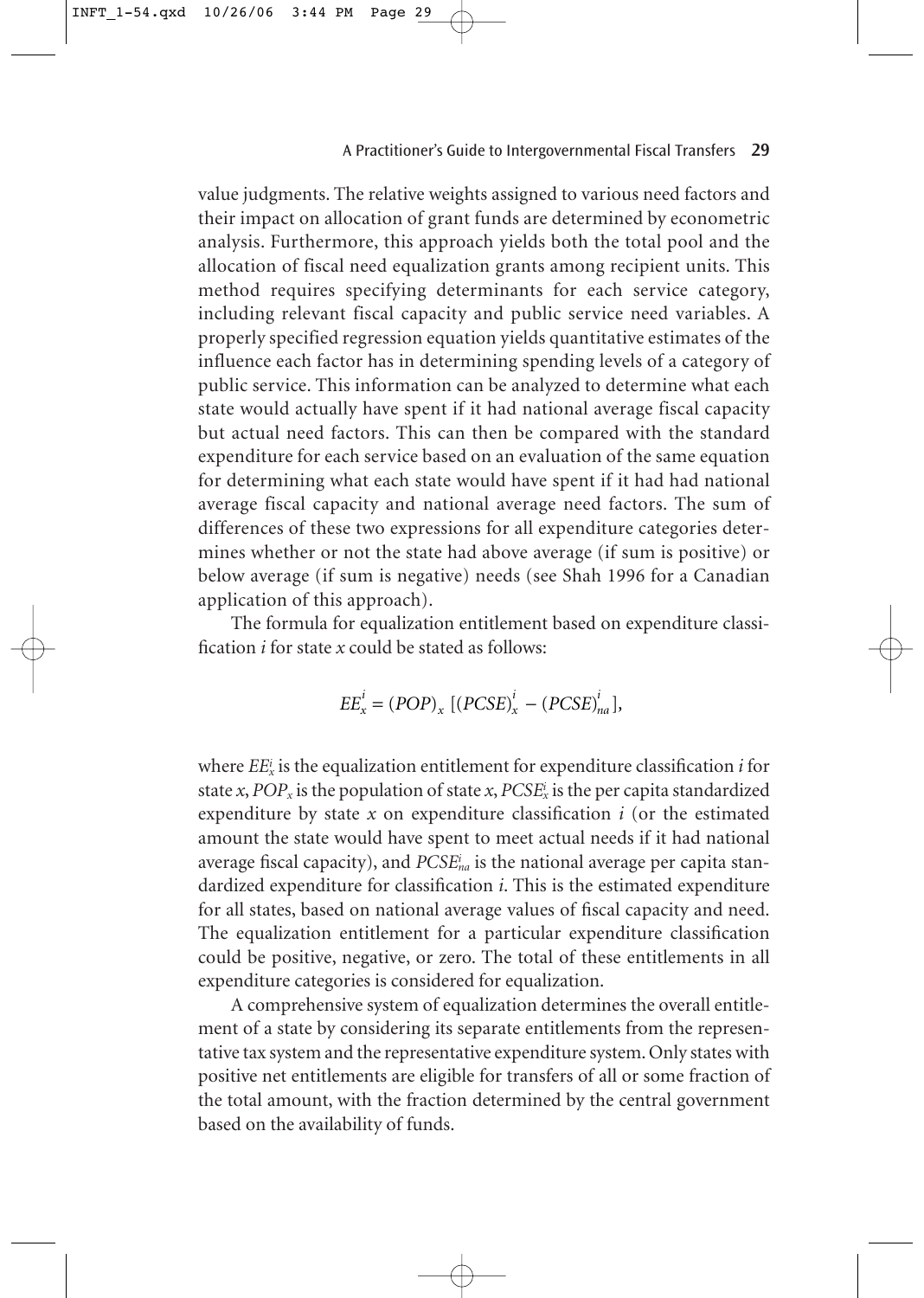**practical difficulties in equalizing expenditure needs: australia's experience.** The Commonwealth Grants Commission of Australia found the theory-based representative expenditure system approach difficult to implement. It opted instead for an alternate representative expenditure system using direct imputation methods that simply equalize what all states on average actually spend. The Australian system seeks absolute comparability for all 41 statelocal services rather than just merit goods (some would question whether this is worth pursuing).

Australia's approach raises several questions. Is equal access to all services in remote areas desirable at any cost? If a rich state decides to buy limousines for its officials or make higher welfare payments to its aboriginal population, why should equalization payments to poorer states go up? Such an approach diverts states' energies to demonstrate that they "need more to do less" or "money does not buy much" as opposed to "doing more with less," as the equalization grant formula rewards higher spending and discourages costsaving in delivering improved services. Such a system rewards some bad behaviors, including excessive use of some services by specific groups, tax expenditures by states to attract capital and labor, and state assumption of contingent and noncontingent liabilities.

In addition to conceptual difficulties, the Australian program is plagued with measurement problems. The determinants of expenditure needs for various expenditure categories are arrived at based on broad judgments.Arbitrary procedures are used to derive factor weights and combine various factors into functional forms. State disabilities stemming from various factors are multiplied. For highly correlated factors, disabilities are artificially magnified through double counting and multiplication. The Australian experience highlights the practical difficulties associated with implementing fiscal need compensation as part of a comprehensive fiscal equalization approach (see Shah 2004).

**conclusions regarding the practice of fiscal need equalization.** Fiscal capacity equalization is relatively straightforward to comprehend and feasible (with some difficulty) to implement once a (political) decision is made on the standard of equalization. Fiscal need equalization is a complex and potentially controversial proposition, because by its very nature it requires making subjective judgments and using imprecise analytical methods. An analytical approach such as regression analysis using historical data is inappropriate when underlying structures are subject to change due to technology and other dynamic considerations. Great care is needed to specify determinants of each service.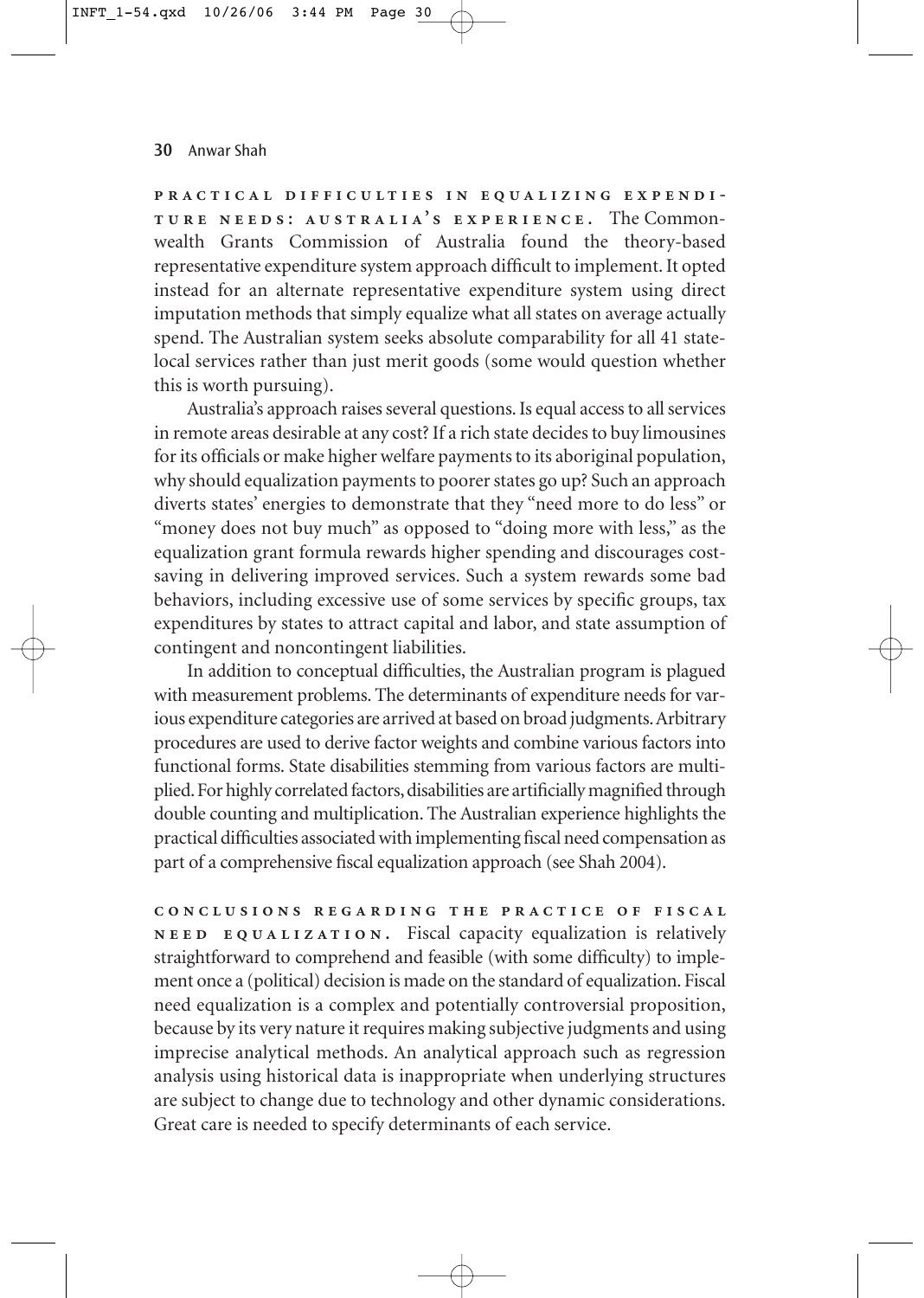#### 10/26/06 3:44 PM

### A Practitioner's Guide to Intergovernmental Fiscal Transfers **31**

Australia's Commonwealth Grants Commission makes these calculations using broad judgments and sampling services.With the single exception of the Northern Territory, which has a large aboriginal population, there is little cross-state variations in the expenditure needs of the Australian states. A special grant for the Northern Territory would simplify the Australian program while achieving its equalization objectives.

Very few countries opt for a comprehensive program of fiscal equalization. In contrast,a few industrial countries use fiscal capacity equalization programs, both at the federal-state (Canada, Switzerland) and state-local levels (Canada, Denmark, Sweden, Switzerland). Fiscal need compensation is important, but for the sake of simplicity and objectivity, rather than implement a fiscal need equalization approach as part of the fiscal equalization program, it may be better instead to achieve fiscal needs compensation on a service-by-service basis through output-based national minimum standards grants. South Africa does not use output-based transfers, instead compensating for fiscal needs on a service-by-service basis in determining provincial entitlements for generalpurpose grants from the central government to the provinces.

# *Frequently Raised Concerns in Designing Equalization Transfers*

Concerns are often raised about defining the equalization standard, determining whether or not to include tax efforts provisions, ensuring stability, and forestalling strategic behaviors to qualify for higher level of transfers. Equalizing net fiscal benefits requires an explicit standard of equalization—the level to which each state is entitled to be raised to provide public sector net benefits per household that are comparable to other states. Simplicity dictates choosing either the mean or the median of the governmental units involved as the standard. The mean provides a good representation of the data as long as outliers are not present. If sample values have a wide range, the median, or the mean after eliminating outliers, provides a better representation of the sample. The mean is preferable to the median, however, for ease of computation.

An ideal fiscal equalization program is self-financing. Member governments are assessed positive and negative entitlements that total zero, with the federal government acting as a conduit (this system is used in Germany). If an interstate equalization pool creates administrative difficulties, the equalization program can be financed out of general federal revenues, as done in Canada, derived in part from the states receiving equalization.

There is general consensus in the academic literature that an equalization system should enable state governments to provide a standard package of public services if the government imposes a standard level of taxes on the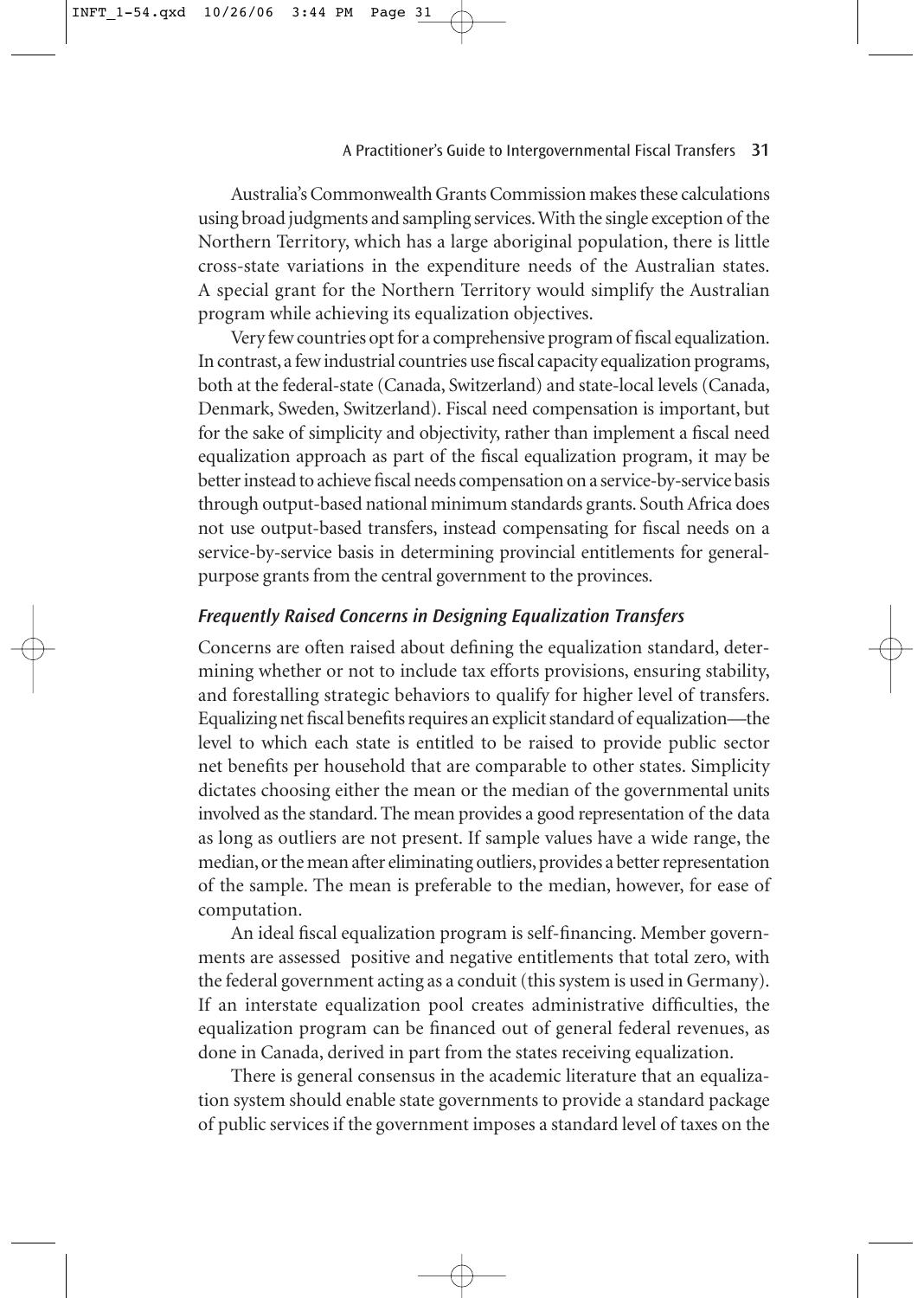bases at its disposal. State governments or their citizens should, however, be permitted to substitute lower rates of taxation for lower levels of services. In such cases, the equalization payments should be in the form of unconditional grants, which have only income effects. Service areas in which there is a good reason to set minimum national standards are better handled by output-based conditional grants and shared-cost programs. By raising a state's fiscal capacity, unconditional equalization grants enable poorer states to participate in shared-cost programs more easily.

Incorporating tax effort into the formula for determining equalization involves making the equalization entitlement a function of the ratio of actual tax collections in a state to the state's base. Potential nonrecipient states may wish to see such a factor incorporated into the program to prevent states with a positive fiscal deficiency in an area from collecting equalization payments even if they may not levy a tax in the area. Potential recipient states may wish to see tax effort incorporated because without it, extra tax effort on their part will be relatively unproductive compared with a wealthy state.

Several problems exist with incorporating tax effort into the program:

- The inclusion of tax effort will cause the program to depart from its unconditional nature. A state should be free to substitute grant funds for revenue from own sources.
- If a state raises taxes to provide a package of services that is more costly than the standard, it should not receive equalization for doing so; other states should not have to pay most of the cost if a state decides to paint its roads.
- Incorporating tax effort ties the federal government to the expenditure philosophies of the various states.
- Some states do not have tax bases in all areas.
- Incorporating tax effort may encourage the employment of strategy by a state.
- $\blacksquare$  In view of the different abilities of the states to export taxes, the measurement of tax effort would be crude.
- Incorporating tax effort could result in an increase in taxes on the poor states.

In view of these considerations, including tax effort would not improve a program of equalization payments.

If equalization payments are based on relative measures of fiscal capacity, they should have a stabilizing effect on state revenues. The level of payments will move in the opposite direction of states' own revenue-raising capacity. Maximum stabilization of state-local revenues will occur when payments are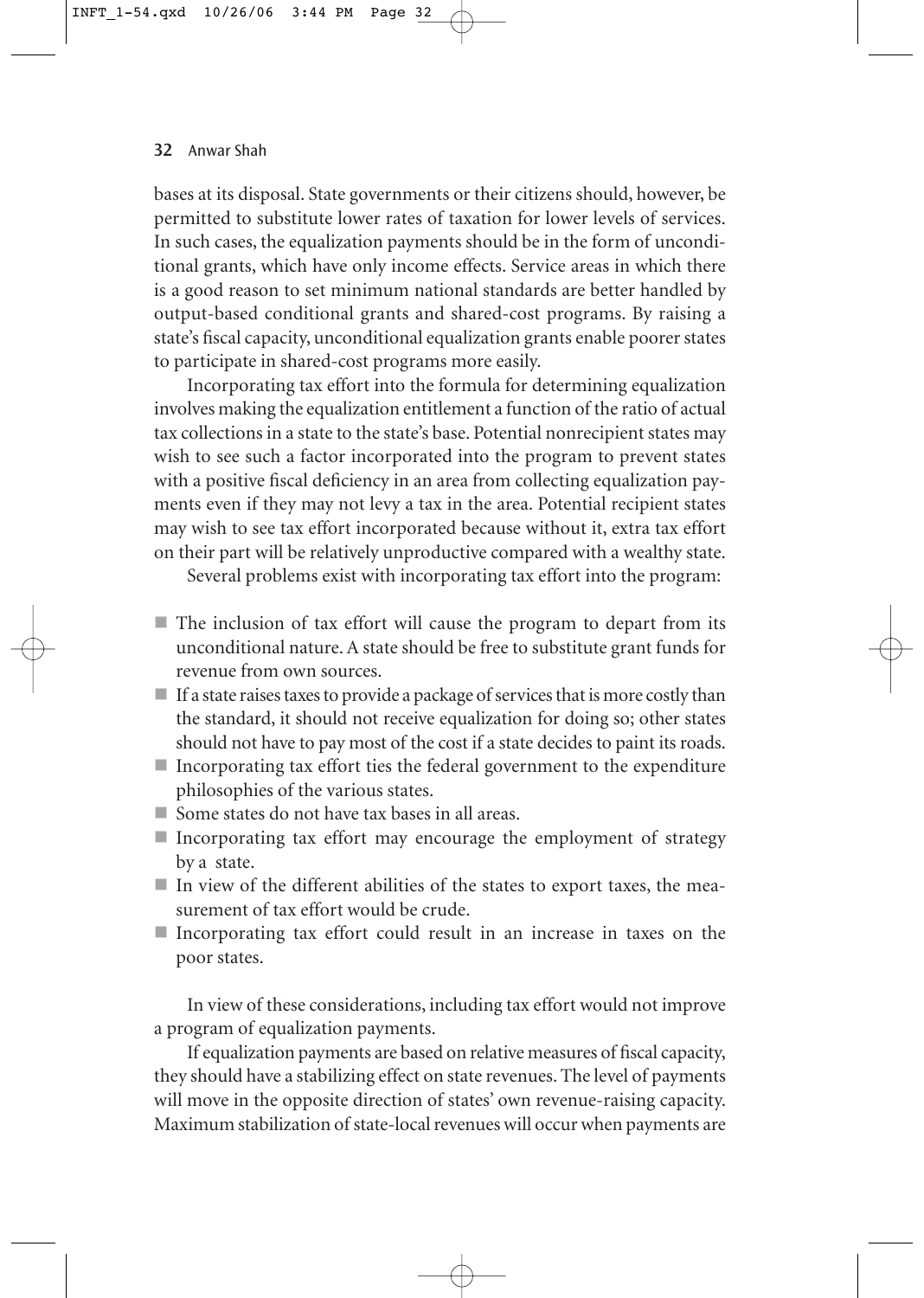based on all revenue sources, a national average standard of equalization is used, cyclical fluctuations in provincial economies are small, and the time lag in calculating the grants is relatively short. When any large component of the total base, such as natural resource revenues, is volatile, the destabilizing effects can be large. In this case, some sort of averaging formula should be used to ease difficulties associated with provincial budgeting in the face of uncertainty.

 $10/26/06$  3:44

Strategy refers to action provincial/state governments can take to influence the level of payments they receive. A program that enables a state to employ strategy is undesirable, because in general the extra payments received may not have any relation to actual disparities. For example, a program employing tax effort could enable states to raise their entitlements by imposing heavy taxes in areas in which they have a tax base below the national average. This problem is less serious in practice than one might expect, since room for additional taxation from sources in which the potential have-not states are not well endowed is extremely limited.

# *Reflections on Comparative Practices of Fiscal Equalization Transfers*

A small but growing number of industrial countries and transition economies have introduced fiscal equalization programs. These include Australia, Canada, China, Denmark, Germany, Indonesia, Latvia, Lithuania, Poland, the Russian Federation, Sweden, Switzerland, and Ukraine. All equalization programs are concerned with interjurisdictional equity or horizontal fiscal equity, not interpersonal (vertical) equity. Which level of government finances and administers an equalization program is determined either by the constitution (as in Canada, Germany, and Switzerland) or by the legislature (as in Australia) (table 1.5).

Paternal programs, in which higher-level governments finance equalization at lower levels are common (examples include Australia and Canada). Fraternal or Robin Hood–type (Robin Hood stole from the rich to give to the poor) programs, in which governments at the same level establish a common pool, to which rich jurisdictions contribute and poor jurisdictions draw, are rare (exceptions include Germany at the *Länder* level and Denmark at the local level). Robin Hood programs are preferred, as they represent an open political compromise balancing the interests of the union and the contributing jurisdictions, as done by the Solidarity Pact II in Germany. Such programs foster national unity, as poorer jurisdictions clearly see the contributions made for their well-being by residents of other jurisdictions. Paternal programs lack the discipline of fraternal programs, because unless enshrined in the constitution (as in Canada), they are guided largely by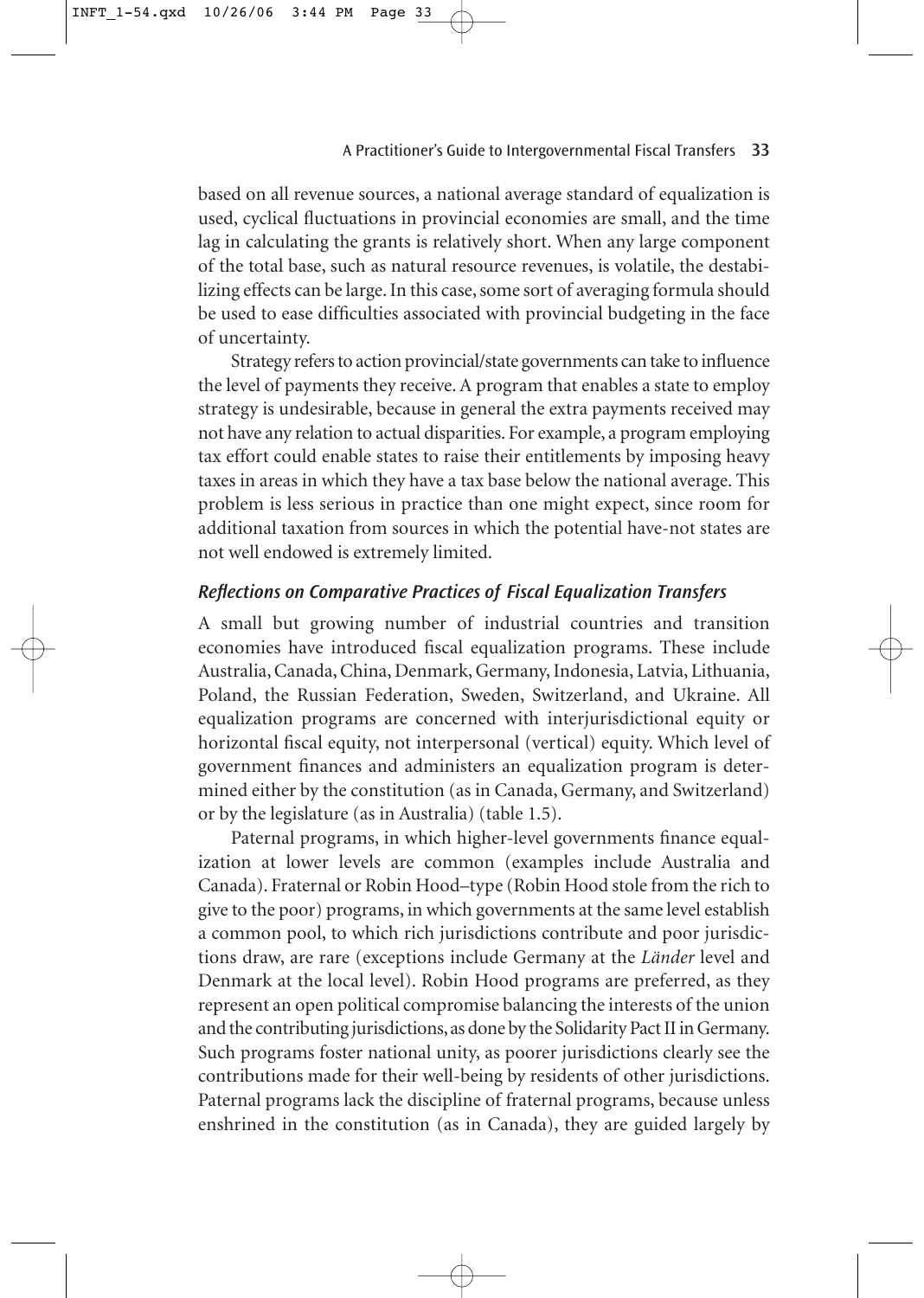| ľ |
|---|
|   |
|   |
|   |
|   |
| Ĭ |
|   |
|   |
|   |
|   |
|   |
|   |
|   |
| l |
|   |
| Ì |
|   |
|   |
|   |
| I |
|   |
|   |
|   |

Н

| TABLE                                                      |                                                                                                                          | 1.5 Features of Fiscal Equalization Transfers in Selected Countries                                                              |                                                                    |                                                                                                                                       |
|------------------------------------------------------------|--------------------------------------------------------------------------------------------------------------------------|----------------------------------------------------------------------------------------------------------------------------------|--------------------------------------------------------------------|---------------------------------------------------------------------------------------------------------------------------------------|
| Feature                                                    | Australia                                                                                                                | Canada                                                                                                                           | Germany                                                            | Switzerland                                                                                                                           |
| Objective                                                  | revenue effort and same<br>Build capacity to provide<br>operational efficiency<br>standard with same<br>services at same | public services at reasonably<br>taxation across provinces<br>comparable levels of<br>comparable levels of<br>Achieve reasonably | Equalize differences in<br>financial capacity of<br>states         | heavier tax burdens in some<br>Provide minimum acceptable<br>levels of certain public<br>services without much<br>cantons than others |
| Legal status                                               | Federal law                                                                                                              | Constitution                                                                                                                     | Constitution                                                       | Constitution                                                                                                                          |
| Legislation                                                | Federal parliament                                                                                                       | Federal parliament                                                                                                               | initiated by the upper<br>house (Bundesrat)<br>Federal parliament, | Federal parliament                                                                                                                    |
| Paternal or fraternal                                      | Paternal                                                                                                                 | Paternal                                                                                                                         | Fraternal                                                          | Mixed                                                                                                                                 |
| Total pool determination                                   | Ad hoc                                                                                                                   | Formula                                                                                                                          | Formula                                                            | Ad hoc                                                                                                                                |
| determines pool and<br>Equalization standard<br>allocation | $\frac{1}{2}$                                                                                                            | Yes                                                                                                                              | Yes                                                                | $\frac{1}{2}$                                                                                                                         |
| Allocation                                                 | Formula                                                                                                                  | Formula                                                                                                                          | Formula                                                            | Formula                                                                                                                               |
| Fiscal capacity equalization                               | Yes, representative<br>tax system                                                                                        | Yes, representative<br>tax system                                                                                                | Yes, actual revenues                                               | Yes, major macro tax bases                                                                                                            |
| Fiscal need equalization                                   | Yes                                                                                                                      | $\frac{1}{2}$                                                                                                                    | No (only population size<br>size and density)                      | Some                                                                                                                                  |
| Program complexity                                         | High                                                                                                                     | $\leq$                                                                                                                           | Low                                                                | Medium                                                                                                                                |
| Political consensus                                        | No (but not definite)                                                                                                    | Yes (but not definite)                                                                                                           | Yes (but not definite)                                             | Yes                                                                                                                                   |
| Who recommends                                             | Independent agency                                                                                                       | Intergovernmental<br>committees                                                                                                  | Solidarity Pact II                                                 | Federal government                                                                                                                    |
| Sunset clause                                              | $\frac{1}{2}$                                                                                                            | Yes, five years                                                                                                                  | $\frac{1}{2}$                                                      | $\frac{1}{2}$                                                                                                                         |
| Dispute resolution                                         | Supreme Court                                                                                                            | Supreme Court                                                                                                                    | Constitutional Court                                               | Supreme Court                                                                                                                         |
| Source: Author.                                            |                                                                                                                          |                                                                                                                                  |                                                                    |                                                                                                                                       |

**34** Anwar Shah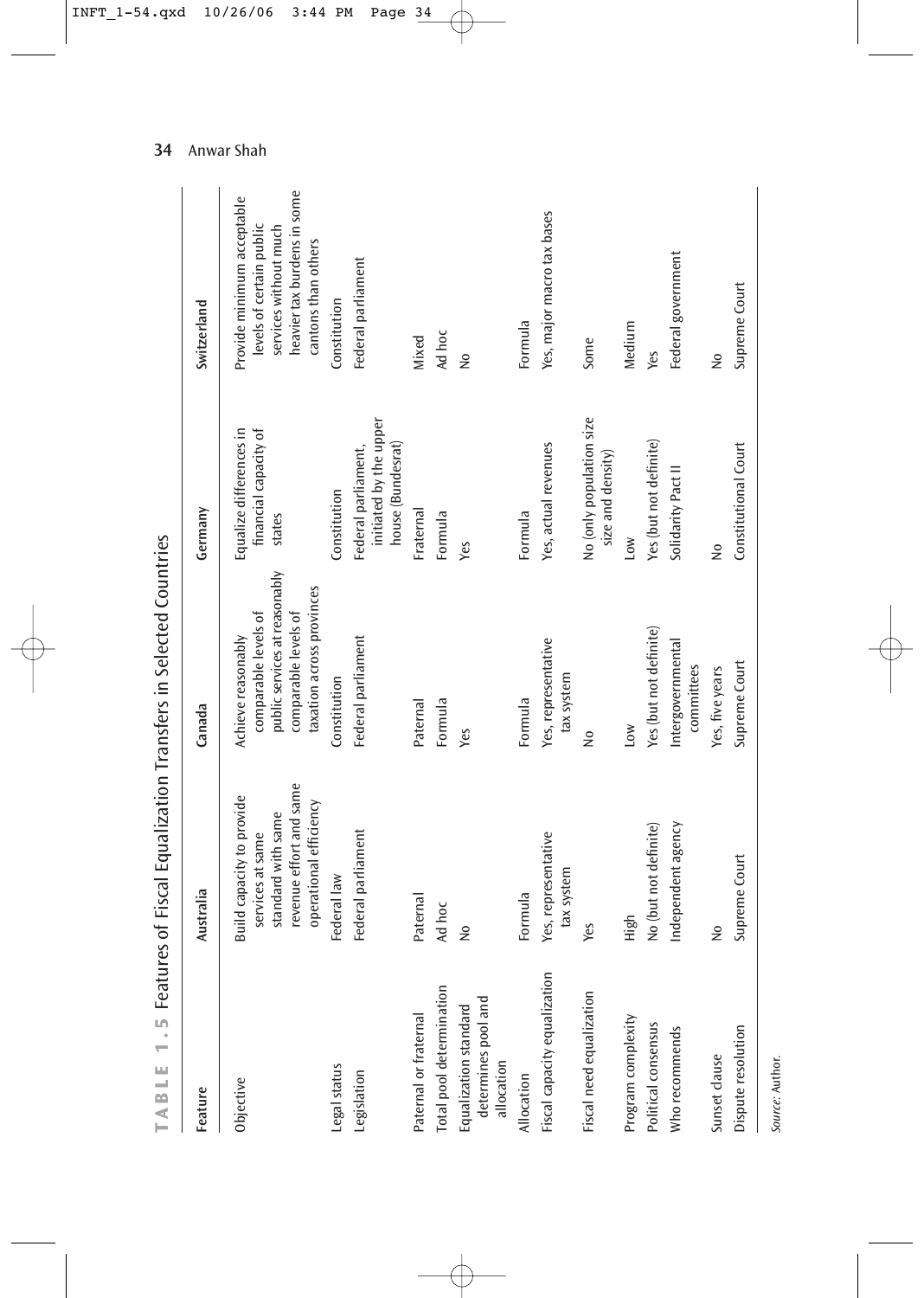national politics and the budgetary situation of the federal and state/provincial (for local equalization) governments.

Some countries combine both Robin Hood (fraternal) and paternal components in their grant programs. In Switzerland, effective 2007, the federal government will finance two-thirds of the program, with the remaining third financed by the rich cantons. The program has a fiscal capacity equalization component based on factor income, with 59 percent of the financing from the federal government and 41 percent from rich cantons. The cost equalization component is financed solely by the federal government. The German equalization program has a small supplementary component financed solely by the federal government. In Denmark equalization at the local level uses the Robin Hood approach for both fiscal capacity and fiscal need equalization for counties (using 85 percent of the national average standard) and large cities (90 percent of the national average standard for fiscal capacity and 60 percent of the national average standard for fiscal need); for smaller municipalities, it uses the paternal approach for fiscal capacity equalization (using 50 percent of the national average standard as the standard of equalization) and the Robin Hood approach for fiscal need equalization (using 35 percent of the national average as the standard of equalization).

Fiscal equalization programs also differ in terms of how the total pool of resources devoted to such programs is determined. In the Canadian and German programs, both the total pool and its allocation to provinces/states are formula driven. Under the Australian and Swiss programs, the total pool is arbitrarily determined by the federal government through an act of parliament—total proceeds of the general sales tax in Australia and an arbitrarily determined level of funding from the federal government and rich cantons in Switzerland.

The method of equalization also differs across programs. Australia, Canada, and Germany equalize per capita fiscal capacity using the representative tax system; Switzerland uses macro tax bases. It devotes 19 percent of equalization financing to cost equalization using eight factors: population size, area, population density, population older than 80, number of large cities, number of foreign adults resident for more than 10 years, unemployment, and number of people requesting social assistance from the canton. In Germany actual rather than potential revenues are used in these calculations, as both actual and potential revenues are the same due to the uniformity of state tax bases and tax rates through federal legislation. Germany makes simple expenditure need adjustments based on population size, density, and whether a city is a harbor. China uses potential revenues, although they equal actual revenues when there is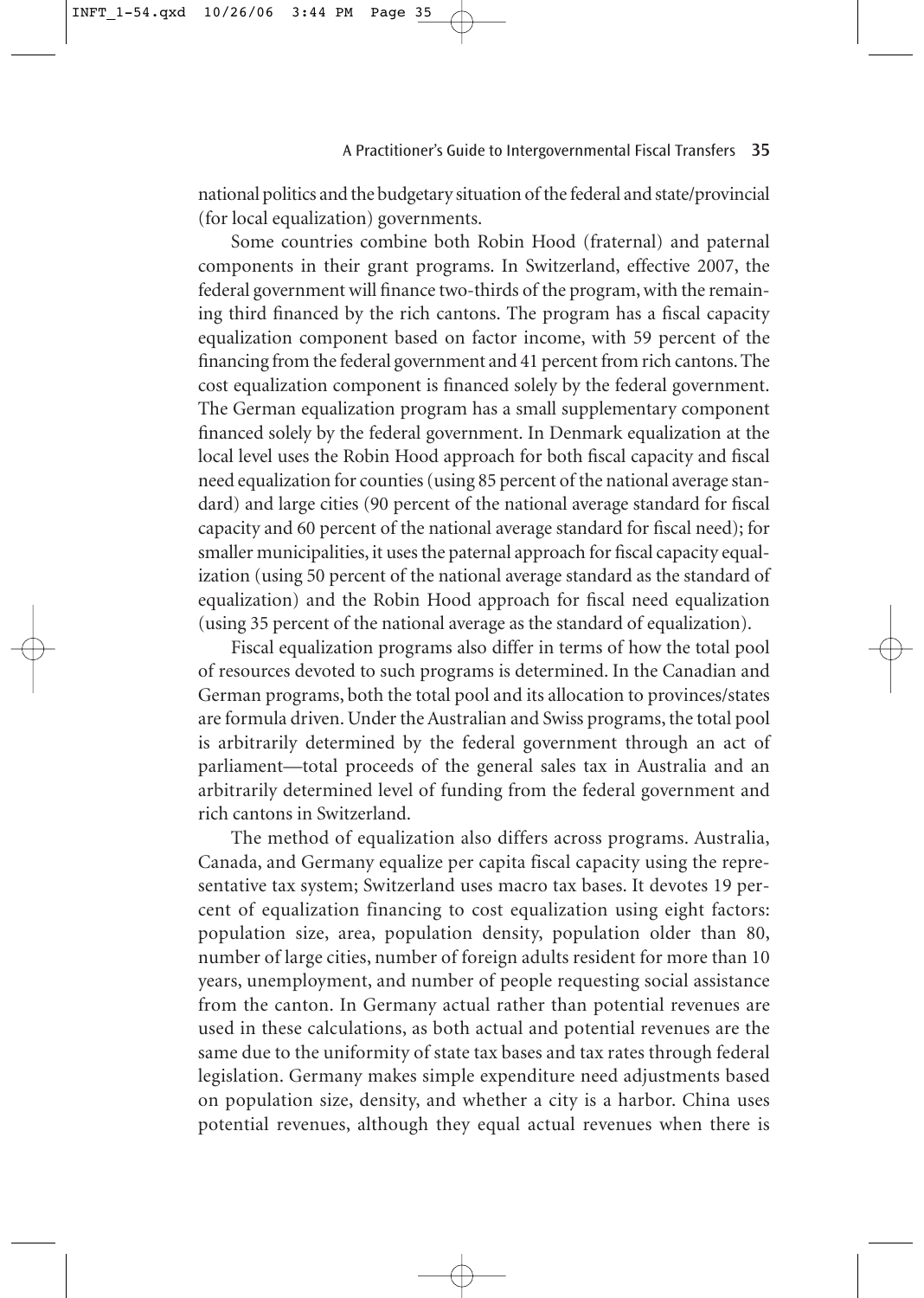uniformity of tax bases and tax rates, as mandated by central government legislation in China. The Canadian program does not include fiscal need compensation. Australia uses a comprehensive equalization program, equalizing fiscal capacity as well as need for all state expenditures. Introduction of expenditure needs compensation introduces complexity and controversy and dilutes political consensus. As a result, the Australian program is the most complex and controversial of all programs and has garnered the least political consensus.

Most equalization programs are introduced as permanent programs; an exception is Canada, where there is a sunset clause for quinquennial review and renewal by the national parliament. Such a clause is helpful in providing a regular periodic evaluation and fine-tuning of the system. Almost all programs in mature federations specify formal mechanisms for resolving disputes regarding the working of these transfer programs.

Overall, the experience of mature federations with fiscal equalization suggests that in the interest of simplicity, transparency, and accountability, it would be better for such programs to focus only on fiscal capacity equalization to an explicit standard that determines the total pool as well as the allocation among recipient units. Fiscal need compensation is best dealt with through specific-purpose transfers for merit goods, as is done in most industrial countries.

Most transition economies have equalization components in their grant programs to subnational governments. China, Latvia, Lithuania, Poland, Romania, the Russian Federation, and Ukraine have adopted transfer formulas that explicitly incorporate concerns about fiscal capacity, expenditure need equalization, or both. For local fiscal equalization, these countries nevertheless use one size fits all approaches to diverse forms of local government, creating equity concerns.

With the exception of Indonesia, developing countries have not implemented programs using explicit equalization standards, although equalization objectives are implicitly attempted in the general revenue-sharing mechanisms used in Argentina, Brazil, Colombia, India, Mexico, Nigeria, Pakistan, and South Africa. These mechanisms typically combine diverse and conflicting objectives into the same formula and fall significantly short on individual objectives. Because the formulas lack explicit equalization standards, they fail to address regional equity objectives satisfactorily. Even in the Indonesian program, the total pool is not determined by an explicit equalization standard. Instead, the equalization standard is implicitly determined by the ad hoc determination of total funds available for equalization purposes.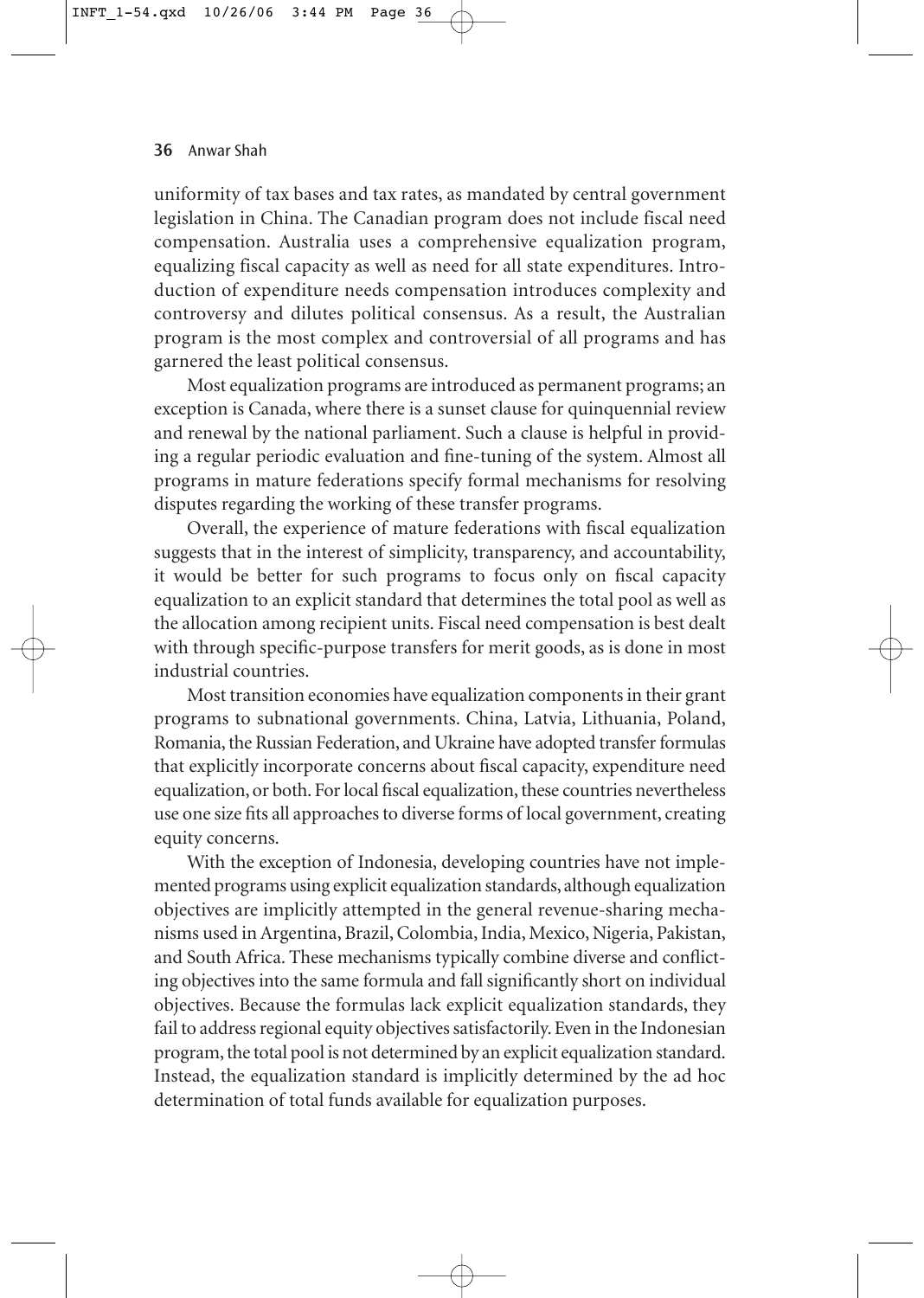# **Setting National Minimum Standards**

Setting national minimum standards in regional-local services may be important for two reasons. First, there is an advantage to the nation as a whole from such standards, which contribute to the free flow of goods, services, labor, and capital; reduce wasteful interjurisdictional expenditure competition; and improve the gains from trade from the internal common market. Second, these standards serve national equity objectives. Many public services provided at the subnational level, such as education, health, and social welfare, are redistributive in their intent, providing in-kind redistribution to residents. In a federal system, lower-level provision of such services—while desirable for efficiency, preference matching, and accountability—creates difficulty fulfilling federal equity objectives. Factor mobility and tax competition create strong incentives for lower-level governments to underprovide such services and to restrict access to those most in need, such as the poor and the old. Attempts to exclude those most in need are justified by their greater susceptibility to disease and potentially greater risks for cost curtailment. Such perverse incentives can be alleviated by conditional nonmatching grants, in which the conditions reflect national efficiency and equity concerns and there is a financial penalty associated with failure to comply with any of the conditions. Conditions are thus imposed not on the specific use of grant funds but on attainment of standards in quality, access, and level of services. Such outputbased grants do not affect local government incentives for cost efficiency, but they do encourage compliance with nationally specified standards for access and level of services.Properly designed conditional nonmatching output-based transfers can create incentives for innovative and competitive approaches to improved service delivery. Input-based grants fail to create such an accountability environment.

With a few exceptions, noted below, both industrial and developing countries typically do not use output-based transfers for fiscal need compensation in sectoral grants. However, industrial countries typically keep the design of input-based conditional sectoral grants simple, using relatively simple demographic factors. In contrast, developing countries opt for complex formulas, using state of the art quantitative techniques (table 1.6).

A good illustration of a simple but effective output-based grant system is the Canadian Health Transfers program of the federal government. The program has enabled Canadian provinces to ensure universal access to high-quality health care to all residents regardless of their income or place of residence.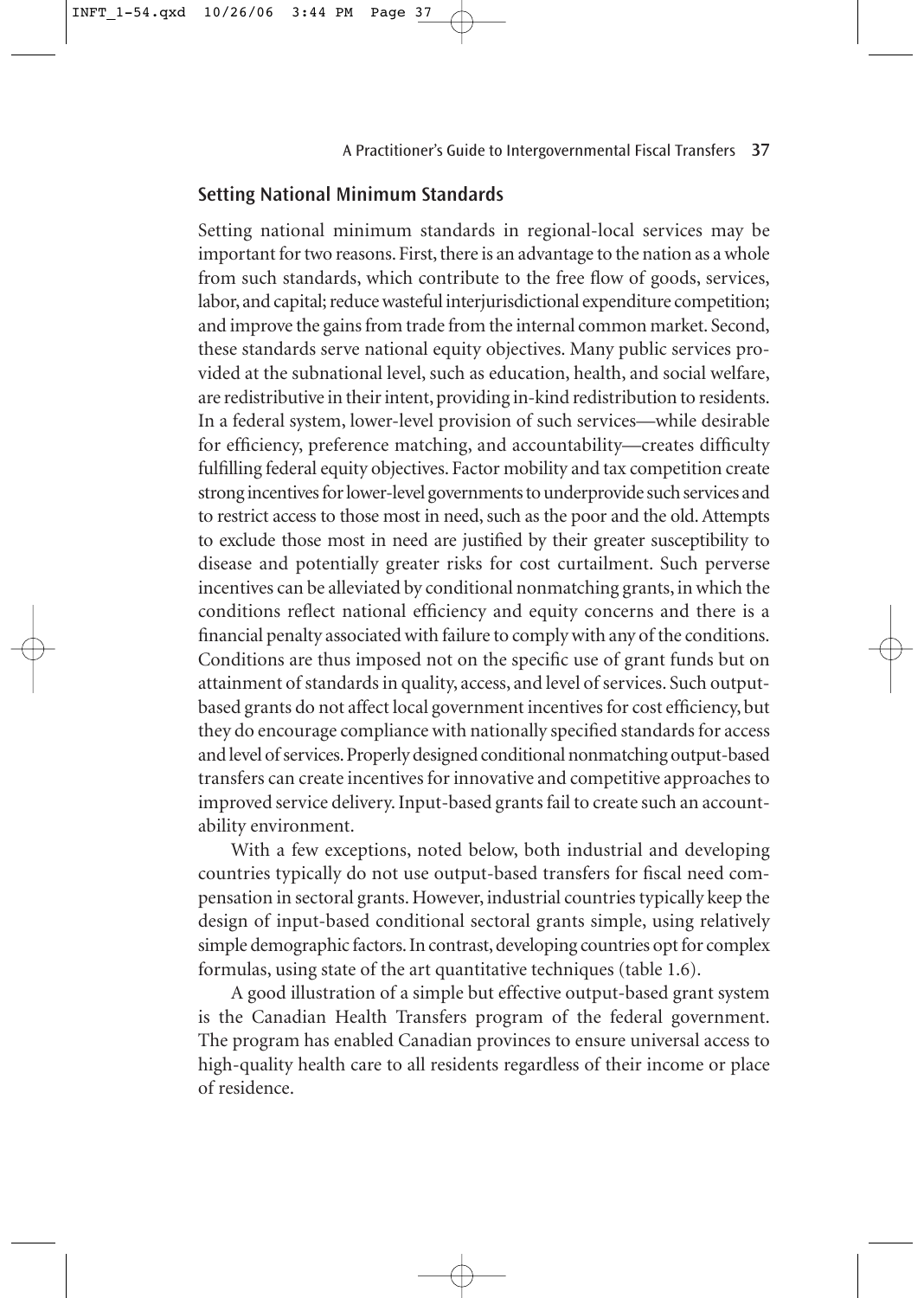# **TABLE 1.6** Need Factors Used for Grant Financing of Health Care in Selected Countries

| Country                                             | <b>Factors</b>                                                                                                                                                                                                                                                                                                                                                                                                                                                                   |
|-----------------------------------------------------|----------------------------------------------------------------------------------------------------------------------------------------------------------------------------------------------------------------------------------------------------------------------------------------------------------------------------------------------------------------------------------------------------------------------------------------------------------------------------------|
| Need-based top-up for health care in general grants |                                                                                                                                                                                                                                                                                                                                                                                                                                                                                  |
| Belgium                                             | Age, gender, unemployment, disability                                                                                                                                                                                                                                                                                                                                                                                                                                            |
| Finland (to local governments)                      | Age, disability, remoteness, local tax base                                                                                                                                                                                                                                                                                                                                                                                                                                      |
| Germany                                             | Age, gender                                                                                                                                                                                                                                                                                                                                                                                                                                                                      |
| <b>Netherlands</b>                                  | Age, gender, urbanization, income base                                                                                                                                                                                                                                                                                                                                                                                                                                           |
| Switzerland                                         | Age, gender, region, income                                                                                                                                                                                                                                                                                                                                                                                                                                                      |
|                                                     | Need-based, specific-purpose transfers for core health services                                                                                                                                                                                                                                                                                                                                                                                                                  |
| Denmark                                             | Age, children of single parents                                                                                                                                                                                                                                                                                                                                                                                                                                                  |
| England                                             | Age, gender, mortality, unemployment,                                                                                                                                                                                                                                                                                                                                                                                                                                            |
|                                                     | elderly living alone                                                                                                                                                                                                                                                                                                                                                                                                                                                             |
| France                                              | Age                                                                                                                                                                                                                                                                                                                                                                                                                                                                              |
| Italy (two-thirds)                                  | Age, gender, mortality                                                                                                                                                                                                                                                                                                                                                                                                                                                           |
| Northern Ireland                                    | Age, gender, mortality, low birth weight                                                                                                                                                                                                                                                                                                                                                                                                                                         |
| Norway (50 percent)                                 | Age, gender, mortality, elderly living alone                                                                                                                                                                                                                                                                                                                                                                                                                                     |
| Portugal (15 percent)                               | Burden of illness (diabetes, hypertension, AIDS,<br>tuberculosis)                                                                                                                                                                                                                                                                                                                                                                                                                |
| Scotland                                            | Age, gender, mortality, rural costs                                                                                                                                                                                                                                                                                                                                                                                                                                              |
| Spain                                               | Cross-boundary flows                                                                                                                                                                                                                                                                                                                                                                                                                                                             |
| Sweden                                              | Age, living alone, employment status, housing                                                                                                                                                                                                                                                                                                                                                                                                                                    |
| Wales                                               | Age, gender, mortality, rural costs                                                                                                                                                                                                                                                                                                                                                                                                                                              |
| <b>Brazil</b>                                       | Health transfers using composite indexes based on principal component analysis<br>Infant mortality, 1-64 mortality, 65+ mortality,<br>mortality rate by infectious and parasitic diseases,<br>mortality rate for neoplasia, mortality rate for<br>cardiovascular conditions, adolescent mother<br>percentage, illiteracy percentage, percentage of<br>homes without sanitation, percentage of homes<br>without running water, percentage of homes<br>without garbage collection. |
| South Africa                                        | Percentage female; percentage children under 5;<br>percentage living in rural area; percentage older<br>than 25 without schooling; percentage<br>unemployed; percentage living in traditional<br>dwelling, shack or tent; percentage without<br>piped water in house or on site; percentage<br>without access to refuse disposal; percentage with-<br>out access to phone; percentage without access<br>to electricity; percentage living in household<br>headed by a woman.     |

*Source:* World Bank 2006.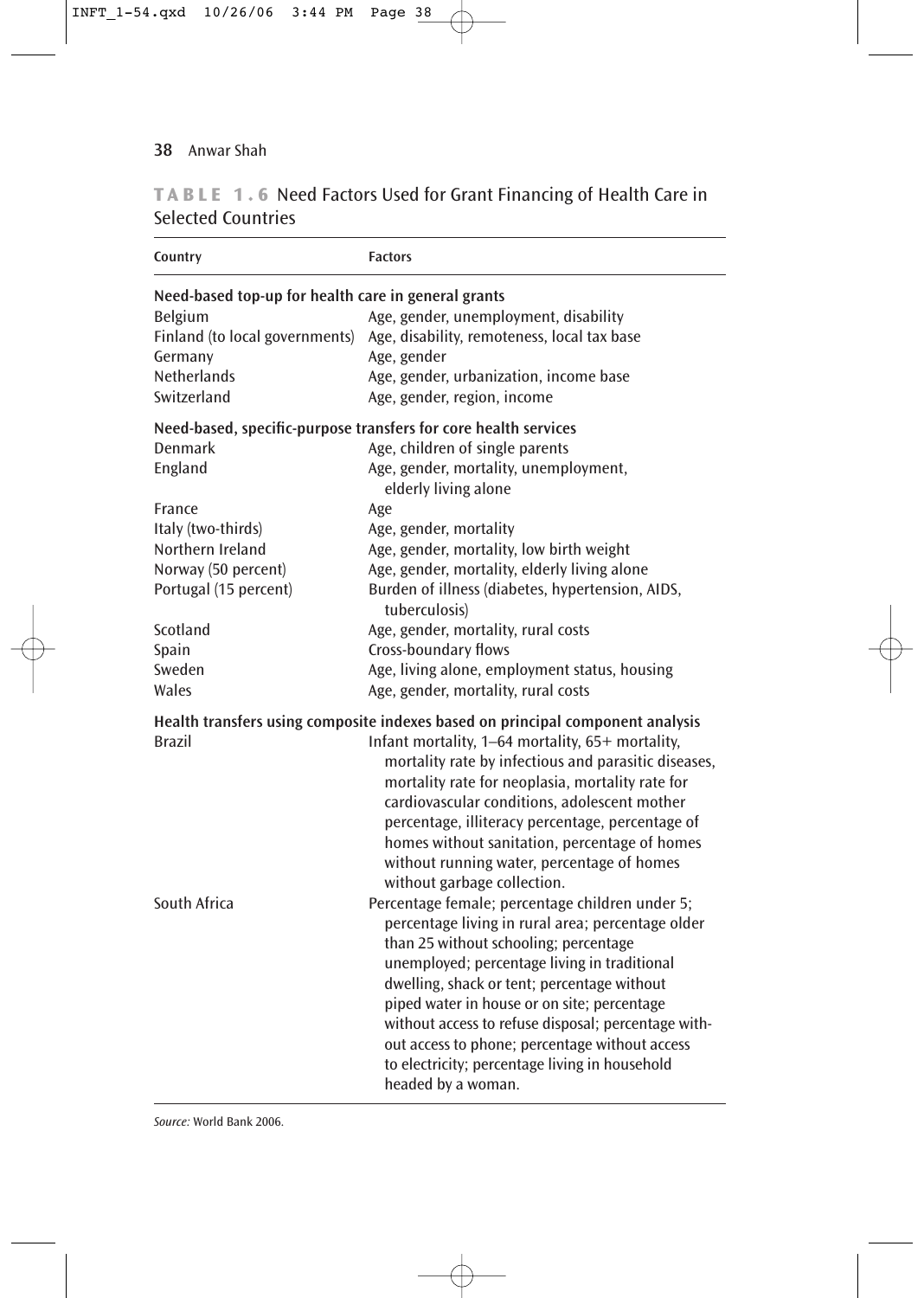#### $10/26/06$  3:44

#### A Practitioner's Guide to Intergovernmental Fiscal Transfers **39**

Under this program the federal government provides per capita transfers for health to the provinces, with the rate of growth of the transfers tied to the rate of growth of GDP. No conditions are imposed on spending, but strong conditions are imposed on access to health care.As part of the agreement to receive transfers from the federal government, the provinces undertake to abide by five access-related conditions:

- 1. *Universality:* All residents enjoy the same coverage.
- 2. *Portability:*Residents who move to another province retain health coverage in the province of origin for a transition period. Residents and nonresidents have equal access.
- 3. *Public insurance but public/private provision:* The province agrees to provide universal insurance to all. Both public and private providers are reimbursed from the public insurance system using the same schedule of payments, negotiated by the provincial medical association.
- 4. *Opting in and opting out:* Providers participating in the system cannot bill patients directly but are reimbursed by the province. All health care providers can opt out of the system, billing patients directly and not following the prescribed fee schedule. Patients of these providers are reimbursed according to a government schedule of payments by submitting claims.
- 5. *No extra billing:* Charges in excess of the prescribed schedule are not permitted by providers opting in the system.

Breaches in any of these conditions results in penalties. If any of the first four conditions is breached, grant funding can be terminated. If the last condition is breached, grant funds are reduced on a dollar for dollar basis.

Developing countries and transition economies rarely use conditional nonmatching output-based transfers to ensure national minimum standards in merit goods or fiscal need compensation. There are nevertheless a few shining examples of programs that marry equity with performance orientation in grant allocation. These include central government transfers to provincial and local governments for primary education and transportation in Indonesia (discontinued in 2001), per pupil grants to all schools and a 25 percent additional grant as a salary bonus for teachers in the best-performing schools in Chile (Gonzalez 2005), central grants to municipal governments to subsidize water and sewer use by the poor in Chile (Gomez-Lobo 2001), central per capita transfers for education in Colombia and South Africa, and federal per pupil grants to states for secondary education and to municipalities for primary education in Brazil (Gordon and Vegas 2004).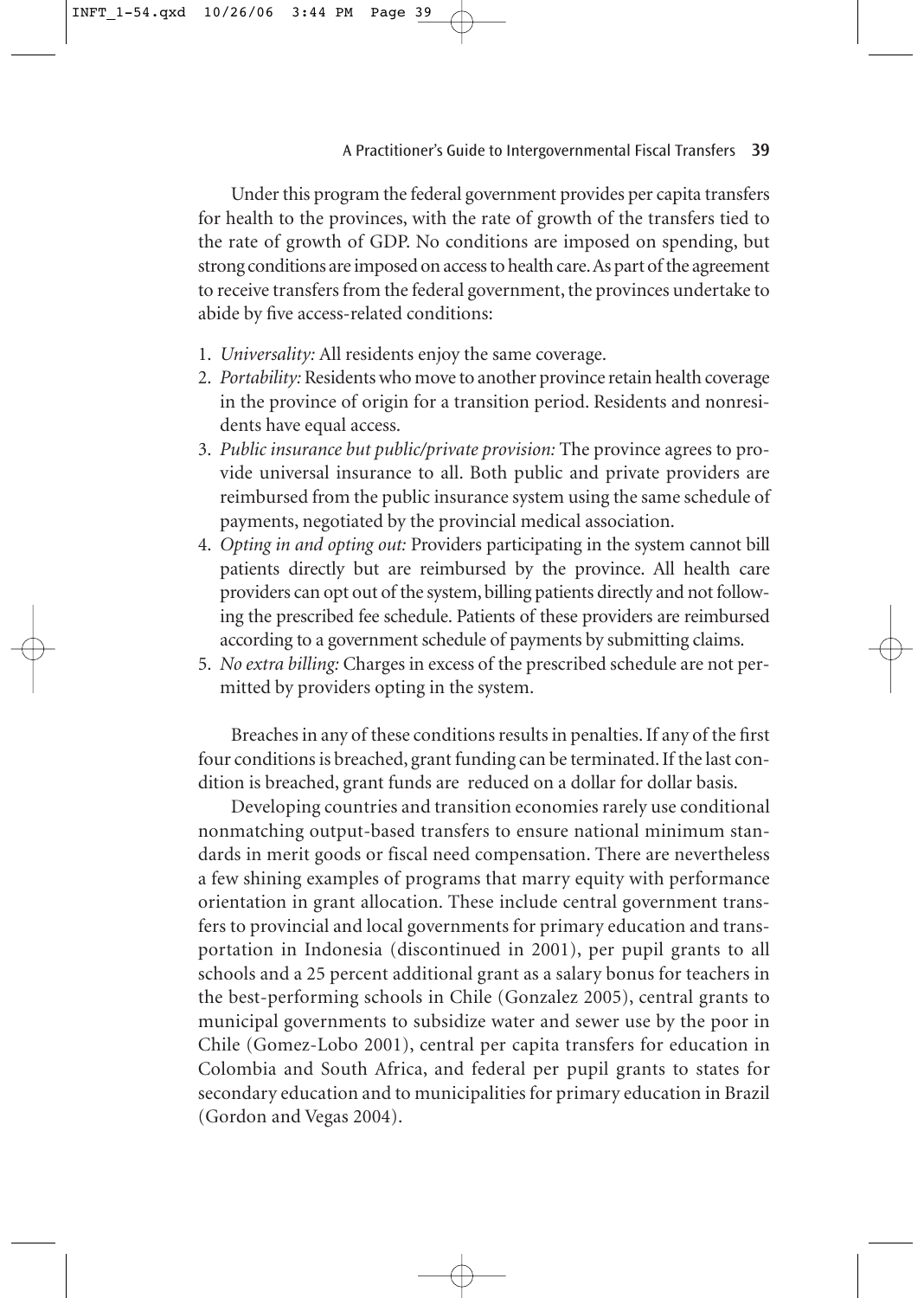Indonesian education and road maintenance grants to districts before 2001 are examples of good grant design. The operating grant for schools in Indonesia used school-age population (7–12) as the criterion for distributing funds to district and town governments. These operating grants were supplemented by a matching capital grant for school construction (local government matching in the form of land for schools) to achieve minimum standards of access to primary schooling (having a primary school within walking distance of every community). The grants enabled Indonesia to achieve remarkable success in improving literacy and achieving minimum standards of access to primary education across the nation.

Before 2001 the Indonesian District/Town Road Improvement Grant used length of roads, condition, density (traffic use), and unit costs as criteria for distributing funds. This grant program helped monitor the health of the road network on a continuing basis and kept roads in good working conditions in most jurisdictions (Shah 1998).

In Chile and the state of Michigan in the United States, school grants finance vouchers for school-age children, giving parents choice in sending their children to public, private, or parochial schools. Grants to municipal governments in Chile for water and sewer access by the poor cover 25–85 percent (means tested) of a household's water and sewer bill for up to 15 cubic meters a month, with the client paying the rest (Gomez-Lobo 2001).

Brazil has two noteworthy national minimum standards grant programs for primary education and health care. Under the 14th amendment to the federal constitution, state and municipal governments must contribute 15 percent of their two principal revenue sources (state valueadded tax and state share of the federal revenue-sharing transfers for states, and municipal services tax and the municipal share of the state revenue-sharing transfers for municipalities) to the special fund for primary education (FUNDEF). If the sum of the state and municipal required contributions divided by the number of primary school students is less than the national standard, the federal government makes up the difference. FUNDEF funds are distributed among state and municipal providers on the basis of school enrollments.

Fiscal transfers in support of Brazil's Unified Health System, which operationalizes the constitutional obligation of the universal right to free health services, are administered under a federal program called Annual Budget Ceilings. The program has two components. Under the first component, equal per capita financing from the federal government that passes through states to municipalities is provided to cover basic health benefits. The second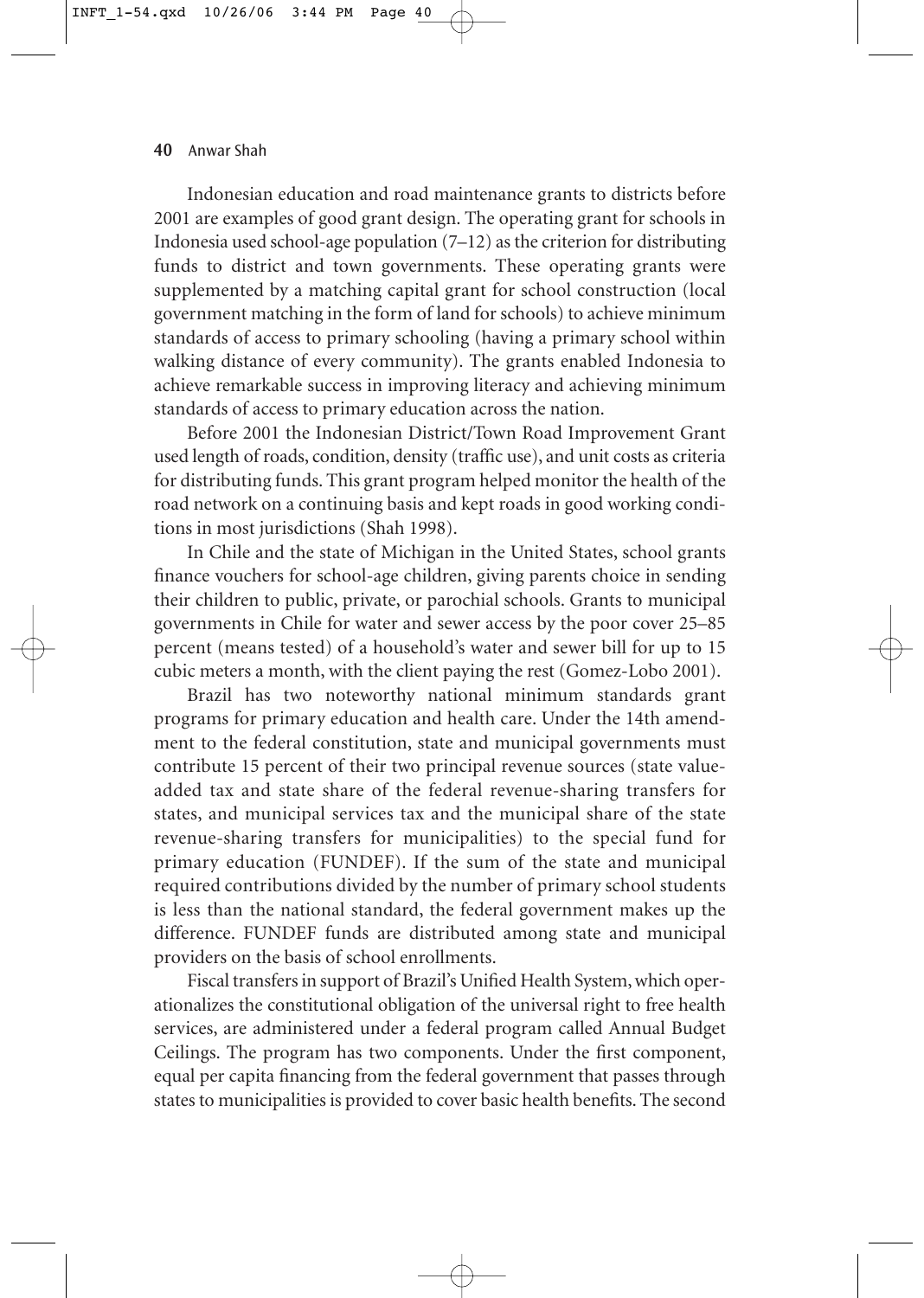component provides federal financing for hospital and ambulatory care. All registered health care providers—state, municipal, and private—are eligible for grant financing through their municipal government. Under this grant, funding for hospital admissions and high-cost ambulatory care is subject to a ceiling for each type of treatment (World Bank 2001).

Local governments in the Province of Alberta, Canada, use a novel approach to determine the allocation of taxpayers' contribution to school finance. Resident taxpayers designate the education component of their property tax bill to either public or parochial (religious, private) school boards. These declarations determine the total amount of property tax finance available to public and private providers. Schools receive grants on a per pupil basis, and parents retain the option to send their children to a school of their choosing regardless of the designation on their tax return. This approach encourages schools to compete for students and may explain the better performance of government schools in Alberta and several other provinces that use the approach. In the Province of Ontario, higher education financing assigns weights to enrollments in different programs, with medical and engineering education receiving higher weights than the humanities.

In conclusion, while output-based (performance-oriented) grants are best suited to grantor's objectives and are simpler to administer than traditional input-based conditional transfers, they are rarely practiced. The reasons have to do with the incentives faced by politicians and bureaucrats. Such grants empower clients while weakening the sphere for opportunism and pork barrel politics. The incentives they create strengthen the accountability of political and bureaucratic elites to citizens and weaken their ability to peddle influence and build bureaucratic empires. Their focus on value for money exposes corruption, inefficiency, and waste. Not surprisingly, this type of grant is blocked by potential losers.

# **Compensating for Benefit Spillovers**

Compensating for benefit spillovers is the traditional argument for providing matching conditional grants. Regional and local governments will not have the proper incentives to provide the correct levels of services that yield spillover benefits to residents of other jurisdictions. A system of open-ended matching grants based on expenditures giving rise to spillovers will provide the incentive to increase expenditures. Because the extent of the spillover is usually difficult to measure, the matching rate will be somewhat arbitrary.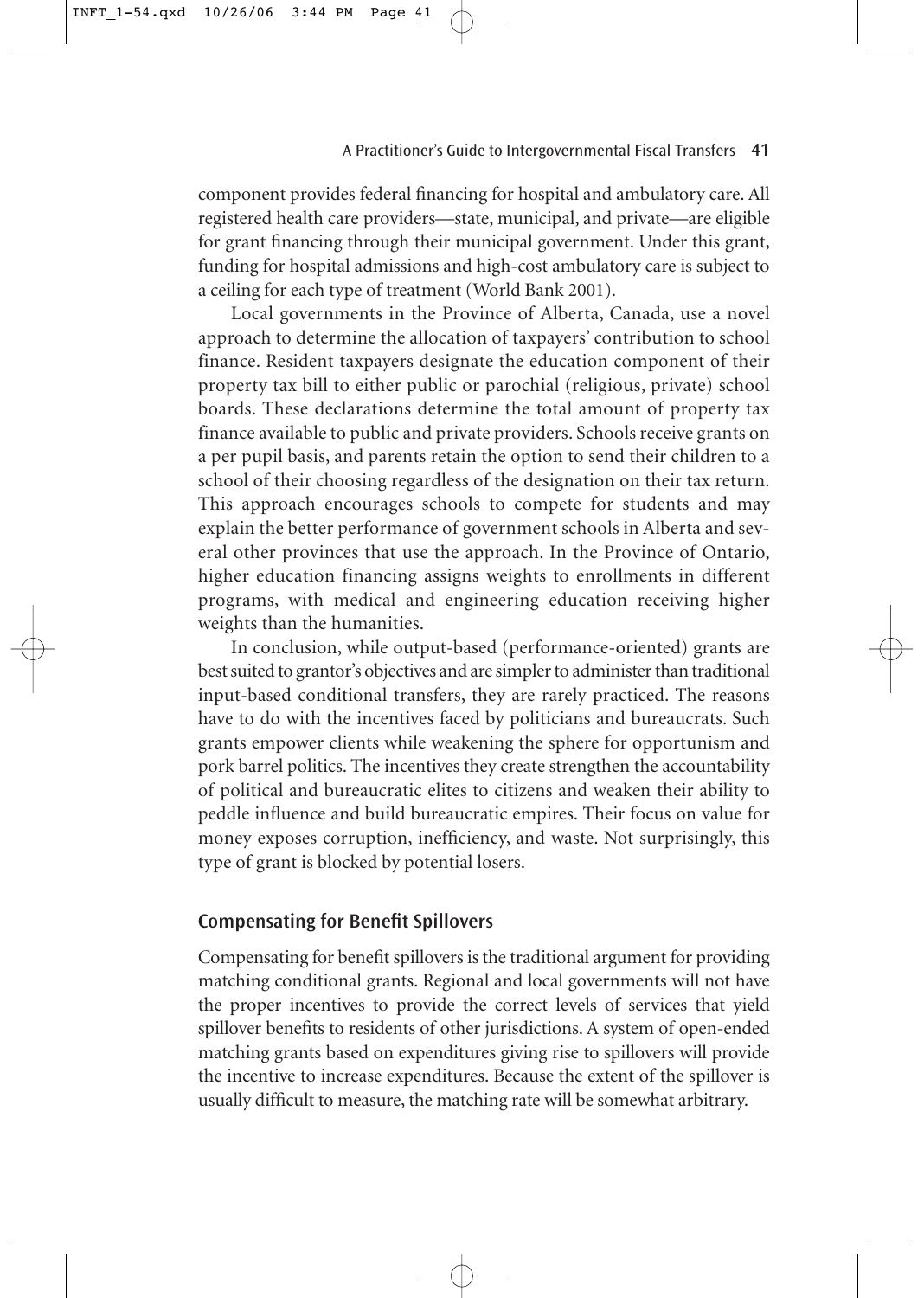Although benefit-cost spillover is a serious factor in a number of countries, such transfers have not been implemented in developing countries other than South Africa. South Africa provides a closed-ended matching grant to teaching hospitals based on an estimate of benefit spillovers associated with enrollment of non-local students and use of hospital facilities by nonresidents.

## **Influencing Local Priorities**

In a federation there is always some degree of conflict among priorities established by various levels of government. One way to induce lower-level governments to follow priorities established by the higher-level government is for the higher-level government to use its spending power by providing matching transfers. The higher-level government can provide open-ended matching transfers with a matching rate that varies inversely with the recipient's fiscal capacity. Use of ad hoc grants or open-ended matching transfers is inadvisable. Ad hoc grants are unlikely to result in behavioral responses that are consistent with the grantor's objectives. Open-ended grants may create budgetary difficulties for the grantor.

India, Malaysia, and Pakistan have conditional closed-ended matching programs. Pakistan got into serious difficulty in the late 1990s by offering open-ended matching transfers for provincial tax effort. The central government had to abandon this program midstream, after it proved unable to meet its obligations under the program.

# **Dealing with Infrastructure Deficiencies and Creating Macroeconomic Stability in Depressed Regions**

Fiscal transfers can be used to serve central government objectives in regional stabilization. Capital grants are appropriate for this purpose, provided funds for future upkeep of facilities are available. Capital grants are also justified to deal with infrastructure deficiencies in poorer jurisdictions in order to strengthen the common economic union.

Capital grants are typically determined on a project by project basis. Indonesia took a planning view of such grants in setting a national minimum standard of access to primary school (within walking distance of the community served) for the nation as a whole. The central government provided for school construction, while local governments provided land for the schools.

South Africa has experimented with a formula-based capital grant to deal with infrastructure deficiencies. The Municipal Infrastructure Grant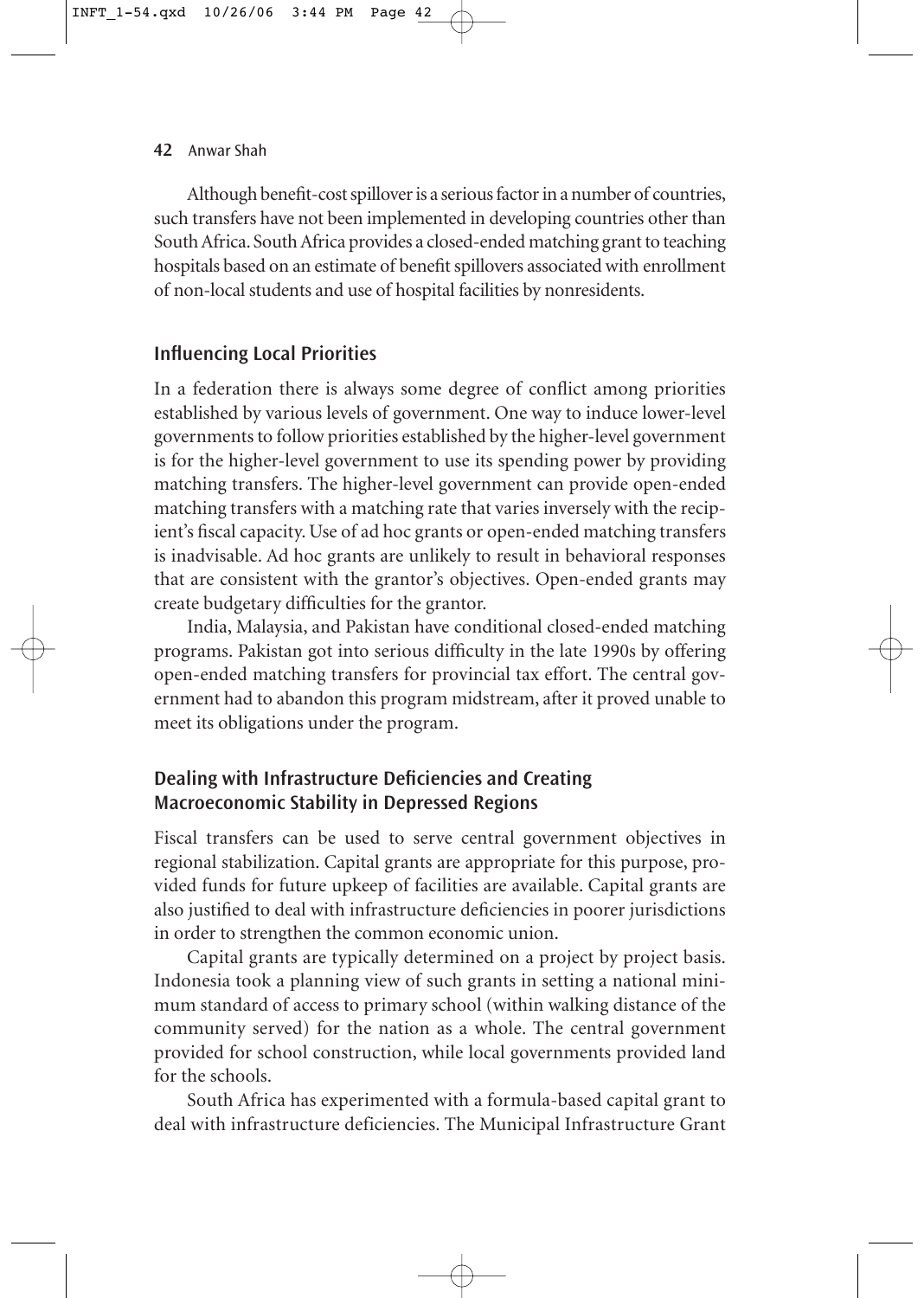formula includes a vertical and horizontal division. The vertical division allocates resources to sectors or other priority areas; the horizontal division is determined based on a formula that takes account of poverty, backlogs, and municipal powers and functions. The formula includes five components:

- 1. Basic residential infrastructure, including new infrastructure and rehabilitation of existing infrastructure (75 percent weight). Proportional allocations are made for water supply and sanitation, electricity, roads, and "other" (street lighting and solid waste removal).
- 2. Public municipal service infrastructure, including construction of new infrastructure and rehabilitation of existing infrastructure (15 percent weight)
- 3. Social institutions and microenterprises infrastructure (5 percent weight)
- 4. Nodal municipalities (5 percent weight)
- 5. Final adjustment: A downward adjustment or top-up is made based on past performance of each municipality relative to grant conditions.

Experience with capital grants shows that they often create facilities that are not maintained by subnational governments, which either remain unconvinced of their utility or lack the means to provide regular upkeep.

Capital grants are pervasive in developing countries and transition economies. Most countries have complex processes for initiating and approving submissions for financing capital projects. These processes are highly susceptible to lobbying, political pressure, and grantsmanship, and they favor projects that give the central government greater visibility. Projects typically lack citizen and stakeholder participation, and they often fail due to lack of local ownership, interest, and oversight. In view of these difficulties, it may be best to limit the use of capital grants by requiring matching funds from recipients (varying inversely with the fiscal capacity of the recipient unit) and by encouraging private sector participation by providing political and policy risk guarantees. To facilitate private sector participation, public managers must exercise due diligence to ensure that the private sector does not take the public sector for a free ride or walk away from the project midstream.

# **Special Issues in Transfers from State/Province to Local Governments**

General-purpose transfers to local governments require special considerations, as local governments vary in population, size, area served, and type of services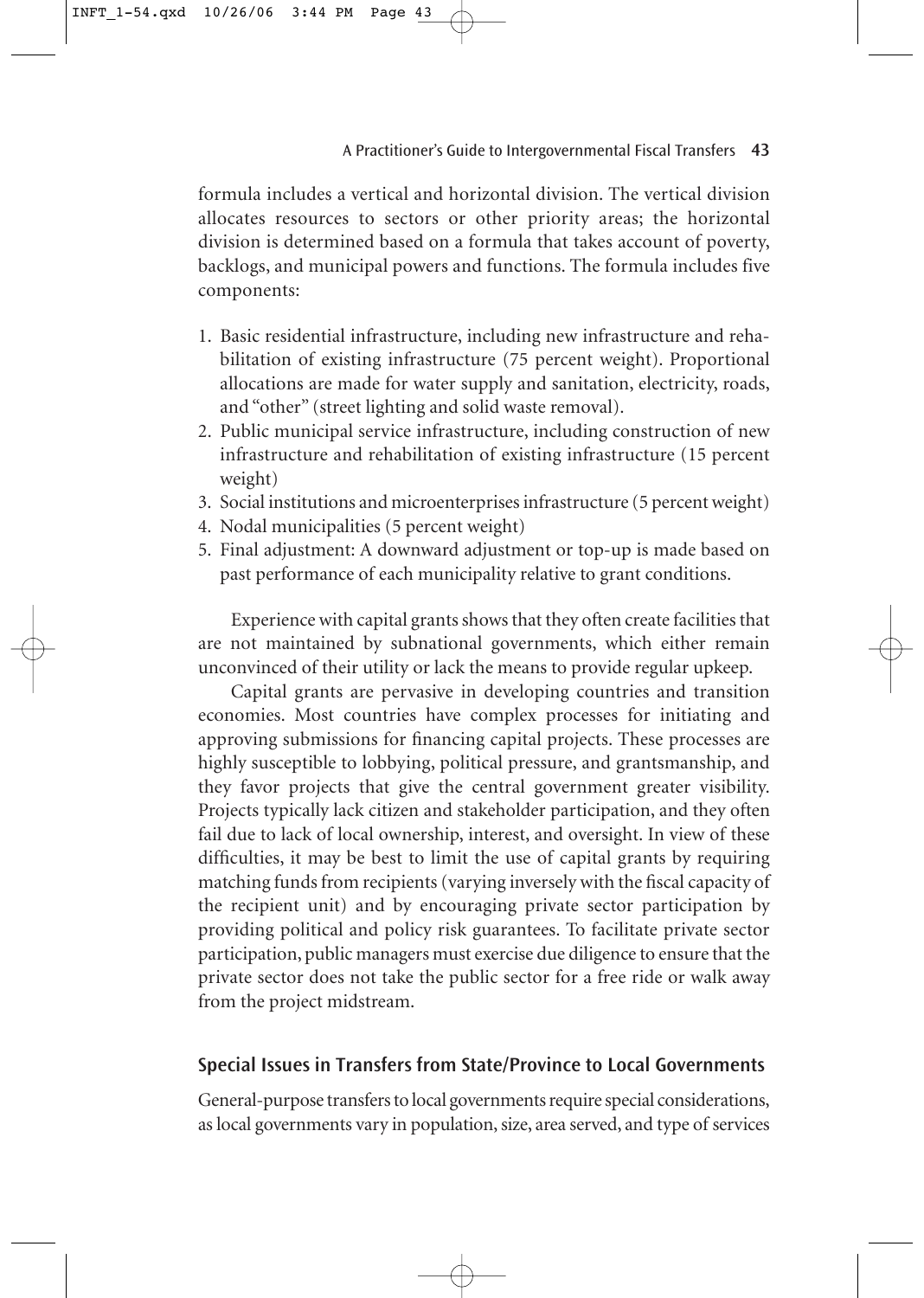offered. In view of this, it is advisable to classify local governments by population size, municipality type, and urban/rural character, creating separate formulas for each class of municipality. The higher-level government could adopt a representative tax system–based fiscal capacity equalization system and set minimum standards grants for each class and type of municipality. Where the application of a representative tax system is not feasible due to lack of significant tax decentralization or poor local tax administration, a more pragmatic but less scientific approach to general-purpose grants could be used. Some useful components in these grant formulas are an equal per municipality component, an equal per capita component, a service area component, and a fiscal capacity component. Grant funds should vary directly with the service area and inversely with fiscal capacity (see Shah 1994b on examples of statelocal transfers from Australia, Brazil, and Canada). South Africa has applied a variant of this approach to central-local transfers (box 1.3).

Having a formal open, contestable, and deliberative process for municipal incorporation, amalgamation, and annexation should be a prerequisite for introducing an equal per municipality component in grant finance. The lack of such a process can create a perverse incentive for the break-up of existing jurisdictions to qualify for additional assistance, as demonstrated by the experience in Brazil (Shah 1991).

# **Institutional Arrangements for Fiscal Relations**

Who should be responsible for designing the system of federal-state-local fiscal relations? There are various alternatives (see Shah 2005a for an evaluation framework and comparative reflections on alternate institutional arrangements). The most commonly used practice is for the federal/ central government to design the system on its own. This option is often chosen on the grounds that the federal/central government is responsible for achieving the national objectives to be delivered through the fiscal arrangements. This is the norm in many countries, where one or more central government agencies assume exclusive responsibility for the design and allocation of fiscal transfers. A potential problem with this approach is the natural tendency of the federal/central government to be overly involved with state decision making and not to allow the full benefits of decentralization to occur. This biases the system toward a centralized outcome, even though the grants are intended to facilitate decentralized decision making. To some extent this problem can be overcome by imposing constitutional restrictions on the ability of the federal government to override state and local decisions. In China central government agencies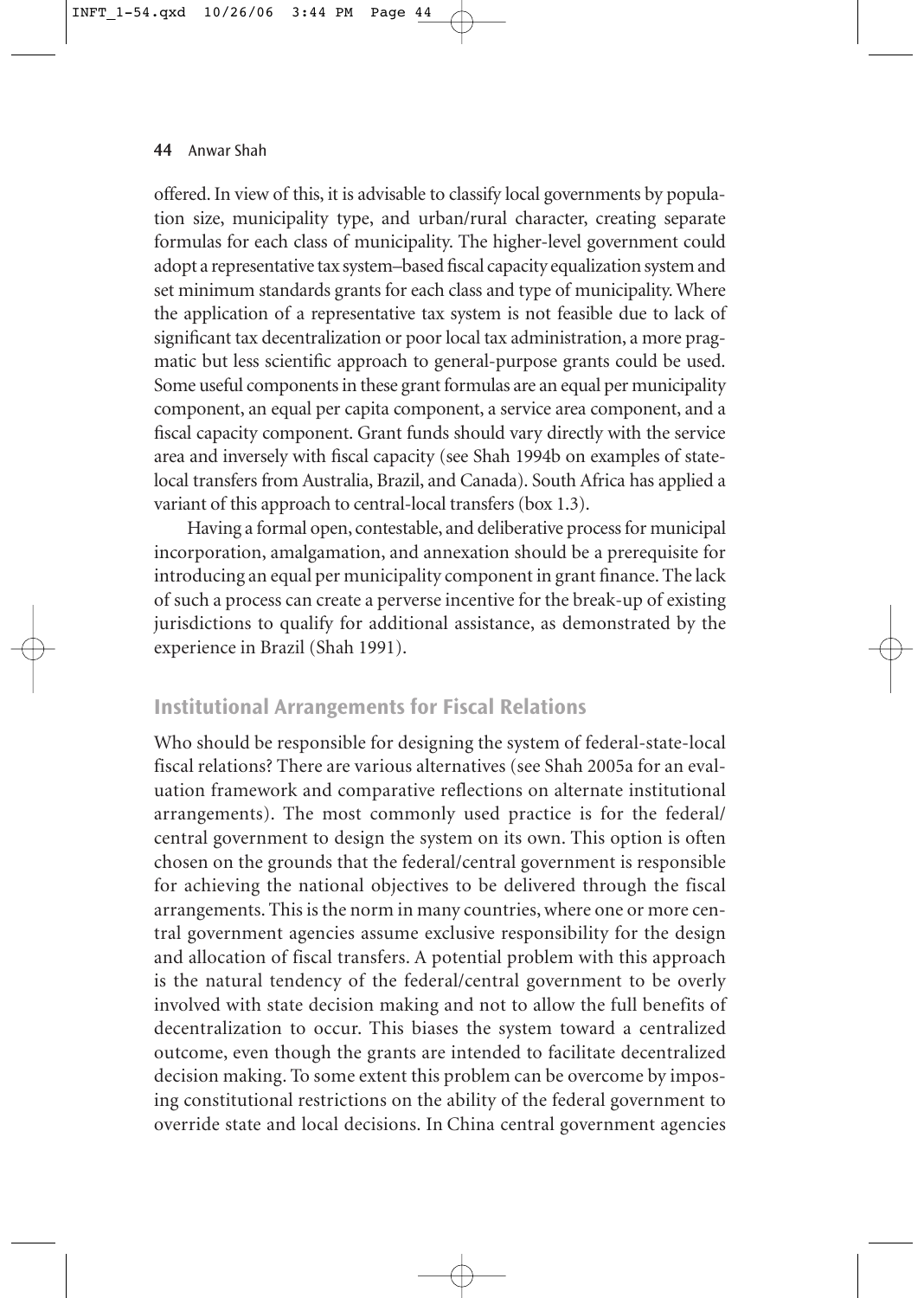**BOX 1.3** South Africa's Equitable Share Formula for Central-Local Fiscal Transfers

South Africa uses an equitable share formula to provide transfers from the central government to local governments. The size of the grant is determined as follows:

$$
Grant = (BS + D + I - R) \pm C,
$$

where *BS* is the basic services component, *D* is the development component, *I* is the institutional support component, *R* is the revenue-raising capacity correction, and *C* is a correction and stabilization factor.

#### *Basic Services Component*

The purpose of the basic services component is to enable municipalities to provide basic services (water, sanitation, electricity, refuse removal, and other basic services), including free basic services to households earning less than R800 (about \$111) a month. (As of April 1, 2006, environmental health care services have been included as a basic service.) Since by its nature environmental health is delivered to everyone in a municipality, this subcomponent is calculated on all households, not only poor ones. For each subsidized basic service, there are two levels of support: a full subsidy for households that actually receive services from the municipality and a partial subsidy for unserviced households, currently set at one-third of the cost of the subsidy to serviced households. This component is calculated as follows:

*BS* = (water subsidy 1  $\times$  poor with water + water subsidy 2  $\times$  poor without water) + (sanitation subsidy 1  $\times$  poor with sanitation + sanitation subsidy 2  $\times$  poor without sanitation) + (refuse subsidy 1  $\times$  poor with refuse + refuse

subsidy 2  $\times$  poor without refuse) + (electricity subsidy 1  $\times$  poor with electricity + electricity subsidy  $2 \times$  poor without electricity) + (environmental health care subsidy  $\times$  total number of households).

#### *Institutional Support Component*

The institutional support component is particularly important for poor municipalities, which are often unable to raise sufficient revenue to fund the basic costs of administration and governance. Such funding gaps make it impossible for poor municipalities to provide basic services to all residents, clients, and businesses. This component supplements the funding of a municipality for administrative and governance costs. It does not fully fund all administration and governance costs of a municipality, which remain the primary responsibility of each municipality.

The institutional component includes two elements: administrative capacity and local electoral accountability. The grant is determined as follows:

*I* = base allocation + [admin support  $\times$  population] + [council support  $\times$  number of seats],

*(Box continues on the following page.)*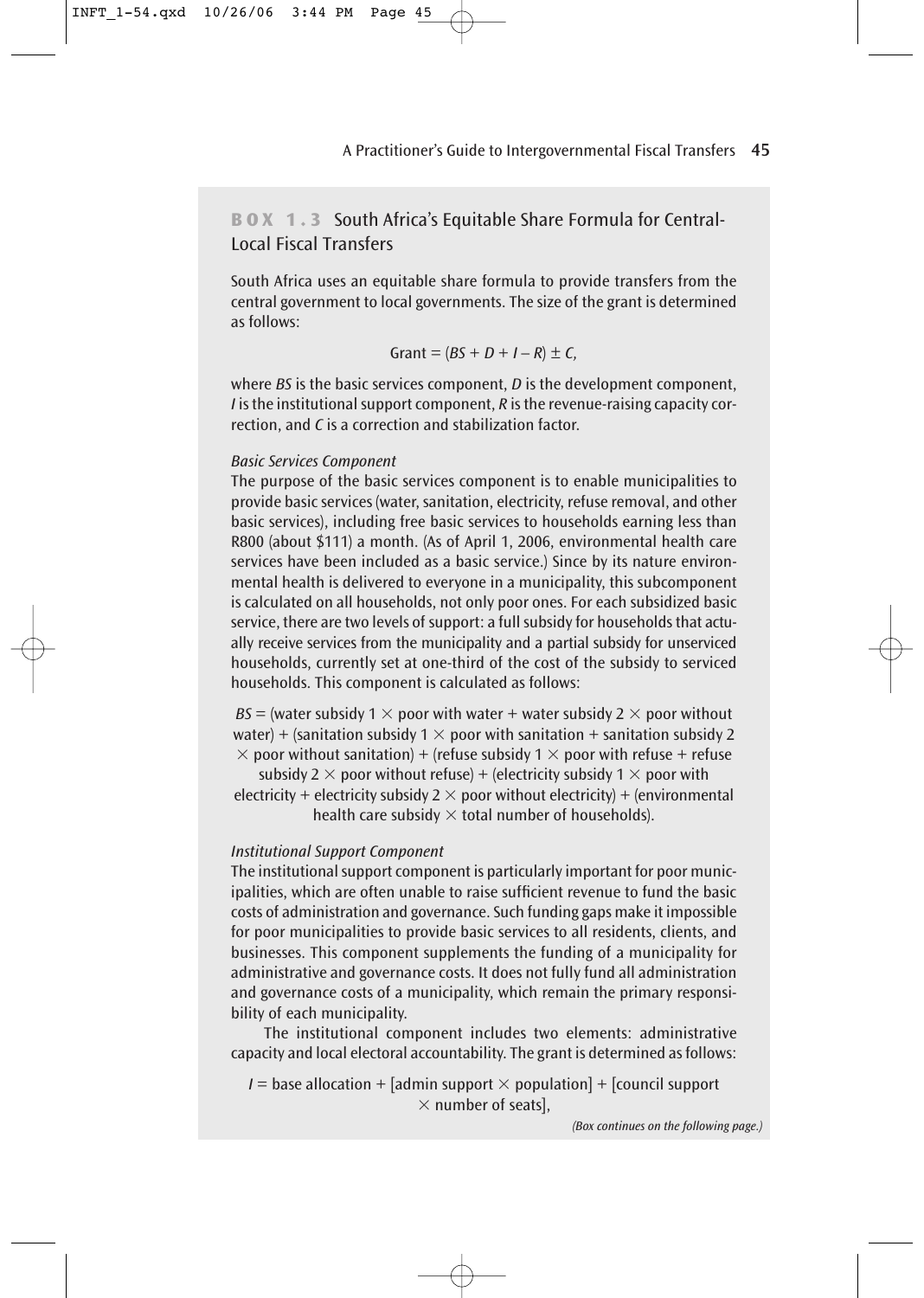where the values used in the formula are  $I = R350,000 + [R1 \times population] +$  $[R36,000 \times \text{countillors}].$ 

The "base allocation" is the amount that goes to every municipal structure (except for a district management area). The second term of this formula recognizes that costs rise with population. The third term is a contribution to the cost of maintaining councillors for the legislative and oversight role. The number of "seats" that will be recognized for purposes of the formula is determined by the minister for provincial and local government.

#### *The Development Component*

The development component was set at zero when the current formula was introduced on April 1, 2005, pending an investigation of how best to capture the factor in the formula.

#### *The Revenue-Raising Capacity Correction*

The revenue-raising capacity correction raises additional resources to fund the cost of basic services and administrative infrastructure. The basic approach is to use the relationship between demonstrated revenue-raising capacity by municipalities that report information and objective municipal information from Statistics South Africa to proxy revenue-raising capacity for all municipalities. The revenue that should be available to a municipality is then "corrected" by imposing a "tax" rate of 5 percent. In the case of the Regional Service Councils levy replacement grant, the correction is based on the actual grant to each municipality.

*Source:* South Africa 2006.

assume sole responsibility without having any legislative checks (Shah and Shen 2006). In India the federal government is solely responsible for Planning Commission transfers and centrally sponsored schemes. These transfers have strong input conditionality with potential to undermine state and local autonomy. The 1988 Brazilian constitution provides strong safeguards against federal intrusion by enshrining the transfers' formula factors in the constitution. These safeguards represent an extreme step, as they undermine the flexibility of fiscal arrangements to respond to changing economic circumstances.

Alternatively, a separate body could be involved in the design and ongoing reform and enforcement of fiscal arrangements. This could be an impartial body or a body made up of both federal and state representatives. It could have true decision-making authority or be purely advisory. Whatever body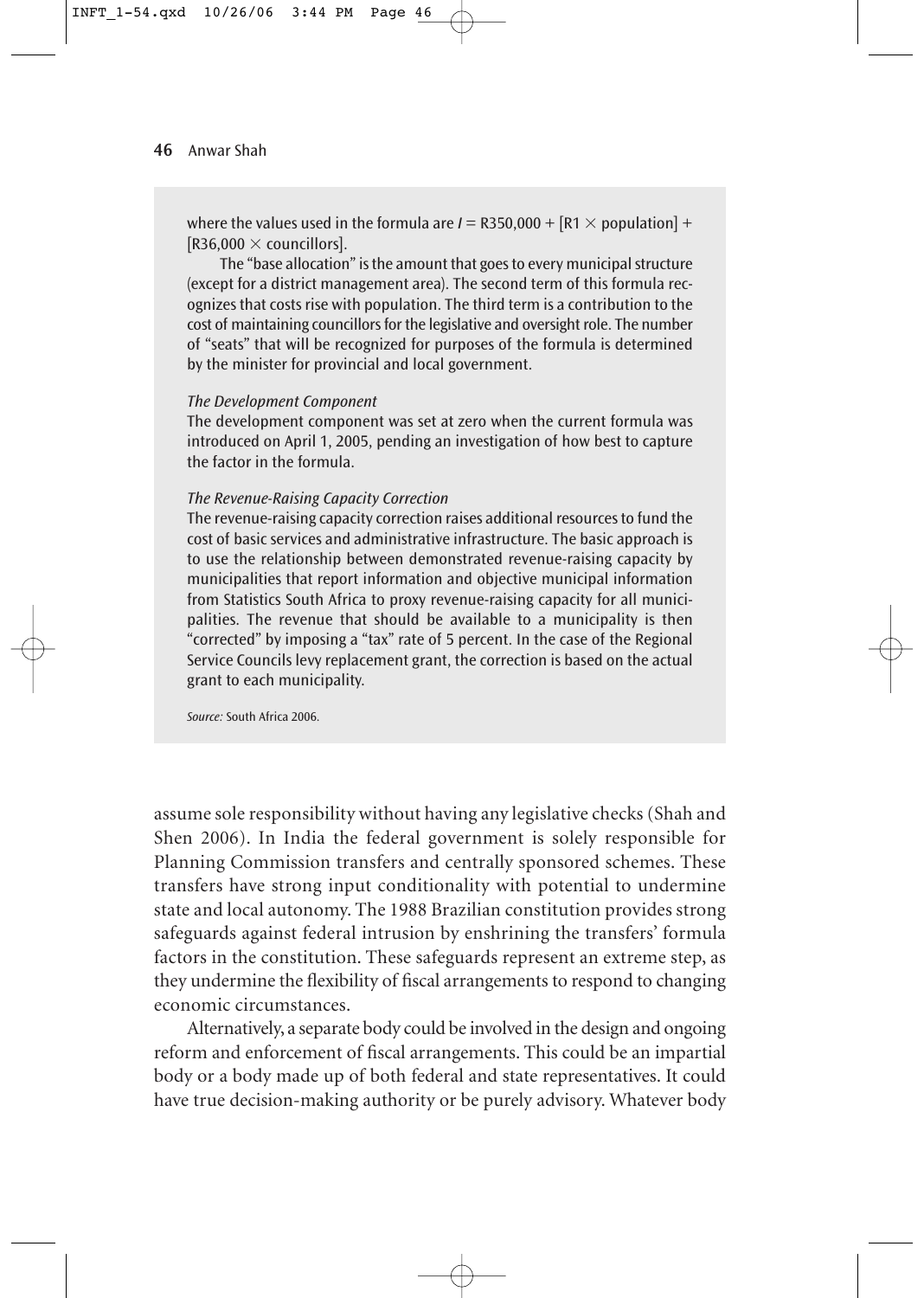is responsible, to be effective it needs to be able to coordinate decision making by the two levels of government. Three commonly practiced options are an independent grants commission, an intergovernmental forum, and an intergovernmental cum civil society forum.

Some countries set up a quasi-independent body, such as a grants commission, to design and reform the fiscal system. Such commissions can have a permanent presence, as they do in Australia or South Africa, or they can be brought into existence periodically to make recommendations for the next five years, as they do in India. India has also instituted independent grants commissions at the state level as advisory bodies for statelocal fiscal transfers. These commissions have proven ineffective in some countries, largely because many of their recommendations have been ignored by the government and not implemented, as in South Africa. In other cases the government may have accepted and implemented the commission's recommendations but been ineffective in reforming the system due to self-imposed constraints, as in India. In some cases these commissions become too rigorous and academic in their approaches, contributing to the creation of an overly complex system of intergovernmental transfers. This has been the case with the Commonwealth Grants Commission in Australia.

A few countries use intergovernmental forums or executive federalism or federal-provincial committees to negotiate the terms of the system, as Canada and Germany do. In Germany this system is enhanced by having state governments represented in the Bundesrat, the upper house of the parliament. This system allows for explicit political input from the jurisdictions involved and attempts to develop a common consensus. Such forums usually opt for simplicity in design to make the system transparent and politically acceptable.

A variant of this approach is to use an intergovernmental cum legislative cum civil society committee with equal representation from all constituent units, chaired by the federal government to negotiate changes in existing federal-provincial fiscal arrangements. The Finance Commission in Pakistan is an example of this model. The commission is constituted and convened periodically to determine allocations for the next five years. Pakistan also uses province-level finance commissions to design and allocate provinciallocal fiscal transfers. This approach has the advantage that all stakeholders donors, recipients, civil society, and experts—are represented on the commission. Such an approach keeps the system simple and transparent. An important disadvantage of this approach is that due to the unanimity rule,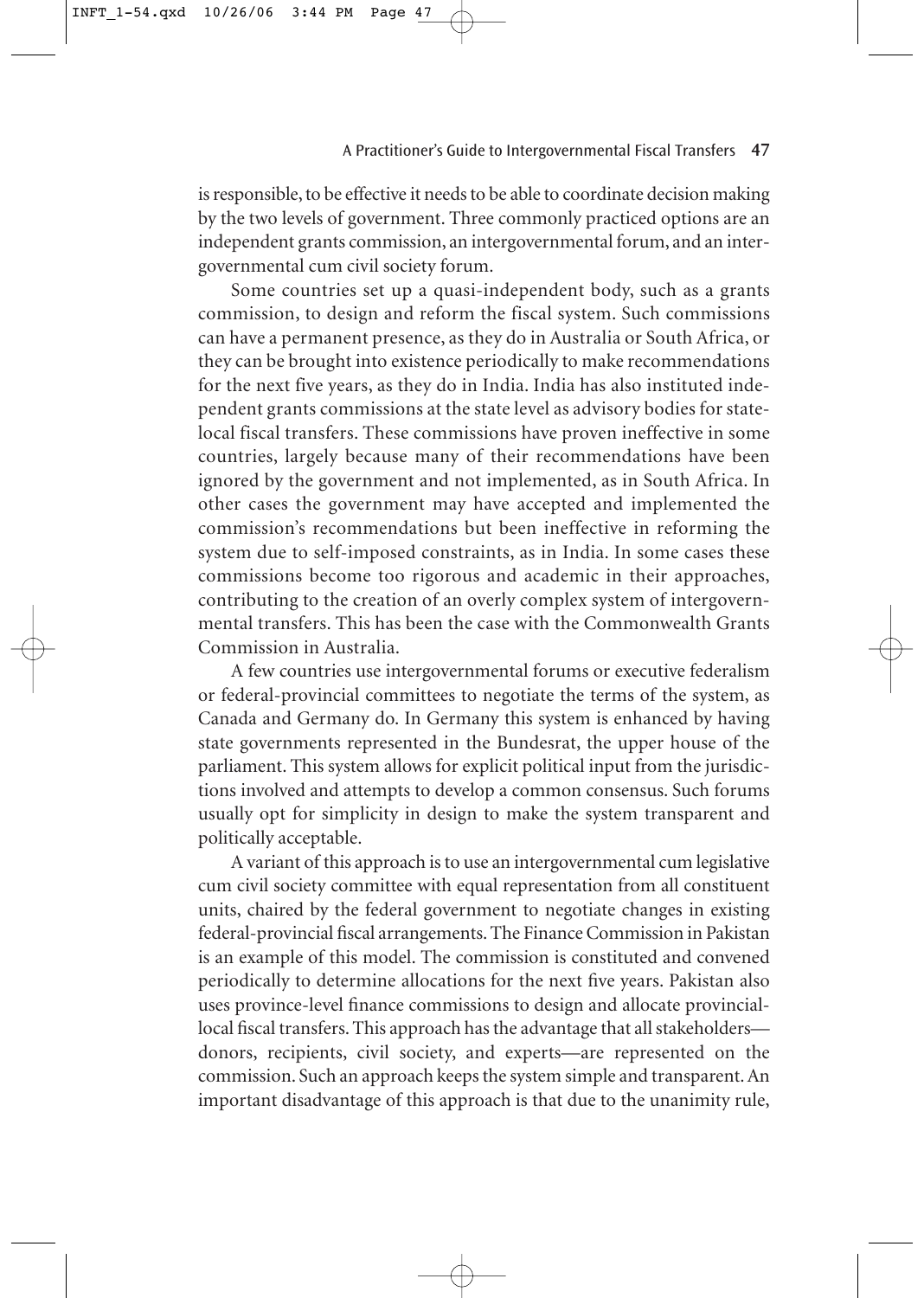such bodies may be permanently deadlocked, as has recently been witnessed at the federal level in Pakistan.

# **Lessons from International Practices**

Review of international practices yields a set of practices to avoid and a set of practices to emulate. A number of important lessons also emerge (table 1.7).

# **Negative Lessons: Types of Transfers to Avoid**

Policy makers should avoid designing the following types of intergovernmental grants:

- 1. Grants with vaguely specified objectives.
- 2. General revenue–sharing programs with multiple factors that work at cross purposes, undermine accountability, and do not advance fiscal efficiency or fiscal equity objectives. Tax decentralization or tax-base sharing offer better alternatives to a general revenue–sharing program, as they enhance accountability while preserving subnational autonomy.
- 3. Grants to finance subnational deficits, which create incentives for running higher deficits in the future.
- 4. Unconditional grants that include incentives for fiscal effort. Improving service delivery while lowering tax costs should be public sector objectives.
- 5. Input- (or process-) based or ad hoc conditional grant programs, which undermine local autonomy, flexibility, fiscal efficiency, and fiscal equity objectives.
- 6. Capital grants without assurance of funds for future upkeep, which have the potential to create white elephants.
- 7. Negotiated or discretionary grants in a federal system, which may create dissention and disunity.
- 8. One size fits all grants to local governments, which create huge inequities.
- 9. Grants that involve abrupt changes in the total pool and its allocation.

# **Positive Lessons: Principles to Adopt**

Policy makers should strive to respect the following principles in designing and implementing intergovernmental transfers:

1. Keep it simple. In the design of fiscal transfers, rough justice may be better than full justice, if it achieves wider acceptability and sustainability.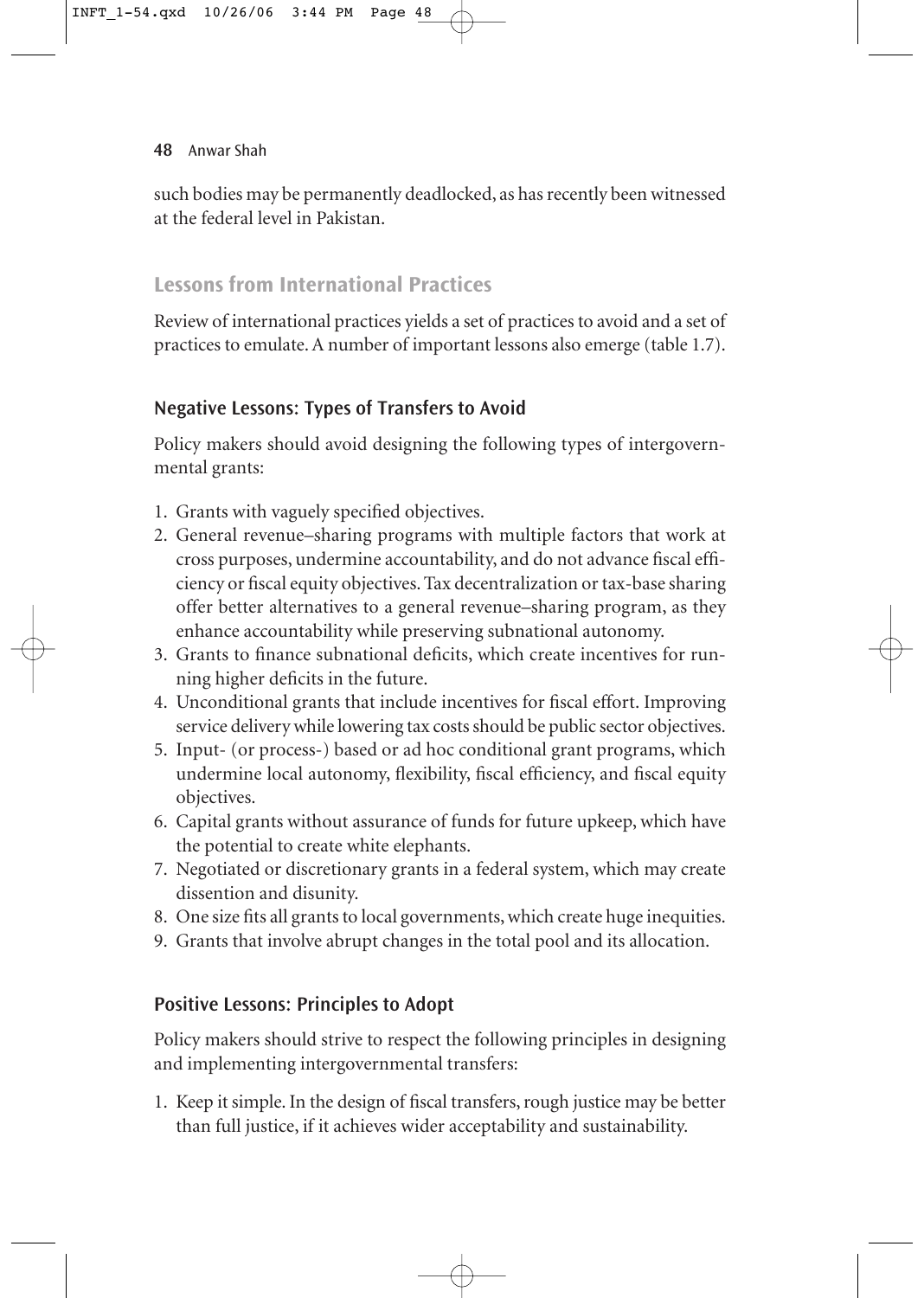| Grant objective                                                                   | Grant design                                                                                                      | Examples of better practices                                                                                                           | Examples of practices to avoid                                                                                                                                                                                                   |
|-----------------------------------------------------------------------------------|-------------------------------------------------------------------------------------------------------------------|----------------------------------------------------------------------------------------------------------------------------------------|----------------------------------------------------------------------------------------------------------------------------------------------------------------------------------------------------------------------------------|
| Bridge fiscal gap                                                                 | tax abatement, tax-base sharing<br>Reassignment of responsibilities,                                              | Tax abatement and tax-base<br>sharing (Canada)                                                                                         | Deficit grants, wage grants (China)<br>tax by tax sharing (China, India)                                                                                                                                                         |
| fiscal disparities<br>Reduce regional                                             | capacity equalization transfers<br>General nonmatching fiscal                                                     | (Canada, Denmark, and Germany)<br>standard that determines total<br>Fiscal equalization with explicit<br>pool as well as allocation    | General revenue sharing with multiple<br>factors (Brazil and India); fiscal<br>equalization with a fixed pool<br>(Australia, China)                                                                                              |
| benefit spillovers<br>Compensate for                                              | Open-ended matching transfers<br>with matching rate consistent<br>with spill-out of benefits                      | Grant for teaching hospitals<br>(South Africa)                                                                                         | Closed-ended matching grants                                                                                                                                                                                                     |
| minimum<br>standards<br>Set national                                              | Conditional nonmatching output-<br>conditions on standards of<br>based block transfers with<br>service and access | Road maintenance and primary<br>education grants (Indonesia<br>before 2000)                                                            | pork barrel transfers (e.g., United States<br>on spending alone (most countries),<br>Conditional transfers with conditions<br>federal US\$200 million transfer to<br>Alaska in 2006 for "a bridge to<br>nowhere"), ad hoc grants |
|                                                                                   |                                                                                                                   | (Brazil, Chile, Colombia)<br>Education transfers                                                                                       |                                                                                                                                                                                                                                  |
|                                                                                   |                                                                                                                   | Health transfers (Brazil, Canada)                                                                                                      |                                                                                                                                                                                                                                  |
|                                                                                   | inversely with local fiscal capacity<br>Conditional capital grants with<br>matching rate that varies              | 2000), highway construction matching<br>construction (Indonesia before<br>grants to states (United States)<br>Capital grant for school | Capital grants with no matching and<br>no future upkeep requirements                                                                                                                                                             |
| in areas of high national<br>Influence local priorities<br>but low local priority | varying inversely with fiscal capacity)<br>(preferably with matching rate<br>Open-ended matching transfers        | assistance (Canada before 2004)<br>Matching transfers for social                                                                       | Ad hoc grants                                                                                                                                                                                                                    |

 $\oplus$ 

A Practitioner's Guide to Intergovernmental Fiscal Transfers **49**

TABLE 1.7 Principles and Better Practices in Grant Design **TABLE 1.7** Principles and Better Practices in Grant Design

Source: Author. *Source:* Author.

Provide stabilization Capital grants, provided Capital grants with matching rates Stabilization grants with no future and overcome maintenance possible that vary inversely with local upkeep requirements

Capital grants with matching rates<br>that vary inversely with local<br>fiscal capacity

Stabilization grants with no future upkeep requirements

infrastructure deficiencies fiscal capacity

and overcome<br>infrastructure deficiencies

Provide stabilization

Capital grants, provided<br>maintenance possible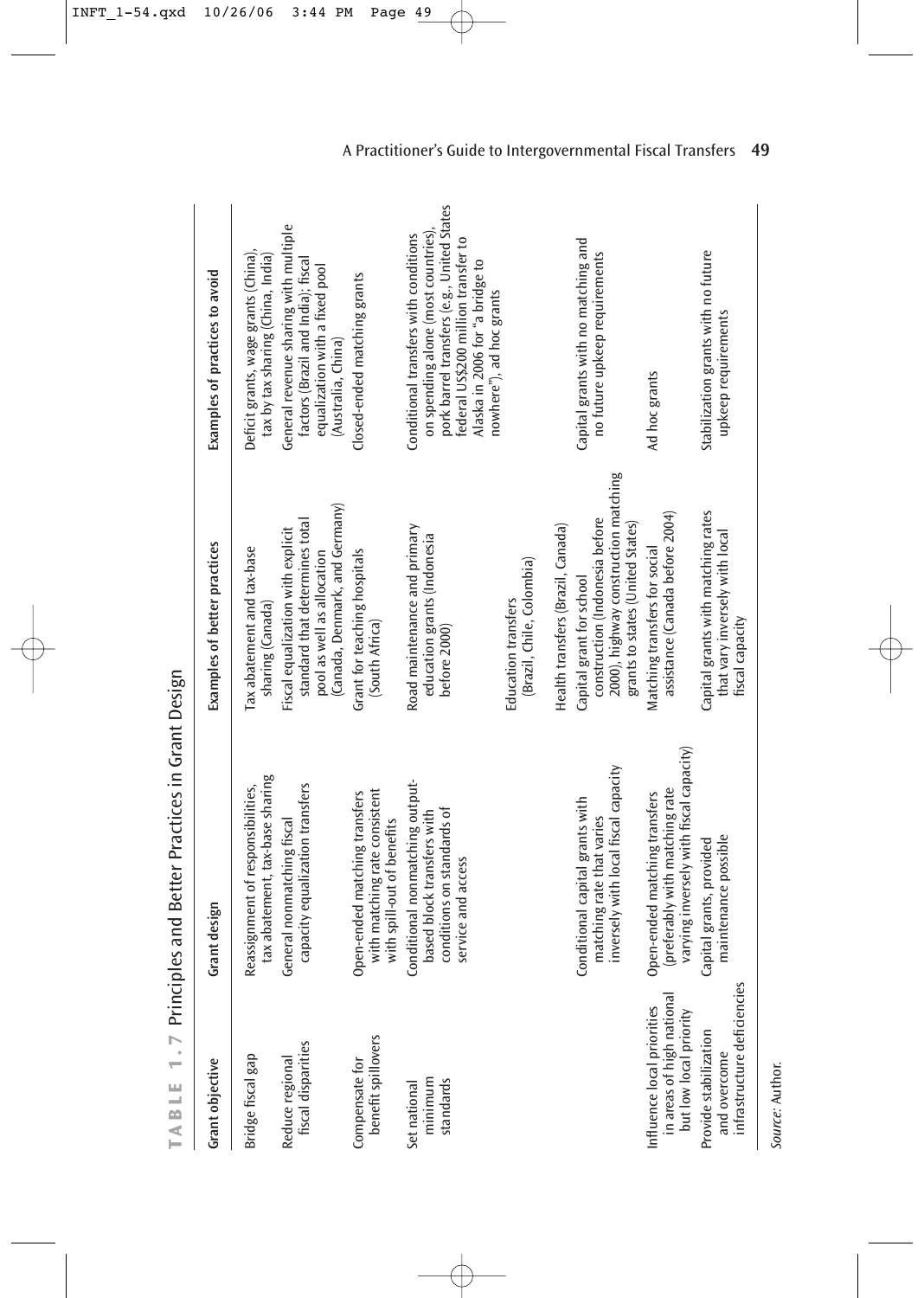- 2. Focus on a single objective in a grant program and make the design consistent with that objective. Setting multiple objectives in a single grant program runs the risk of failing to achieve any of them.
- 3. Introduce ceilings (linked to macro indicators) and floors to ensure stability and predictability in grant funds.
- 4. Introduce sunset clauses. It is desirable to have the grant program reviewed periodically—say, every five years—and renewed (if appropriate). In the intervening years, no changes to the program should be made, in order to provide certainty in budgetary programming for all governments.
- 5. Equalize per capita fiscal capacity to a specified standard in order to achieve fiscal equalization. Such a standard would determine the total pool and allocations among recipient units. Calculations required for fiscal capacity equalization using a representative tax system for major tax bases are doable for most countries. In contrast, expenditure need equalization requires difficult and complex analysis, inviting much controversy and debate; as desirable as it is, it may not therefore be worth doing. In view of this practical difficulty, it would be best to deal with fiscal need equalization through output-based sectoral grants that also enhance resultsbased accountability.A national consensus on the standard of equalization is critically important for the sustainability of any equalization program. The equalization program must not be looked at in isolation from the broader fiscal system, especially conditional transfers. The equalization program must have a sunset clause and provision for formal review and renewal. For local fiscal equalization, one size does not fit all.
- 6. In specific-purpose grant programs, impose conditionality on outputs or standards of access and quality of services rather than on inputs and processes. This allows grantors to achieve their objectives without undermining local choices on how best to deliver such services. Most countries need to establish national minimum standards of basic services across the nation in order to strengthen the internal common market and economic union.
- 7. Recognize population size class, area served, and the urban/rural nature of services in making grants to local governments. Establish separate formula allocations for each type of municipal or local government.
- 8. Establish hold harmless or grandfathering provisions that ensure that all recipient governments receive at least what they received as generalpurpose transfers in the pre-reform period. Over time, as the economy grows, such a provision would not delay the phase-in of the full package of reforms.
- 9. Make sure that all stakeholders are heard and that an appropriate political compact on equalization principles and the standard of equalization is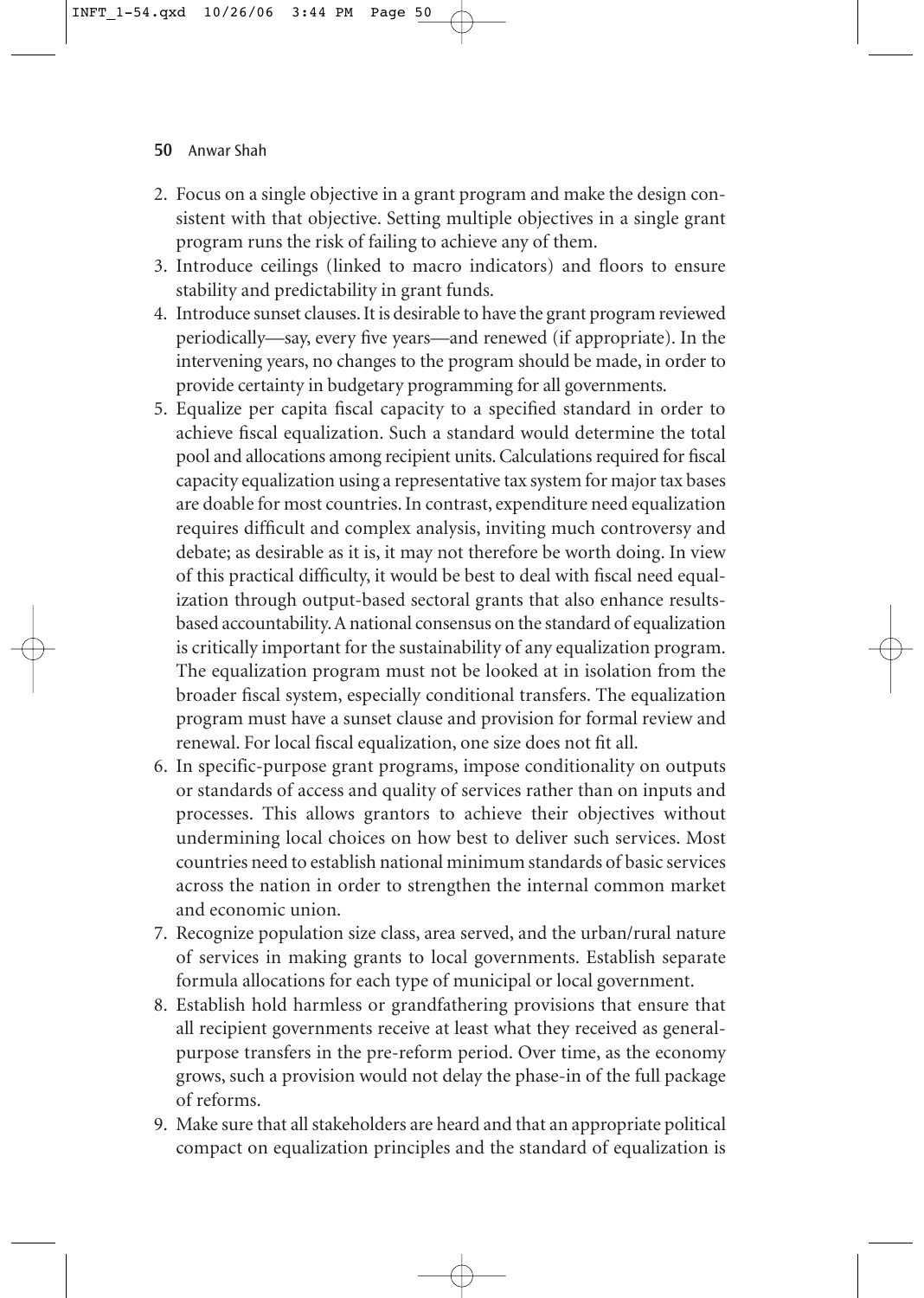struck. Politics must be internalized in these institutional arrangements. Arms-length institutions, such as independent grant commissions, are not helpful, as they do not allow for political input and therefore tend to opt for complex and nontransparent solutions.

Moving from a public sector governance culture of dividing the spoils to an environment that enables responsive, responsible, equitable, and accountable governance is critical. Doing so requires exploring all feasible tax decentralization options, instituting output-based operating and capital fiscal transfers, establishing a formal fiscal equalization program with an explicit standard of equalization, and ensuring responsible access to borrowing.

## **References**

- Aubut, Julie, and François Vaillancourt. 2001. "Using GDP in Equalization Calculations: Are There Meaningful Measurement Issues?" Working Paper, Institute of Intergovernmental Relations, Queen's University, Kingston, Ontario, Canada.
- Barati, Izabella, and Akos Szalai, 2000. "Fiscal Decentralization in Hungary." Centre for Public Affairs Studies, Budapest University of Economic Sciences.
- Boadway, Robin 2002a. "Revisiting Equalization Again: Representative Tax System vs. Macro Approaches." Working Paper, Institute of Intergovernmental Relations, Queen's University, Kingston, Ontario, Canada.
	- ———. 2002b. "The Vertical Fiscal Gap: Conceptions and Misconceptions." Paper presented at the conference "Canadian Fiscal Arrangements: What Works, What Might Work Better," Winnipeg, Manitoba, May 16–17.
- ———. 2004."The Theory and Practice of Equalization."*CESifo Economic Studies* 50 (1): 211–54.
- Boadway, Robin, and Anwar Shah. Forthcoming. *Fiscal Federalism: Principles and Practices.* New York: Cambridge University Press.
- Canada, Government of. 2006. *Achieving a National Purpose: Putting Equalization Back on Track*. Expert Panel Report on Equalization and Territorial Formula Financing, Department of Finance. Ottawa: Government of Canada.
- Filimon, R., T. Romer, and H. Rosenthal. 1982. "Asymmetric Information and Agenda Control: The Bases of Monopoly Power and Public Spending." *Journal of Public Economics* 17 (1): 51–70.
- Gomez-Lobo,Andres. 2001."Making Water Affordable."In *Contracting for Public Services,* ed. Penelope Brook and Suzanne Smith, 23–29. Washington, DC: World Bank.
- Gonzalez, Pablo. 2005. "The Financing of Education in Chile." Fund for the Study of Public Policies, University of Chile, Santiago.
- Gordon, Nora, and Emiliana Vegas. 2004. "Education Finance Equalization, Spending, Teacher Quality and Student Outcomes: The Case of Brazil's FUNDEF." World Bank, Latin America and the Caribbean Region, Human Development Department, Education Sector, Washington, DC.
- Gramlich,Edward.1977."Intergovernmental Grants:A Review of the Empirical Literature." In *The Political Economy of Fiscal Federalism*, ed. Wallace Oates, 219–39. Lexington, MA: Heath.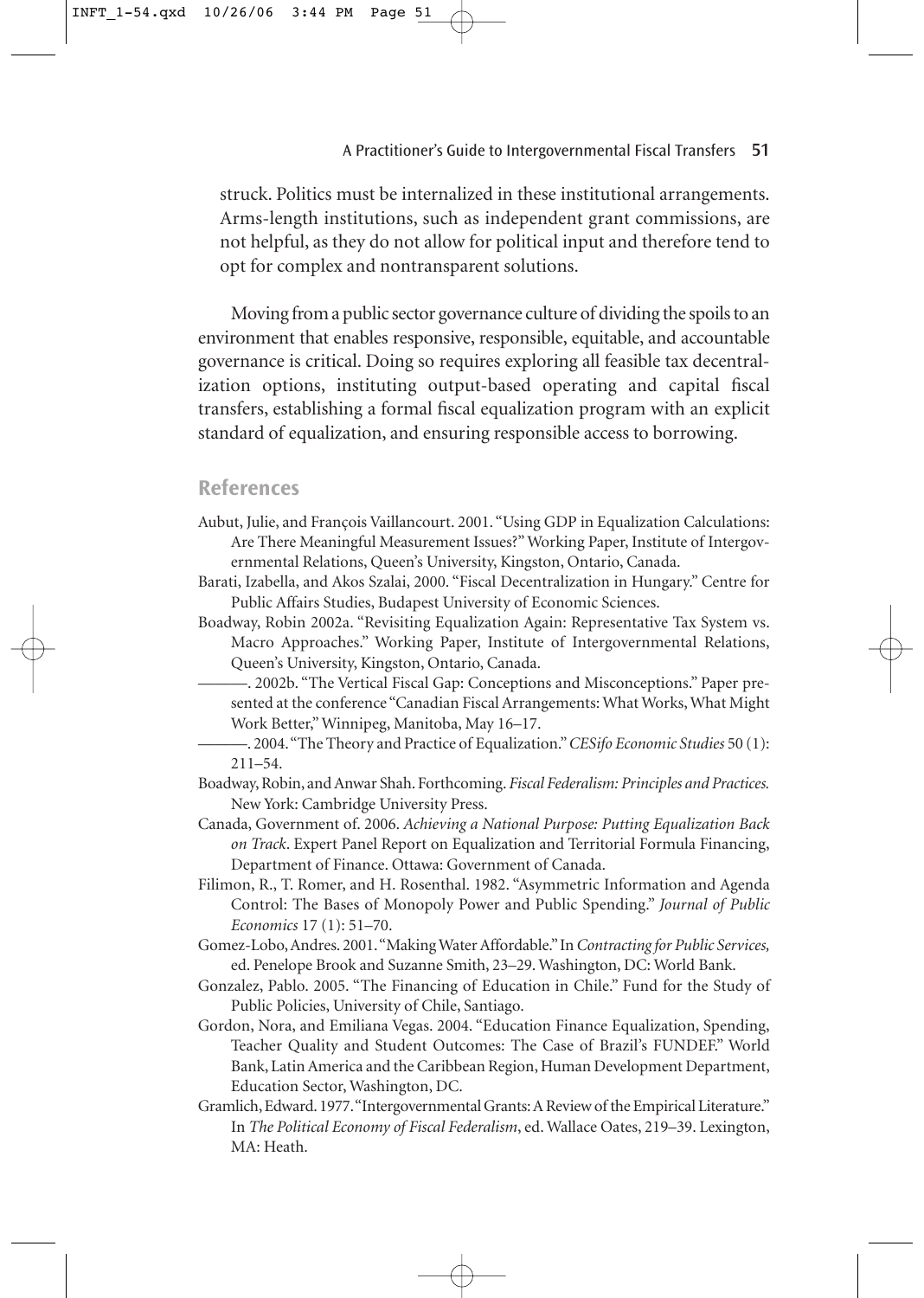- Huther, Jeff, Sandra Roberts, and Anwar Shah. 1997. *Public Expenditure Reform under Adjustment Lending: Lessons from World Bank Experiences*. Washington, DC: World Bank.
- McMillan, Melville, Anwar Shah, and David Gillen. 1980. "The Impact of Provincial-Municipal Transportation Subsidies." Alberta Transportation, Edmonton, Alberta, Canada.
- Oates, W.E. 2005. "Towards a Second Generation Theory of Fiscal Federalism." *International Tax and Public Finance* 12 (4): 349–73.
- Oates, Wallace, E. 1999. "An Essay on Fiscal Federalism." *Journal of Economic Literature* 37 (September): 1120–49.
- Rosen, Harvey S. 2005. *Public Finance*. 7th ed. Boston: McGraw-Hill/Irwin.
- Shah, Anwar. 1985. "Provincial Transportation Grants to Alberta Cities: Structure, Evaluation, and a Proposal for an Alternate Design." In *Quantity and Quality in Economic Research*, ed. Roy Chamberlain Brown, vol. I, 59–108. New York: University Press of America.
	- ———. 1988a. " Capitalization and the Theory of Local Public Finance: An Interpretive Essay." *Journal of Economic Surveys* 2 (3): 209–43.
	- ———. 1988b."An Empirical Analysis of Public Transit Subsidies in Canada." In *Quantity and Quality in Economic Research*, ed. Roy Chamberlain Brown, vol. II, 15–26. New York: University Press of America.
	- ———. 1989. "A Linear Expenditure System Estimation of Local Response to Provincial Transportation Grants." *Kentucky Journal of Economics and Business* 2 (3): 150–68.
		- ———. 1991. *The New Fiscal Federalism in Brazil*. Washington, DC: World Bank.
	- ———. 1994a. "A Fiscal Need Approach to Equalization Transfers in a Decentralized Federation." World Bank Policy Research Working Paper 1289, Washington, DC.
		- ———. 1994b. *The Reform of Intergovernmental Fiscal Relations in Developing and Emerging Market Economies.* Washington, DC: World Bank.
	- ———. 1996. "A Fiscal Need Approach to Equalization." *Canadian Public Policy* 22 (2): 99–115.
	- -. 1998. "Indonesia and Pakistan: Fiscal Decentralization-An Elusive Goal?" In *Fiscal Decentralization in Developing Countries,* ed. Richard Bird and François Vaillancourt, 115–51. Cambridge: Cambridge University Press.

. 2004. "The Australian Horizontal Fiscal Equalization Program in the International Context." PowerPoint presentation at the Heads of the Australian Treasuries (HOTS) Forum, Canberra, September 22, and the Commonwealth Grants Commission, Canberra, September 23.

———. 2005a. "A Framework for Evaluating Alternate Institutional Arrangements for Fiscal Equalization Transfers." World Bank Policy Research Working Paper 3785, Washington, DC.

———. 2005b. "On Getting the Giant to Kneel: Approaches to a Change in the Bureaucratic Culture." In *Fiscal Management*, ed. Anwar Shah, 211–27. Washington, DC: World Bank.

Shah, Anwar, and Chunli Shen. 2006. "Fine-Tuning the Intergovernmental Transfer System to Achieve a Harmonious Society and a Level Playing Field for Regional Development in China." Paper presented at the International Seminar in Public Finance, State Guest House, Beijing, June 26–28.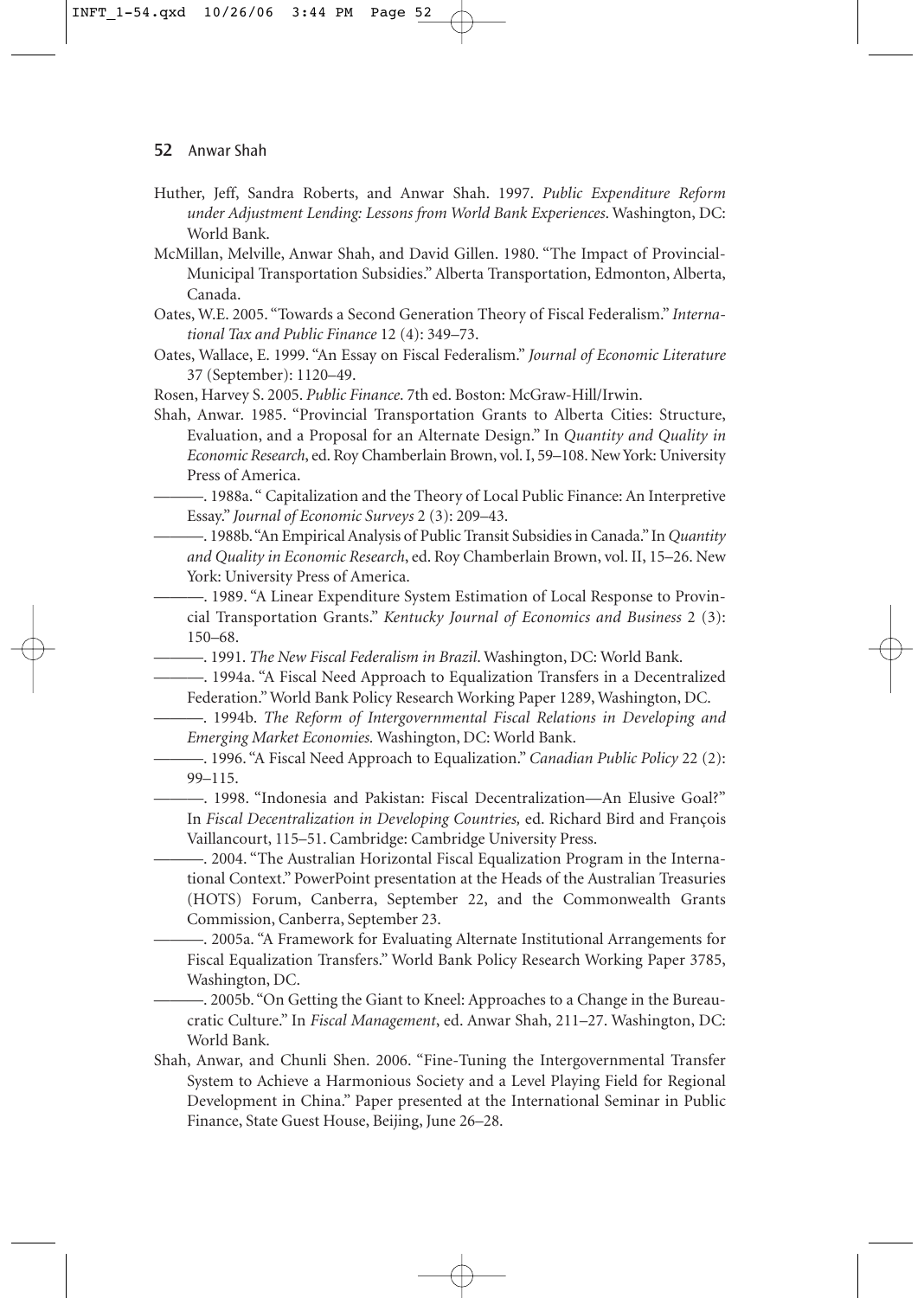- Shankar, Raja, and Anwar Shah. 2003."Bridging the Economic Divide within Countries: A Scorecard on the Performance of Regional Policies in Reducing Regional Income Disparities." *World Development* 31 (8): 1421–41.
- South Africa, Government of. 2006. *Budget 2006. National Budget Review*. Pretoria: Government Printing Service.
- Vaillancourt, François. 1998. "Financing Formulas for Public Primary-Secondary Educations in the United States: Presentation and Evaluation." World Bank, Economic Development Institute, Washington, DC.
- World Bank. 2001. *Brazil: Issues in Brazilian Fiscal Federalism*. Report 22523-BR, Brazil Country Management Unit, Washington, DC.
	- ———. 2006. "Capitation Financing Options in the Health Sector: International Experience. Uzbekistan Programmatic Public Expenditure Review." Europe and Central Asia Region, Washington, DC.